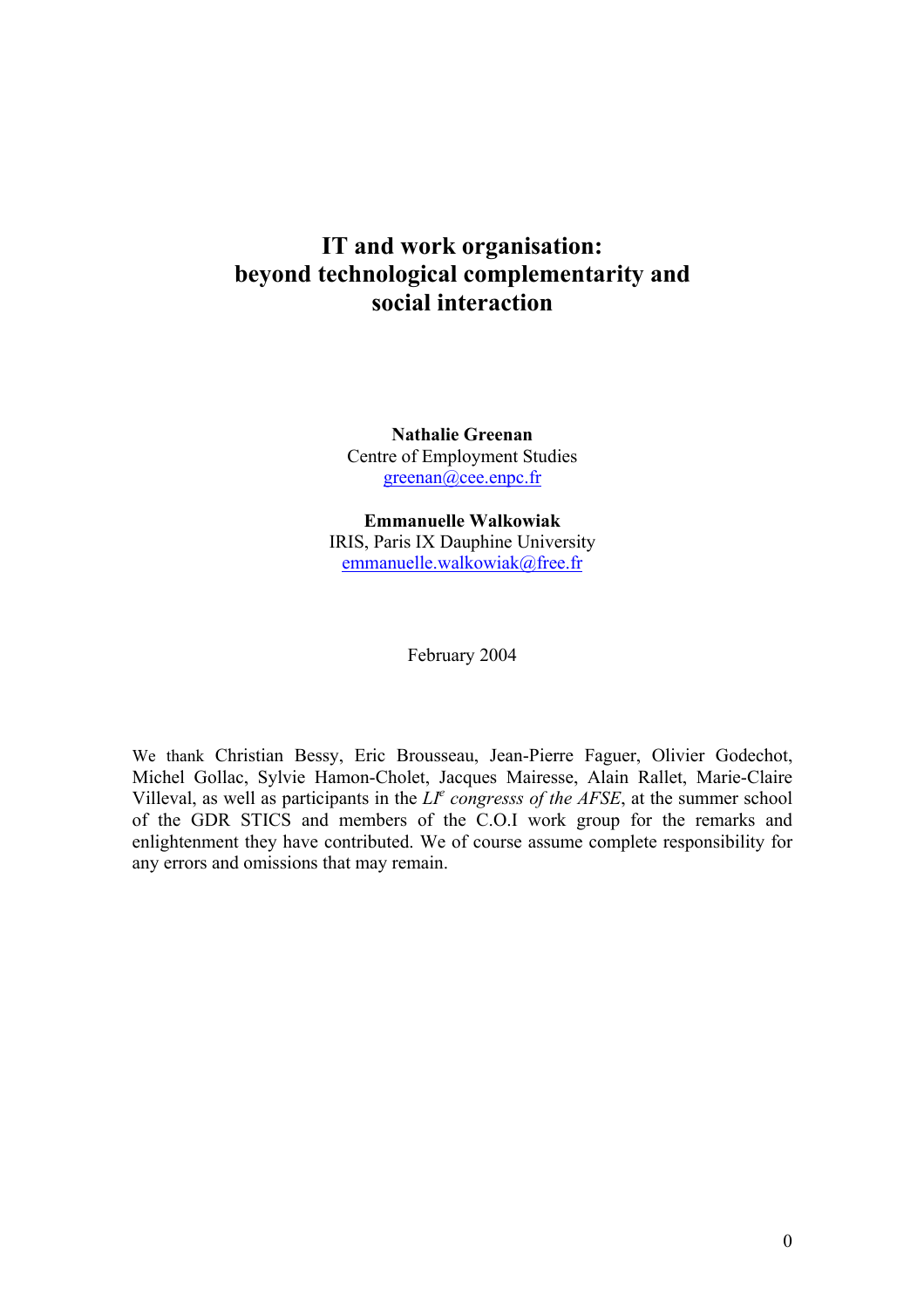#### *Abstract*

*We propose a unified analytical framework to understand both the complementarity between computer use and innovative organisational practices and the selection principles that guide their diffusion at the work post level. We show that the common selection principles governing the allocation of IT and the organizational* design *of the work posts are connected with the choice of the network configuration of social interactions within the firm. This interactive social structure is analysed with reference to the concept of "social capital". We then identify in the complementarity between technology and organisation, what comes from the pure co-ordination of choices in these two dimensions and what comes from the selection of workers. We conducted econometric tests, based on the labour force section of the survey on "Organisational Change and Computerisation" conducted in 1997. They allow us to verify four propositions.* First of all*, we show that the social capital of workers favours their access to computers and more generally to Information and Communication Technologies (ICTs). This selective allocation of equipment seems specific to ICT since it does not drive the allocation of automated machines.* Second*, the same selection mechanism drives the access of employees to work posts with innovative productive and informational characteristics.* Third*, ICTs are correlated with innovative organizational characteristics of work posts resulting from the diffusion of new types of organization. However, this relationship is not uniform within the different occupational groups.* Finally*, innovative organizational characteristics involving a relational dimension generate a complementarity with ICT which main source is in the way workers have been selected to occupy a modernized work post.* 

*Key words: Computerisation, work organisation, complementarity, social capital.*  **JEL classification** : L23 – M54 – O33 – Z13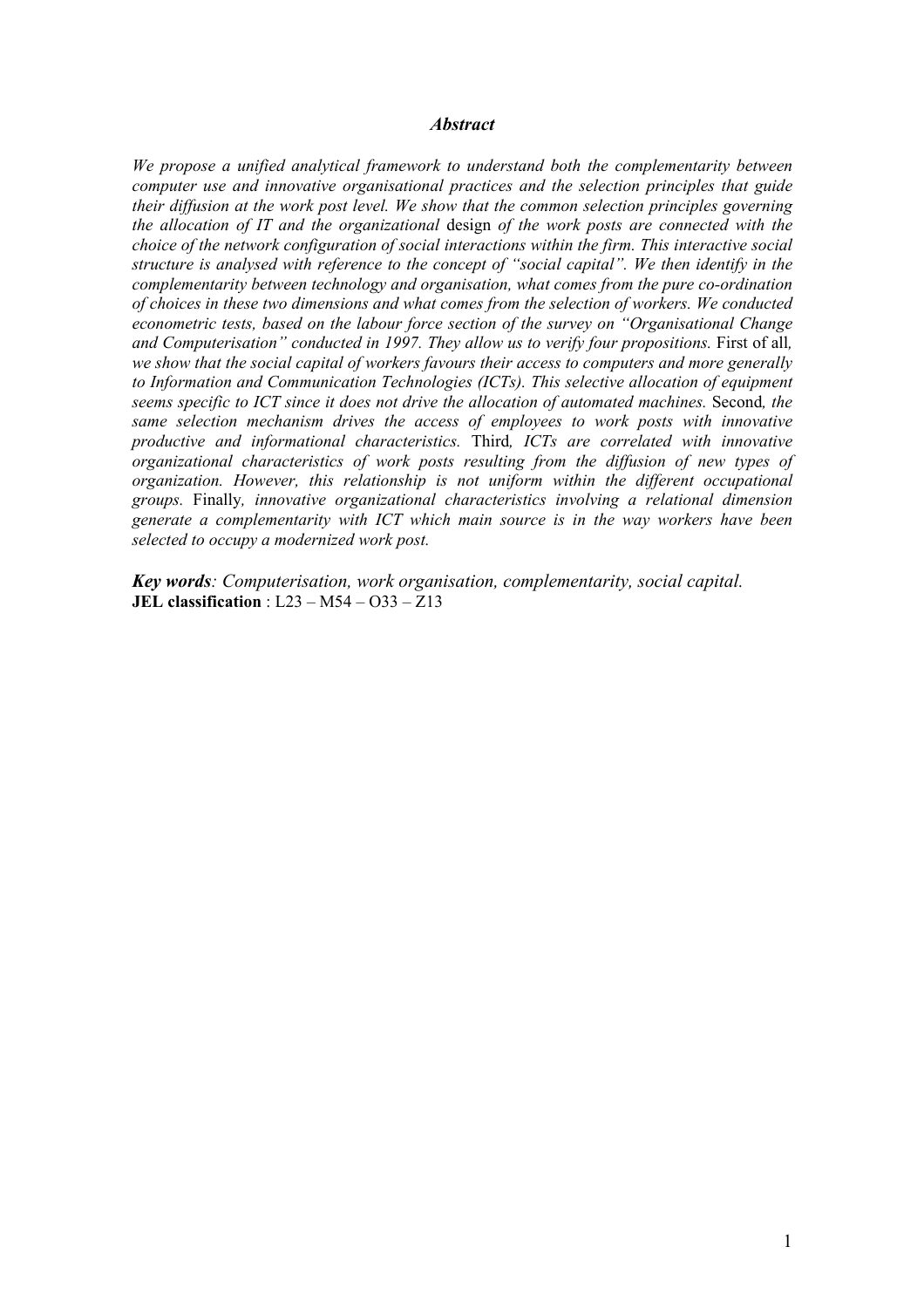# **Introduction**

For the last two decades, the industrial enterprise landscape has been transformed by major reorganisations and the spread of Information and Communication Technologies (ICT). This spread of ICT is often viewed as a major phenomenon due to the massive and transversal way in which ICT have been adopted by business firms. These generic technologies impact communication, affect co-ordination within the firm (Caby and Alii (1999), Brousseau and Rallet (1997)) and satisfy the logic of rationalising the production of knowledge (Benghozy and Cohendet (1998)). As for business reorganisations, they are founded on the diffusion of innovative organisational practices such as quality management, just-in-time production systems, project teams, outsourcing or even re-engineering. The extent, duration and persistence of the adoption of these practices leads us to consider them as reflecting real structural changes within organisations (Osterman (2000)). These new practices favour the development of work logic of a more horizontal nature where decision taking is decentralised, where the employee becomes more autonomous, polyvalent and multi-skilled, and where collective dynamics are encouraged.

How do these changes in the domains of technology and work organisation fit together? Observations made by economists tend to show that IT is complementary to these more horizontal modes of co-ordination. It would be more efficient for firms to adopt ICT conjointly with new organisational practices rather than separately. It would therefore be more in their interests to co-ordinate their technical and organisational choices (Milgrom and Roberts (1990)). On the other hand, studies focussing on the uses of IT in firms, emphasise the vertical logic applied in the allocation of computers to employees. Managers are the first to be equipped and are provided with equipment of a more advanced nature even if their daily use of it is not very intensive (Gollac and Kramarz (2000), Cezard, Gollac and Rougerie (2000)). The fact of being equipped results from important effects of selection reflecting the ways in which firms differentiate between employees. IT is thus not allocated in a random way within firms. Similar effects of selection may be observed for certain innovative characteristics in the organisation of the work station such as autonomy or the fact of participating in a dense communication network (de Coninck (1991)).

How does the vertical logic, applied in selecting the users of technology, conjugate with the horizontal logic that seems to influence the co-ordination of the technological and organisational choices made by firms? The object of this article is to propose a unified framework for analysing both the complementarities between computer use and innovative organisational practices and the selection principles that guide their diffusion at work-station level. More precisely, we identify the common elements that generate selection in the distribution of IT and in the organisational design of work stations. This common logic acts as a hidden factor that generates complementarity between the technical and organisational characteristics of work stations. We will demonstrate that this component of complementarity is a product of the network of social relationships within the firm rather than of purely technical factors and we interpret this with reference to the role of the "social capital" of individuals in the context of technical and organisational changes.

This analytical framework enables us to formulate propositions that we test empirically on a sample of 4,067 stable employees (all having at least one year's seniority) in French manufacturing firms of more than 50 employees. This sample comes from the matched employer/employee French survey C.O.I (Changement Organisationnel et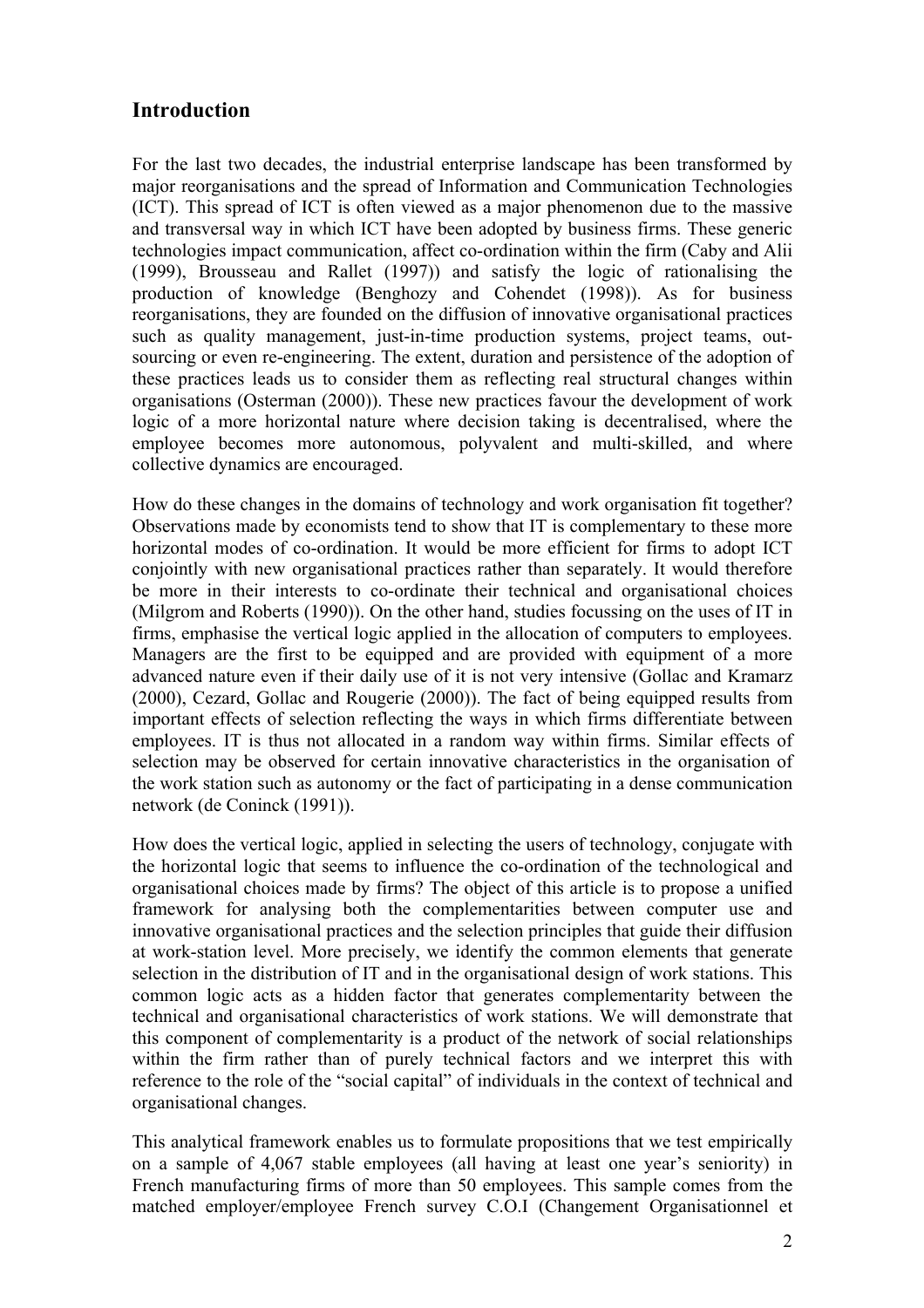Informatisation, i.e. Organisational Change and Computerisation) carried out in 1997 by the DARES (section "employees"), the SESSI and the SCEES (section "business enterprises"), that we have matched with the Données de Déclaration Annuelle de Données Sociales (DADS – i.e.Data from the Annual Declaration of Social Data).

This study is structured as follows. In the first section, we expose the analytical framework with regard to the relationships between technology and organisation. In the second section, we present the.C.O.I survey together with the indicators used for measuring the use of technology at work-station level, the organisational characteristics, and the variables occurring in the selection process of employees whose work station is modernised. The third section concentrates on identifying the effects of selection on the modernisation of work stations. The fourth section measures the complementarities between the use of technology and the organisational characteristics of work stations while discussing the influence of the selection principles they have in common.

# **I The relationships between computerisation and organisation: an**

# **analytical framework**

Relationships between computerisation and the organisation of firms have been covered by numerous works since the end of the 1990's. For economists, the idea of complementarity between the two has henceforth become the consensus. We develop this in the first section. In sociology, a different approach has been favoured, emphasising the social determinism influencing the allocation to employees of computers and work stations having innovative organisational characteristics. The latter is presented in the second section. Finally, in the third section, we formulate the hypothesis that "social capital" is a hidden factor behind the choices in IT equipment and reorganisation made by the firm.

# **I.1 Complementarity: an economic determinism triggered by the reduction**

# **in the price of computers**

In micro-economic studies, organisation for a long time remained "embedded" in technique. Organisation has progressively evolved towards a full field of research by becoming less dependant on technical approaches of economists. Today, the idea of complementarity between computerisation and organisation dominates economic literature. This relationship of complementarity has been formally defined by Milgrom and Roberts (1990). Any two productive activities or practices in a firm are said to be complementary if the development of one increases the productivity of the other. In this case, the choices made by the firm in these two domains must be co-ordinated.

In a standard production function, the firm essentially chooses the quantities of its production factors. In addition to these operational choices, there is a set of strategic choices of products, equipment, and organisational practices. The standard production function must thus be added to an "organisational design" production function to summarise the discrete choices made by the firm in strategic domains (Athey and Stern (1998)). If the complementary variables of the production function increase simultaneously, the value of that function increases by more than the sum of the value of the changes induced by the increase in each of the variables when taken separately.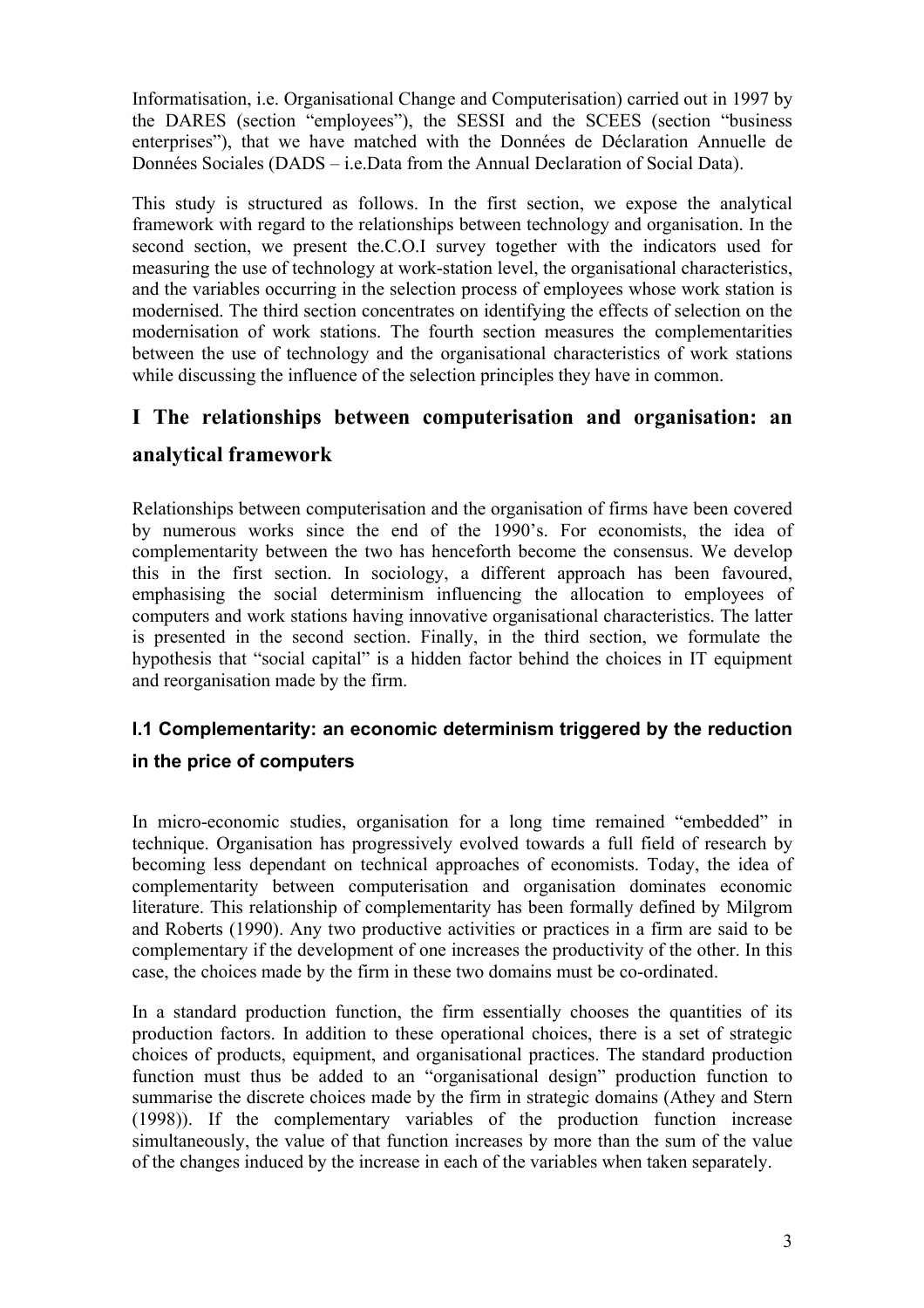Technical determinism is substituted by economic determinism insofar as the search for performance leads firms to co-ordinate their technical and organisational choices. The impulse for change still comes however from the technical side in that the reduction in the price of computers induces firms to invest in IT and then co-ordinate their choice of organisational practices with their choice of IT equipment.

Which choices in "organisational design" are complementary to IT equipment? Milgrom and Roberts (1990, 1992) mention a model of "industrial excellence" where Computer-Aided Drafting, Computer-Aided-Design, Computer-Aided Design and Manufacturing, and Computer Aided Production Management software, as well as programmable automated machines and robots are complementary to the rapid renewal of products, to small-batch production, to the polyvalence and multiple skills of employees, as well as to just-in-time production and delivery practices, outsourcing and sub-contracting.

Theoretical literature on organisation describes several dimensions of work organisation as being "modern". Greenan (2001) makes a synthesis of these while distinguishing the organisational choices affecting the firm's system of production from those affecting its information system. In all these models, the alternative forms of organising the firm depend on market conditions; i.e., uncertainty in the market for goods and property, the supply of skills in the labour market, as well as the availability and price of the technology, etc. The changes described most often lead to substituting a logic of horizontal co-ordination for a vertical-coordination logic. As far as the production system is concerned, employees become more versatile and/or multi-skilled (Carmichael and Mac Leod (1993) ; Lindbeck and Snower (1996) ; Janod and Pautrel (2002)), more autonomous (Greenan and Guellec (1994) ; Caroli, Greenan and Guellec (2001)) and more interdependent in their work (Kremer (1993) ; Kremer and Maskin (1996) ; Crifo-Tillet, Diaye and Greenan (2002)). As regards the IT system, information used by the firm becomes more decentralised, linked to local knowledge, partially tacit (Aoki (1986) ; Carter (1995)), and its processing takes place on a network basis relying on horizontal communication (Aoki (1990) ; Bolton and Dewatripont (1994) ; Kennedy (1994)). Certain theoretical models distinguish themselves however in describing an accentuation of hierarchical logic rather than "decentralisation" (Williamson (1967); Keren and Levhari (1989) ; Otani (1996)), which may be corroborated by certain observations (Brousseau and Rallet (1998)).

A certain number of empirical studies have sought to test the complementarity between IT equipment and decentralisation of the firm<sup>1</sup>. Bresnahan, Brynjolfsson and Hitt (2002) draw some significant correlations from the data of individual firms, between the indicators of ICT use and those of the decentralisation of work organisation as measured by the importance of autonomous work teams. They also verify that the association between IT equipment and decentralisation is a source of productivity gains over and above the effect of each variable taken seaparately. In mobilising a sample of French industrial firms, Greenan (1996, 2002) draws a correlation between the use of advanced manufacturing technologies and reorganisations involving decentralisation of decisiontaking at operator level, reduction in the number of management levels and an increase in the competencies required in the workforce. Gollac, Greenan and Hamon-Cholet (2000) show that in the French industry, the degree of computerisation has a very marked correlation with that of new organisational structures. It would seem also that the co-ordination of firms' technical and organisational choices was prevalent

 $\overline{a}$ 

<sup>1</sup> Numerous recent studies seek to test these links of complementarity on samples of very diverse origins. We do not attempt here to do a review of all the literature.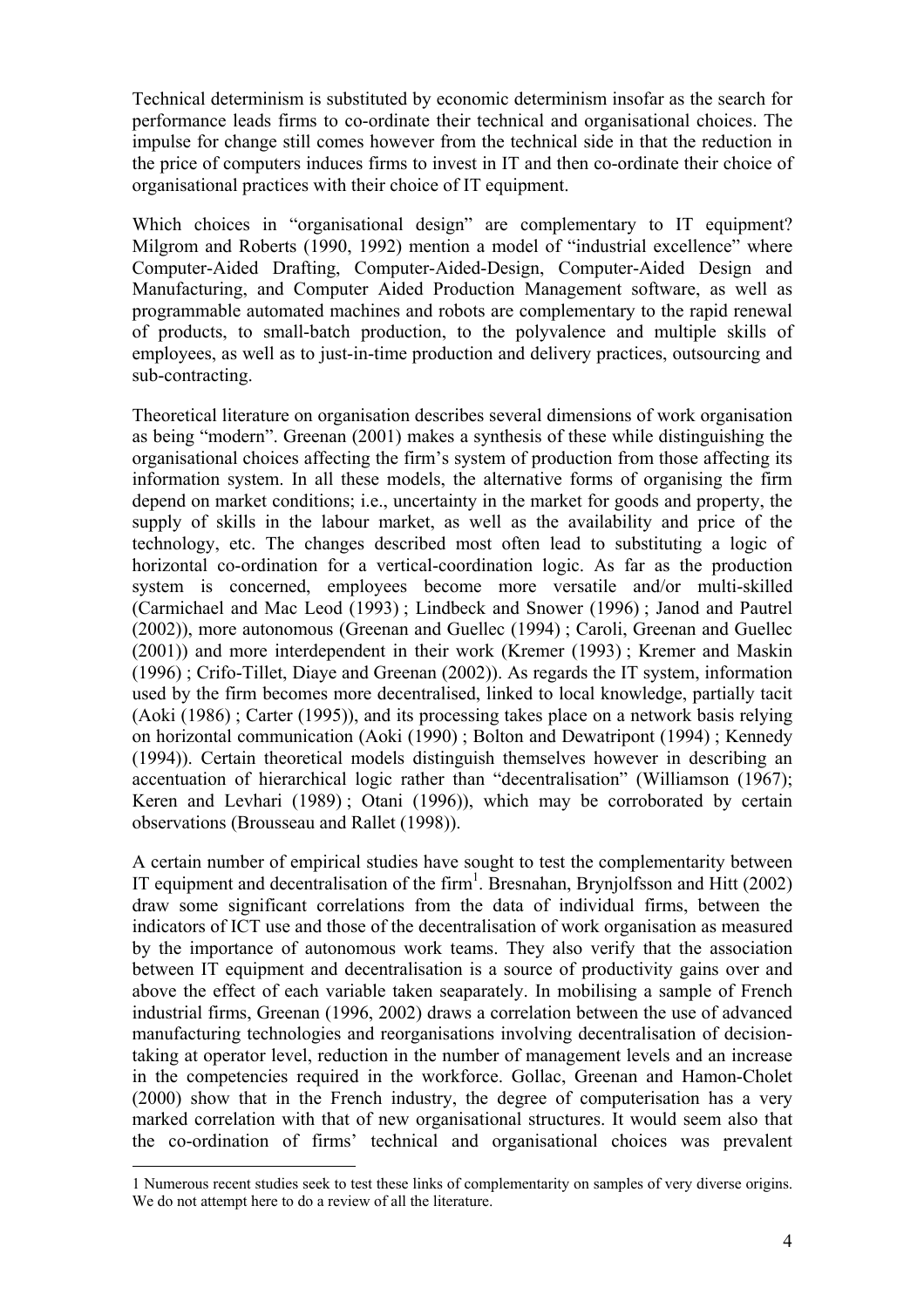throughout the 1990's, based on issues of quality, differentiation and product renewal. However, at the end of the decade, a new logic emerged in a context of financial restructuring with firms favouring cost control through their IT networks and practices such as outsourcing, sub-contracting and just-in-time. Finally, Caroli and Van Reenen (2001) encountered some difficulties in identifying, from data on firms in France and England, any complementarity between IT use and a reduced number of hierarchical levels, that they use as a synthetic indicator of organisational change.

# **I.2 Common selection principles resulting from social determinism?**

Studies carried out by economists on the theme of complementarity between IT and organisation, favour the firm as the level of analysis and observation. Certain economists and sociologists have also used "complementarity" to position themselves at work-station level for analysing the impact of IT use on wages. The complementarity in question relates to the links between IT use and employee's skills. The underlying ideas are that either the ICT will increase employees' productivity as soon as they use it, or they receive higher pay, because they present skills or attitudes, not statistically measurable, but known by their employer, that render them more capable of using the new technology efficiently. These studies, centred on employees rather than firms, have contributed to thinking on "technological bias".

Krueger (1993) was the first to attempt evaluating the link between IT use and wages. According to his estimations, the wage premium associated with using IT would be between 10% and 15%. His estimations have been taken up and refined by a certain number of authors; for example, Entorf and Kramarz (1994), Gollac and Kramarz (1999), Di Nardo and Pischke (1997). They show that taking organisational variables into account in cross-section estimations considerably reduces the wage premium while the use of longitudinal data results in estimations considerably less optimistic, to the order of 2%.

The progressive disappearance of the "IT effect" measured by Krueger, once one introduces cross-section controls or even based on temporal data, demonstrates that computers are not allocated randomly to employees by chance. Using IT supposes a minimum of educational capital, in spite of appearing to be a tool of secondary importance, because this tends to be less used by those with a higher level of education (Faguer and Gollac (1997)). Using IT also supposes that the employee has a minimum of seniority; firms allocate computers in priority to employees it knows, in whom it can have trust (Moatty (1993)). Finally, it is apparently those already the best paid employees, who benefit first from IT equipment (Entorf, Gollac and Kramarz (1999)). If the links between IT and organisation reflect the spread within firms of working logic of a more horizontal nature, the distribution of computer equipment to employees tends to follow a logic that is quite hierarchical. This vertical logic is persistent. In spite of the mass phenomenon of access to IT in firms (passing in France from 24% of users in 1987 to 51% in 1998), it does not seem that any democratisation is starting since the distribution of the more advanced generations of computers remains very selective (Gollac, Greenan and Hamon-Cholet (2000)). Gender, education, experience, seniority and occupational category constitute as many criteria that guide the allocation of technology.

Di Nardo and Pischke (1997) have identified, in the same way as Krueger, the wage premium linked to other attributes of employees' work stations like use of the pencil, the telephone or even the fact of working while seated. They have obtained wage primes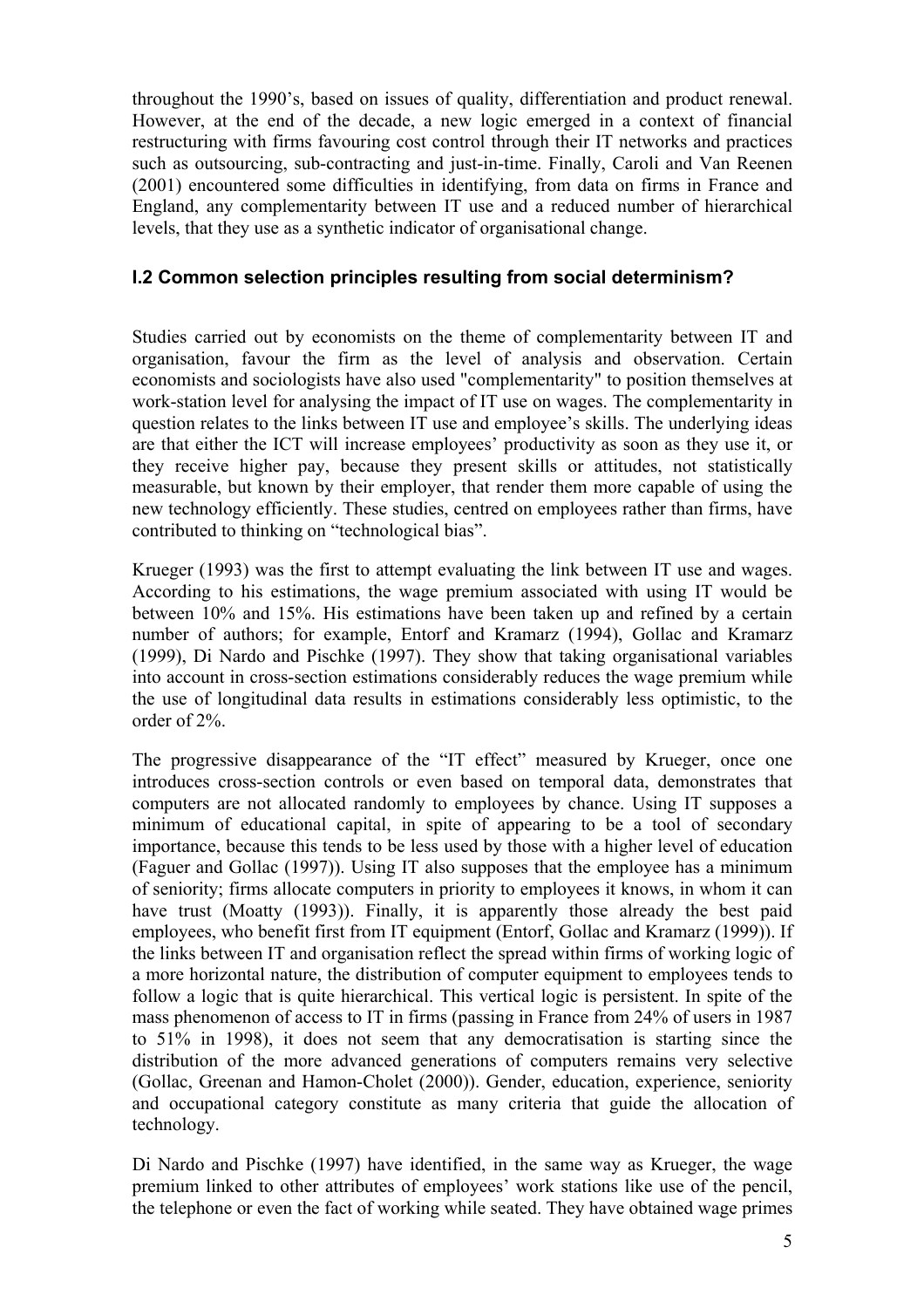of the same order as those calculated for IT. De Conninck (1991) shows that age and gender strongly influence the organisational characteristics of work stations when these relate to "post-Taylor" logic. If computers are not allocated randomly to employees, matching between work station and employee is not the fruit of chance either, but the result of recruiting procedures, internal mobility and work-station "design choices".

From that point on, we can ask ourselves whether the correlation / complementarity observed, at firm level, between IT equipment and the organisational characteristics of work stations does not result from some "hidden" factor that is a common selection principle in allocating to employees computers and work stations with innovative organisational characteristics. What is this "hidden" factor?

# **I.3 Social capital: a hidden determinant in the work of modernised employees**

We propose to analyse the effects of selection in access to a modernised work station, while taking into account the reconfiguration of social relationships between the employees in a context of organisational changes. Within the firm, employees are in relationships of productive interdependence and social interaction. Thus the quality of the social interaction has an effect on productive activity, and conversely, the productive activity can contribute to the development of social interaction. It may therefore be in the firm's interest to manage the social interaction between its employees.

The origin, role and dynamics of social relationship networks are today widely analysed, in sociology and economics, based on the notion of social capital. An individual's social capital includes his/her belonging to groups or networks from which he/she derives a benefit. One can distinguish an employee's social capital (Bourdieu (1980, 1986)) from the internal social capital of a firm or organisation (Coleman (1988, 1990)). Within the firm, social capital designates the social structure of the organisation that exists through the complex network of formal and informal relationships among the employees. This constitutes a resource for employees and firms in their more or less durable social relationships (Adler and Kwon (1999)).

As underlined by Turner (1999), while the organisational structure of work refers to the distinction by skills between employees, the relational structure of work (the social capital) covers the social distinction of employees by groups belonging to the same community. If the belonging were uniquely based on skills acquired in the educational system, and corresponded exactly to the division of labour, the two structures would coincide perfectly. But, memberships are built by society. Turner (1999) makes reference to age, gender, localisation, religion, ethnic group, social class and social origins as being determinants of social capital.

In a hierarchical or centralised firm, the downwards and upwards circulation of information takes place along the whole length of the hierarchy line. The firm's communication network is thus structured around the line managers. Elsewhere, as shown by Rosen (1982), outside his/her role in the circulation of information, the line manager plays a role in the productive activity by neutralising, through his/her supervision, any effects that the heterogeneity of employees in terms of skills and membership might have on production. This activity contributes to "individualising" the work of direct producers in the sense that it eliminates sources of direct interdependence between individuals. The only interactions that influence the quality of productive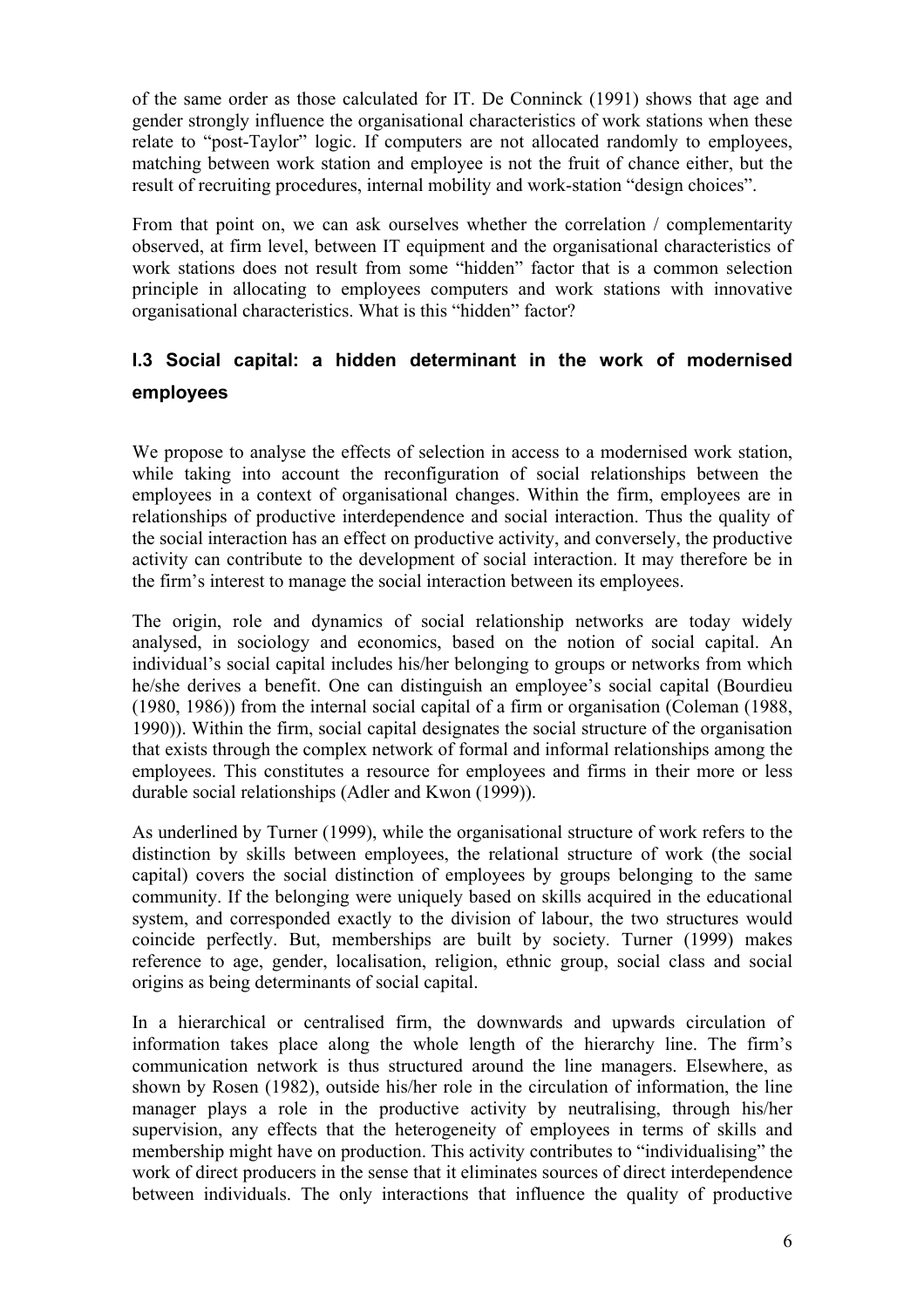activity are thus those that direct producers maintain with their hierarchical superiors. Productive and informational interdependence passes in this way via the line manager<sup>2</sup> and it is their social capital that the firm seeks to manage via tools of human resources management such as recruitment procedures, promotion and involvement.

In a decentralised firm, direct connections between employees not in a line management position increase, and/or the strength of hierarchical control is reduced. The development of non-hierarchical networks of communication is a consequence of the increased interdependency between direct workers resulting from new forms of organisation favouring quality, just-in-time resource management, tighter lead-times and reduction in the numbers of management levels (Aoki (1990), Kremer (1993), Kremer and Maskin (1996), Crifo-Tillet, Diaye and Greenan (2002)). In organisations of this type, the network of interactions with productive consequences is wider and denser. This is shown, for example, by work of Gant, Ichniowski and Shaw (2002, 2003) on the iron and steel industry. In firms that have been reorganised, operators are much more closely in contact with each other because, in communicating with their colleagues, they succeed in resolving the operational problems they encounter, without the aid of a hierarchical superior.

In selecting employees occupying interconnected work stations, firms keep a control over the network of social relationships affecting productive activity<sup>3</sup>. Indeed, the personal characteristics of the employee and his/her environment are liable to affect his/her individual social capital and the way in which this crystallises at firm level. First of all, if employees have to co-ordinate in a horizontal manner, it is necessary that persons placed in the network by virtue of the choice in work organisation, should want and be able to communicate, speak the same language, and understand one another. The social capital of an employee and its adequacy with that of the organisation may thus serve as a criterion of selection for the firm when matching employees to work stations and/or deciding which work stations are to be reorganised. This choice can facilitate reorganisations in generating trust in spite of the uncertainty inherent in all process of change (Leana and Van Burren (1999)). Beyond the selection process, certain human resources management tools such as evaluation interviews, company seminars, and use of long-term contracts can contribute to the maintenance and/or development of the firm's social capital.

The use of IT also interacts with social capital. First of all, as demonstrated by Goshal and Nahapiet (1998), social capital favours the conditions necessary for combining and exchanging knowledge to sustain the creation of new knowledge. Now, Gollac and Kramarz (2000) show that using IT is not simply an obligation for the employee, but also a taste for acquiring knowledge. Moreover, Gollac (1996), Gollac and Kramarz (2000) emphasize that employees, equipped with computers, use this equipment even more efficiently when they belong to social communication networks. It is in taking advantage of their social relationships that IT users succeed in configuring their tool so that it really meets their needs. Finally, the very nature of IT which is part of communication technology explains why it can influence the configuration of social

 $\overline{a}$ 

<sup>&</sup>lt;sup>2</sup> This description of the hierarchy confirms the definition of social capital proposed by Burt (1992, 1995) according to which the manager's social capital is high because he serves as an intermediary in a "structural hole"; i.e., he provides a bridge between different networks of communication that do not exchange directly between each other. A manager plays this role in connecting different departments of the firm, enabling him to access more relevant information.

<sup>&</sup>lt;sup>3</sup> The selective modernisation of employees' work stations may also result from a process of self-selection among the employees.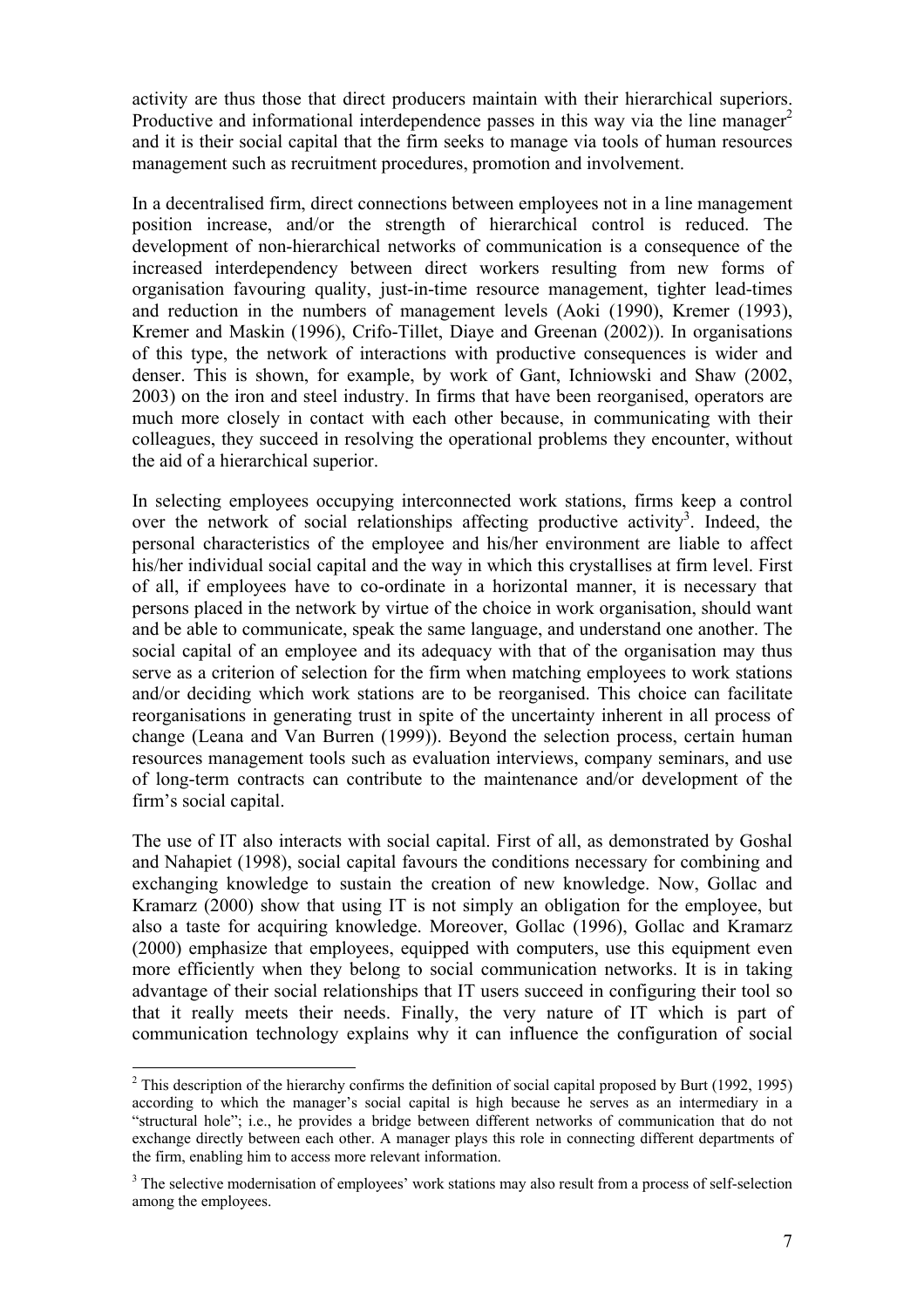capital. In equipping employees with computers, firms provide them with a new means of communication that can be used in maintaining social relationships as well as creating new ones.

All together, the relationships of complementarity identified at firm level, between IT equipment and innovative forms of work organisation, result in part from common principles of selection, that we interpret as if they were part of a single process of selection by social capital<sup>4</sup>, in the allocation of computers and in the matching between "modern" work stations and employees.

We will now test this hypothesis by using the survey on C.O.I carried out in 1997. This survey, with two sections on "employers" and "employees", enables us to match together a detailed description of work-station characteristics with rich information on the firm and the personal characteristics of its employees.

Even if C.O.I is a rich source of data on employees, it does not describe in detail the graph of social relationships that employees maintain amongst themselves. We are thus unable to evaluate directly the social capital of the employees questioned and study its distribution as a function of technological and organisational work-station characteristics. Thus, our use of the concept of social capital will remain relatively limited, as a reading grid to guide us in building the list of selection variables and interpreting our results.

# **II The data and measurement**

The data base used groups together three sources of information: (1) The "employees" section in the C.O.I survey, (2) The "firms" section in the C.O.I survey, (3) The Data from the Annual Declaration of Social Data (DADS). The C.O.I survey was carried out at the end of 1997, covering the period 1994-1997. The field considered is industrial firms with more than 50 stable employees (i.e. with at least one year of seniority). The sample covers 2,330 firms and 4,067 employees of those firms.

# **II.1 Presentation of data**

 $\overline{a}$ 

The C.O.I survey was designed and co-ordinated by the Centre d'Etudes de l'Emploi (Centre of Employment Studies) on behalf of the DARES, the SESSI, the SCEES and the INSEE. It covers industry (including the F.P.I; i.e. Food Processing Industries, ), a branch of services (that of chartered accountancy) and a branch of trade (the do-ityourself trade). Firms have been randomly selected from the files of the Annual Surveys of Industry (EAE, or Enquêtes Annuelles d'Entreprise). The statistical administrative services of these surveys, the SESSI for industry, the SCEES for the F.P.I, the INSEE for the independent auditors and the do-it-yourself trade, have conducted the surveys in the field. The surveys in industry and the F.P.I, representing the bulk of the sample of firms, have been carried out by post using a simple questionnaire of four pages. The manager being questioned was asked to describe the choices made by the firm in terms of IT and organisational practices between 1994 and 1997, to specify the difficulties

<sup>&</sup>lt;sup>4</sup> Of course, the process of selection in the modernisation of work stations is not limited to selection by social capital. The dimensions of the selection are multiple (economic and cultural capital, in particular). Nevertheless, concentrating on the single dimension of the selection processus enables us simply to expose its underlying logic.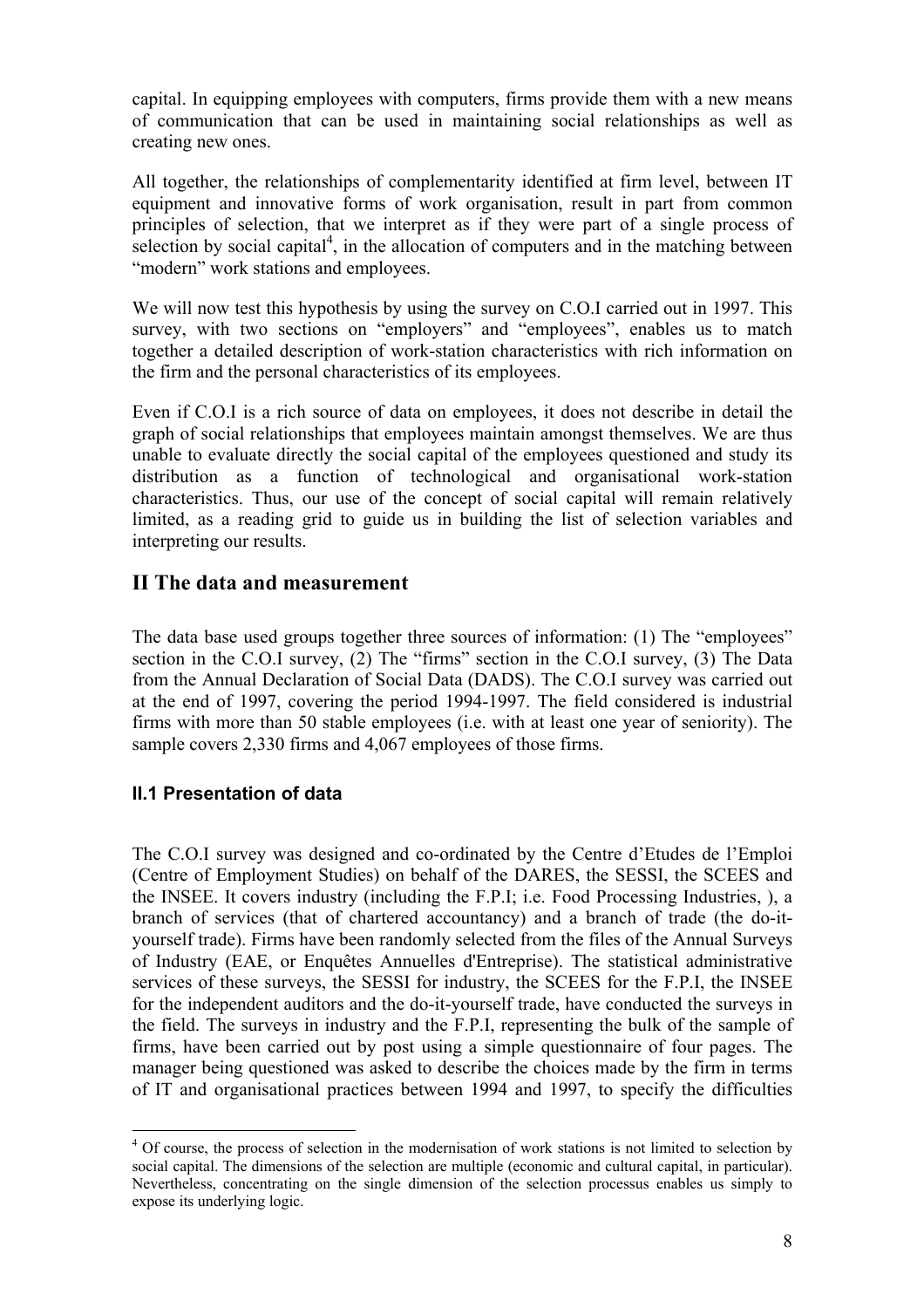encountered in their implementation as well as the general strategy followed by the firm.

The lists of firms, produced by the EAE, have subsequently been matched to the file of the DADS for the year 1996. Small samples of employees have been selected within each firm. The criterion of random selection of employees, "being born in the month of October in an even-numbered year", guaranteed their presence in the population constituted each year by the INSEE from the DADS.

The "employees" section was prepared by the network of INSEE surveyors on behalf of the DARES, by telephone and home visits. The survey procedure involved questioning employees one year after being surveyed in the DADS. If they are successfully located and still in the same firm, they have at least one year's seniority. This means that the employees must be stable. The "employees" questionnaire comprises three parts. The first provides socio-demographic data, the second takes an interest in employees' workstation characteristics in terms of scope for initiative, communication, working speed, and work evaluation, while the third produces a set of information dealing with the use of IT, telecommunications and modern industrial technologies.

In the work carried out by economists, the question of complementarity is in general analysed at the level of the firm which is supposed to coordinate, in the context of its general strategy, its choice of equipment and organisational practices. Greenan, Gollac and Hamon-Cholet (2000), mentioned in Section I.1, have mobilised C.O.I to identify complementarities at firm level. In our work, we treat this question of complementarity at a finer level, that of work-station "design". Do work-station designers co-ordinate their choice of technical equipment with their choice of organisational characteristics? If yes, we should be able to observe regularities at work-station level, in exactly the same way as we can observe it at the level of the whole firm. The starting point for our empirical analysis is thus the "employees" section of the C.O.I, from which we measure the technical and organisational characteristics of work stations. As the employees who occupy these posts are stable with 90% of them on a fixed-term contract, it is clear that we can have a particular interest in the design of work stations in the "primary" sector or the firm's "core activity".

We will use the "firms" section of the C.O.I to identify the productive context in which employees' work stations are set, by basing ourselves on the results obtained by Greenan, Gollac and Hamon-Cholet (2000).

Finally, the DADS file of 1996 constitutes a basis for the survey in the "employees" section of the enquiry, providing indicators on the composition of the work force as a function of profession, age, gender and nationality. Moreover, the employees questioned also belonged to the DADS5 population constituted by the INSEE each year. We can thus identify employees' previous career path at the date of the survey.

 $\overline{a}$  $<sup>5</sup>$  For a presentation and treatment of the DADS population, see Le Minez and Roux (2002).</sup>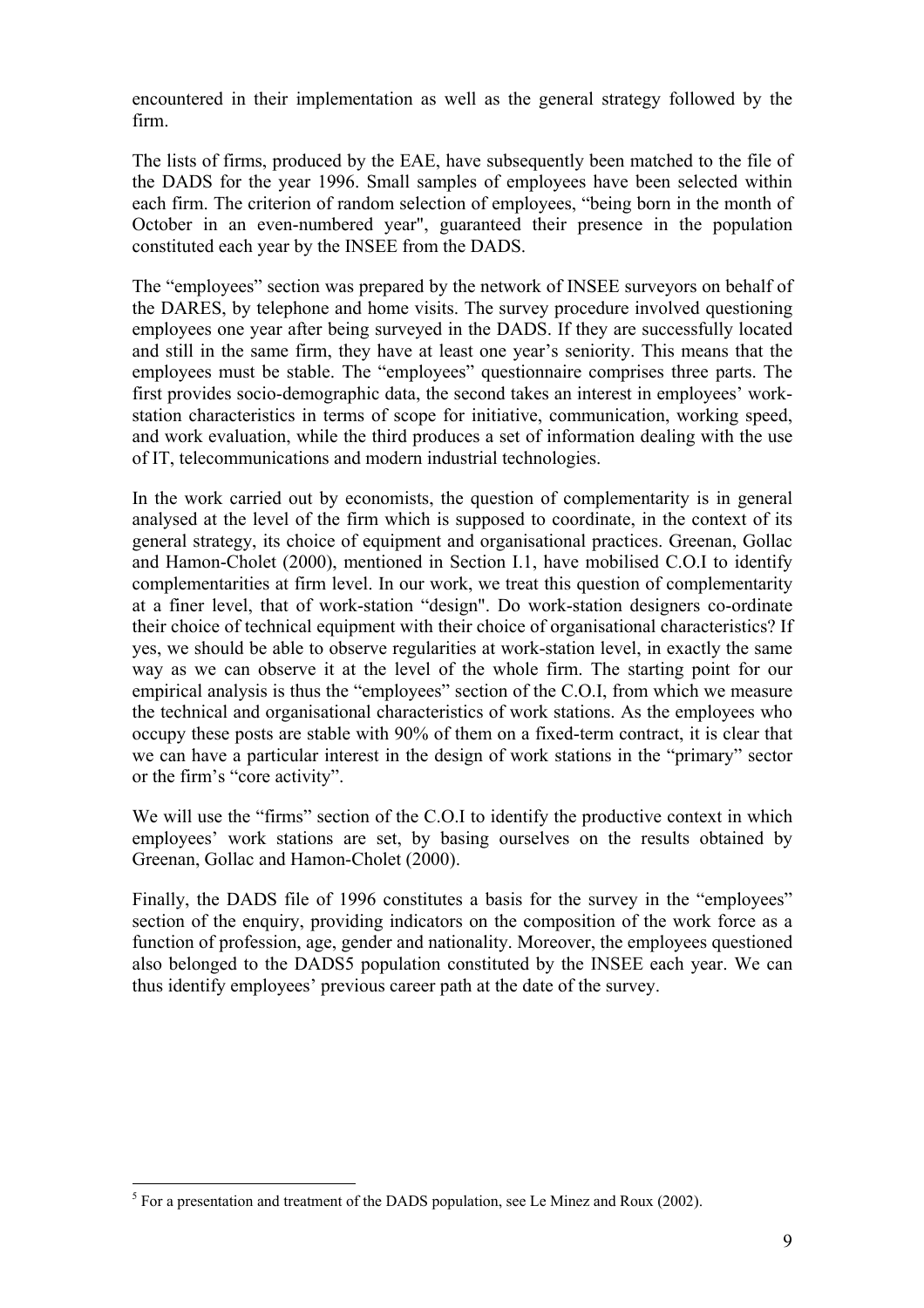# **II.2 Measuring the technological and organisational work-station characteristics**

#### **Indicators of work-station computerisation**

Three indicators enable us to understand computerisation of the work station. Their construction is detailed in Appendix  $1<sup>6</sup>$ .

The first measures whether the work station has been computerized or not ("use"). A "computerized" employee uses a terminal and/or PC (which might be a laptop computer) in the context of his/her main task. 60% of stable employees in industrial firms with more than 50 employees use a computer. Even if IT concerns direct more often than indirect employees, it is distributed throughout all the occupational groups: 92% of executives, 92% of white-collars, 84% of middle management (technicians and supervisors), 38% of skilled blue-collars and 21% of unskilled blue-collars use IT.

The more advanced uses of IT often involve more than one computer. Our second indicator measures this type of use by the coexistence of several technologies on the same work station ("NBOI"). The survey identifies nine technologies: terminal, desktop PC, laptop computer, intranet connection, Internet connection, EDI (Electronic Data Interchange), fax, minitel, mobile telephony.

Finally, we measure the duration of IT use ("duration"). Greater duration of use may be a sign of work on computer that is repetitive or even Taylorised.

In this study, we seek to focus on the specifics of IT. One way of identifying these consists in examining the relationships between IT and the organisational characteristics of work. It is however also interesting to compare IT with another technology. C.O.I employees are questioned about their use of automated machines or installations. In contrast to ICT, automated machines concern only direct employees: 58% of unskilled workers, 48% of skilled workers and 22% of middle management use them, against only 6% of executives and 3% of white-collars. The use of ICT may thus be compared to that of automated machines in the sample of direct employees.

As for ICT, the use of automated machines is defined by three indicators: indicators of use and duration of use ("use" and "duration") are comparable to those built for ICT. On the other hand, the advanced uses of automated machines are not measured by the diversity of technologies employed but by the diversity of functions performed by the machine concerned ("NBMO"). The survey identifies nine different functions: 1) tooling, casting, laminating and the other transformations of materials, 2) assemblymounting-welding 3) painting and other surface treatments, 4) mixing, curing and other chemical transformations of materials, 5) proof testing and controls, 6) conditioning and packing, 7) handling and stocking, 8) printing and copying, 9) cutting out, laundering, sewing and manufacturing.

 $\overline{a}$ 

<sup>&</sup>lt;sup>6</sup> For complementary descriptive statistics on the indicators of computerisation and organisation that we measure, see Greenan, Hamon-Cholet and Walkowiak (2003).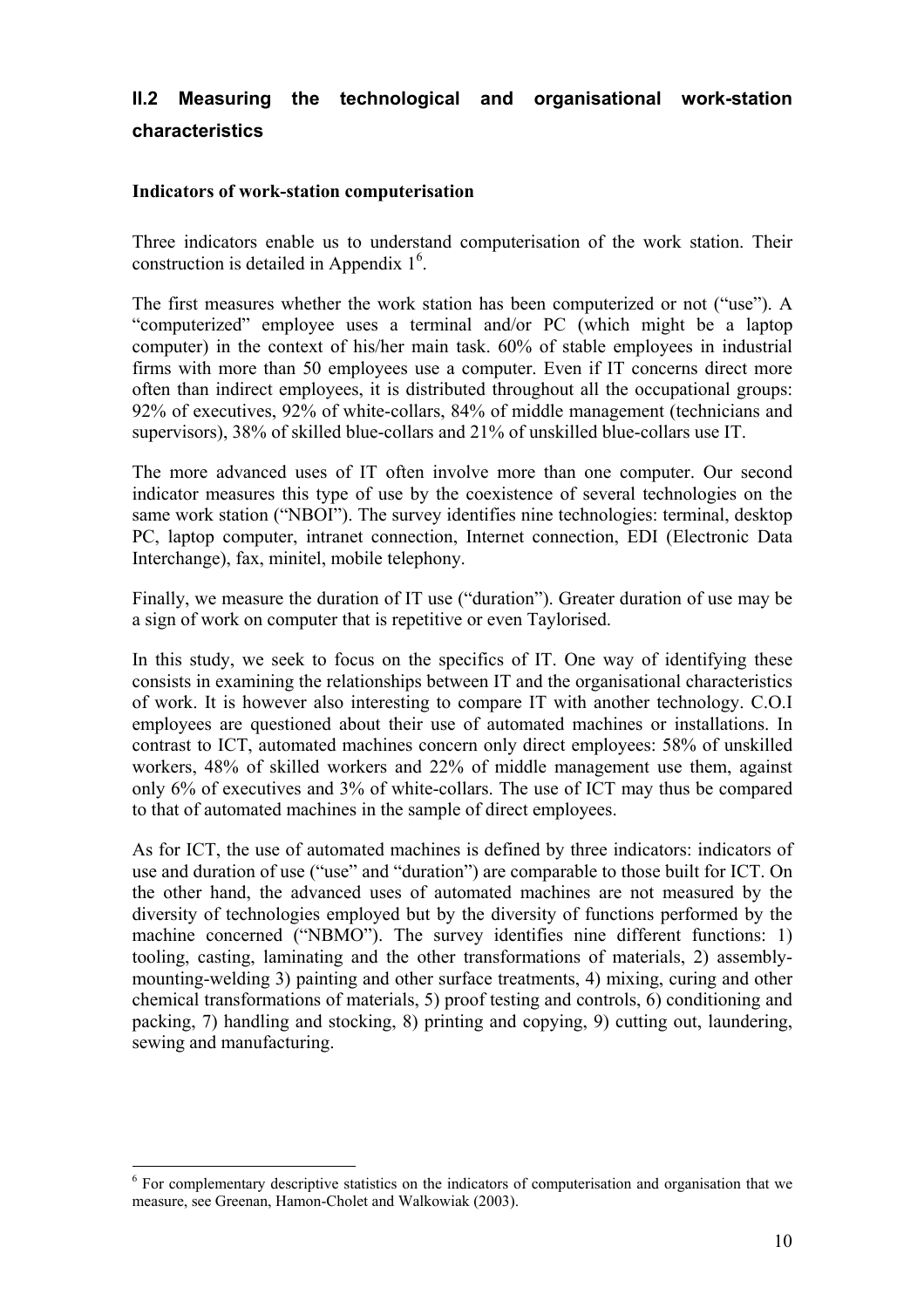#### **Innovative organisational characteristics of work stations**

We measure the "innovative" organisational characteristics of work stations by distinguishing the characteristics linked to the system of production from those linked to the information system. Appendix 2 details the questions used in the survey for constructing these variables.

The organisational characteristics associated with the system of production that we measure are: autonomy ("autonomy"), hierarchical responsibilities ("to be chief"), training new or temporary staff on looking after their work stations ("to train"), respecting quality standards, participation in group working ("working in a group") and the intensity of the work ("intensification").

These characteristics may be related to organisational dimensions identified as innovative in the theoretical literature. In the new forms of organisation functioning according to more horizontal or decentralised co-ordination logic, employees will be more autonomous and management positions rarer. If management constraints tend to diminish, other constraints take over, linked to interdependency of a more horizontal rather than vertical nature. Like the different components of a product are immovably attached to each other in the finished product, definition of quality objectives renders the work of some workers more sensitive to the work of others. If individuals belonging to work collectives have to adjust to each other and transfer their knowledge, then the work of an individual is more closely dependent on that of his/her colleagues.

Finally, the indicator of work intensity measures the accumulation of industrial constraints (linked to machines and to the production process) and commercial constraints (linked to clients) influencing the rhythm of work<sup>7</sup>. These two constraints are horizontal but the first, centred on the equipment, is traditional while the second is more modern and linked to the principle of managing just-in-time production according to downstream criteria<sup>8</sup>. A high level of work intensity may also indicate a preference by the firm, for higher levels of effort, which is another dimension of the new forms of organisation.

The intensity of communication with managers ("vertical"), close work colleagues ("horizontal"), more distant work colleagues ("other departments"), and persons outside the firm ("with outside"), as well as the frequency of meetings ("meetings") and the transmission of information or directives in writing ("paper") all characterise the organisation of the work station from the point of view of its information system.

Indeed, according to the theoretical literature, the new forms of organisation are characterised by a more decentralised information and by a non-hierarchical network system of information processing. From this point of view, innovative work stations are those located at the heart of a dense network of communication involving rich exchanges of information with different persons. Clearly, these characteristics are less innovative for stations associated with a hierarchical position. The frequency of meetings indicates the intensity of another form of communication, more formal and multilateral than that measured by the other indicators. *A priori*, if co-ordination is more decentralised, the costs of co-ordination increase and the probability for an employee of participating in meetings should increase.

 7 This indicator has been proposed by Gollac and Volkoff (1996).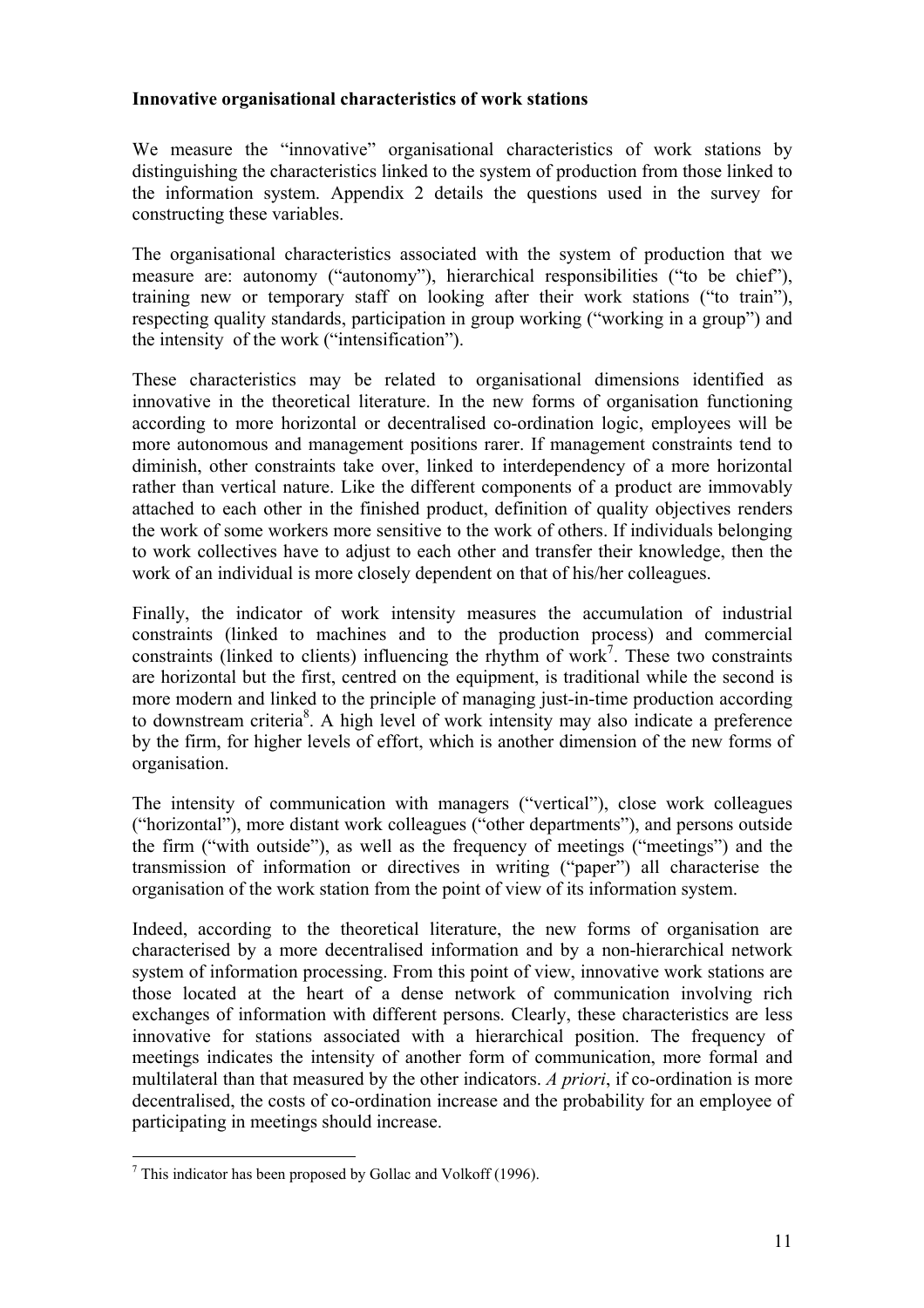Our last measurement enables us to know if the important information received by the employee is in writing. The latter is an indicator of the formalisation of communication, but also a step of initial codification required for the use of information technologies. We should note that, as with writing, the use of quality standards also generate formalisation, but with respect to the production system. Even though more often associated with bureaucracy than new forms of organisation in the theoretical literature on organisations, empirical work shows that formalisation tends to develop in firms that reorganise their processes.

# **II.3 Measuring selection criteria**

We seek to identify the effects of selection underlying the allocation of technology and the matching between employees and work stations. We distinguish between the variables characterising the employee and those characterising the firm, and within each of these two categories, the variables that may play a role in the formation of social capital (of, respectively, employee and firm). The detail of these variables is presented in Appendix 3.

#### **The employee's personal characteristics**

 $\overline{a}$ 

Most personal characteristics of employees contribute to measuring his/her social capital. The literature on social capital gives us information on the role played by gender, nationality, place of residence, age and seniority. It is more difficult for women, foreigners or employees living in a rural area, to take advantage of their social relationships in their professional activities. For example, Burt (1998) shows that women do not benefit from social capital as men in their work, since women face legitimacy problems. The influence of age on social capital is *a priori* indeterminate. Older employees may not accept new forms of communication as easily as younger generations. But the converse is equally conceivable. Finally, seniority, because it is a vector of trust, is a dimension of individual social capital that favours integration and mobilisation of social networks of communication.

To these traditional variables, we add indicators of human capital held by the employee: their age on completing their education<sup>9</sup>. enables us to evaluate the educational level of the employee, and the fact of receiving a general training on the work station is an indicator of human capital specific to the firm. We know that educational degrees are an important determinant in the allocation of computers and that, besides, access to training in firms is very selective. These two variables are thus *a priori* selection criteria that must be investigated. We should add that, according to Coleman (1990), human capital is favourable to the formation of social capital.

The employee's family context gives a measure of his/her social environment, important in that social capital is built up partially outside the firm. Three qualitative indicators relate to the family context. The first identifies the employee's marital status as single, married to an employed person, or married to an unemployed or inactive person. According to us, the fact of being married must be favourable to the employee's capital

<sup>&</sup>lt;sup>9</sup> A part of the tests we make in Section III consist in verifying the persistence of the effects of selection and complementarity within occupational groups. That leads us to work on samples of reduced size. We thus privilege nomenclatures rich in meaning but economical in the number of categories and continuous variables. This is why we prefer age on completing education to a detailed list of educational degrees.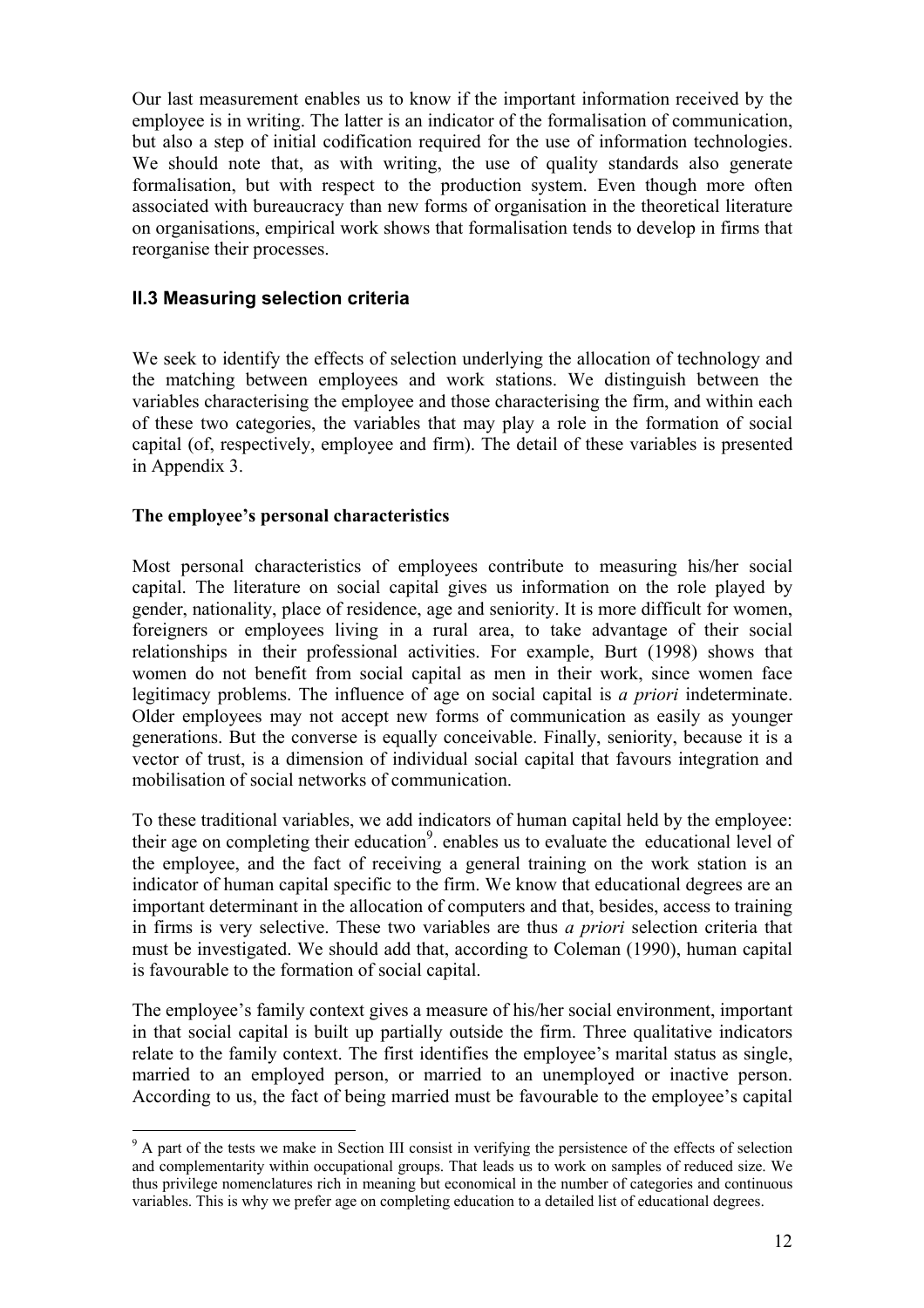(in any case for men), contrary to the single status, and social capital should be even greater if the spouse has an important professional situation. The two other indicators enable us to assess the employee's social origins according to his/her father's and mother's professions. On the one hand, if the father holds or held an executive position (as an executive or in middle management), the employee's favourable social origin must be an asset to his/her social capital. On the other hand, having a father in a lessskilled occupation (blue-collar or white-collar), or even who has worked in another sector (craftsman, or farmer), is generally unfavourable to social capital. Finally, the mother's professional situation is described by using two categories: active, or inactive. This variable's influence on the employee's social capital is more ambivalent since the employment activity of women has evolved a great deal during the  $20<sup>th</sup>$  century. In our sample, an inactive mother is a sign of belonging to well-off social categories, in itself favourable to social capital. But the influence of this variable could have changed for the younger employees in our sample.

Finally, the DADS panel enables us to construct synthetic indicators describing employees' career path for the period 1976-1996. We thus have elements of appreciation for the whole career path of employees answering the C.O.I. Only older employees and those having exercised a part of their professional activity outside the scope of DADS are not covered for the whole of their professional lives. We retain two indicators of career path: number of occupational categories and number of firms in which the employee has worked. The occupational category used is that produced by INSEE from processing the DADS, coded automatically from the post title as supplied by the firm, from the payroll file. When we take changes of firm into account, the number of occupational categories the employee has belonged to, illustrates his/her professional mobility within the firm. This latter is favourable to social capital in that the employee knows and is known by an extended number of other employees in different departments. For a given degree of professional mobility, the number of changes of firm is rather an indicator of instability, destructive of social capital, since the employee is unable to stabilise his/her relationships within the firm.

In our empirical work, we suppose that social capital plays a role when the employee's personal characteristics intervene significantly in the allocation of a modernised work station.

## **Characteristics of the firm**

Four variables describe, in general terms, the productive context in which the firm operates: size, number of hierarchical levels, the technological intensity of its sector, and localisation.

Size is measured by the logarithm of the number of the firm's employees. Since the quantity of information processed by the firm increases with its size, this can play a role in the process of computerising the firm, as in the adoption of innovative forms of organisation for the information system. The number of management levels gives a complementary indication of the complexity of the firm's internal structure. For a given size, new forms of organisation have a flatter pyramid structure, incorporating fewer levels of hierarchy.

Since the beginning of the 1980's, the OECD has been producing classifications of manufacturing industries (outside the F.P.I) according to their technological level. The classification that we use groups the sectors into four categories, low, low median, high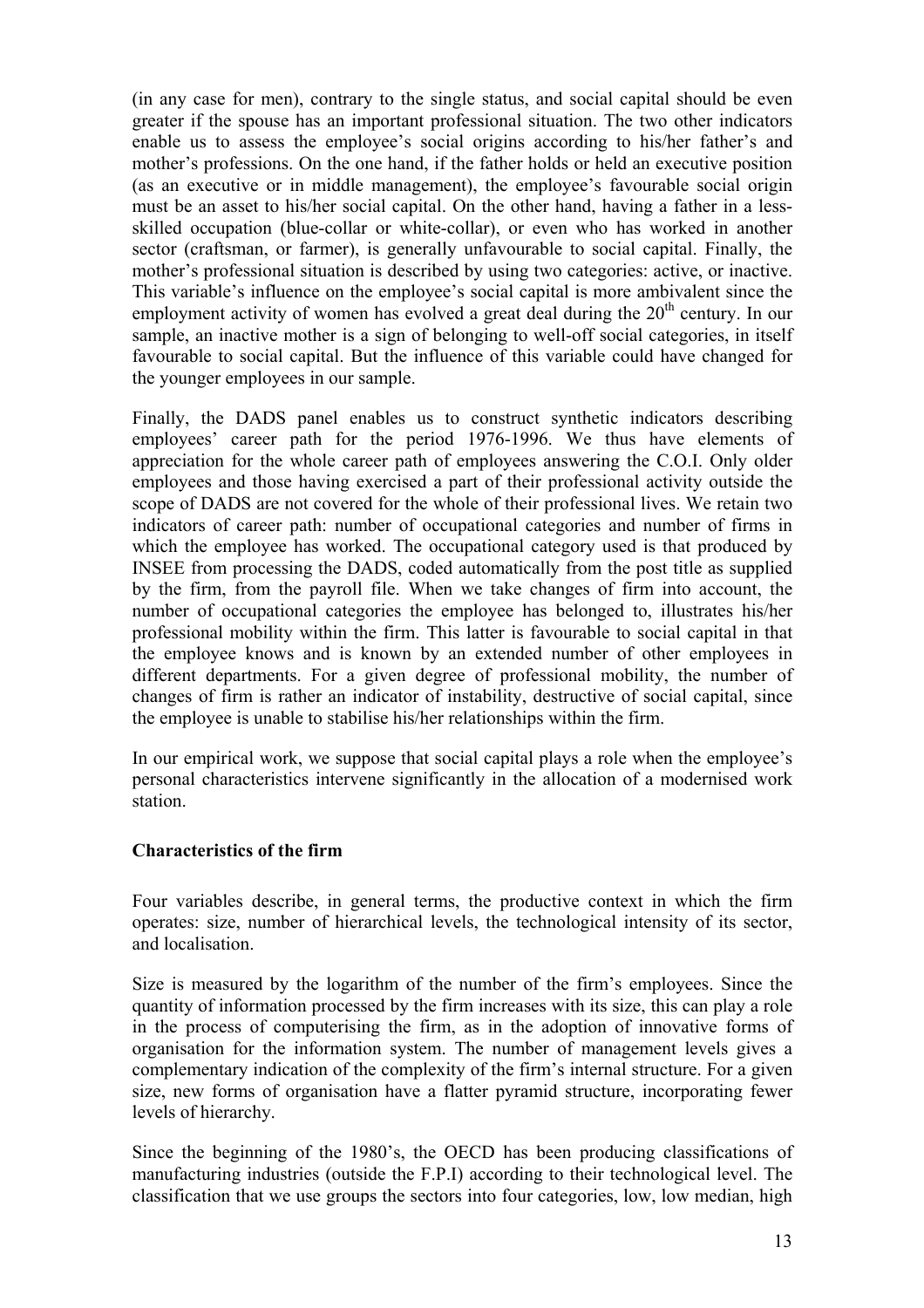median and high, according to the firms' ratio of R&D expenditure to added value. The firms related to sectors investing a greater part of their resources in R&D, need to renew their products, processes and, in consequence, the design of their work stations more often than other firms.

Finally, a control variable indicates the firm's localisation as rural or urban. The effect of localisation on a firm's use of IT and internal organisation is much debated. On the one hand, these firms ought to have greater needs for remote communication, while on the other they may be less well integrated in the fabric of social relationships that develop more easily in an urban environment. They would thus have a more restricted social capital.

Six variables, constructed from the "firms" section, contribute to describing the reorganisations that have affected firms in the 1990's on the basis of the new organisational and technical practices used. These variables, from two analyses of multiple correspondences, are precisely explained in Gollac, Greenan, Hamon-Cholet (2000) and Greenan and Mairesse (2003). The first variable measures the intensity of recurring to new organisational structures. The three following variables contribute to defining the orientation of organisational changes made by the firm. The first two position it in relation to the model "of industrial excellence" inspired by the Japanese model, the third in relation to the Anglo-Saxon model of "corporate governance". The two variables related to the model of industrial excellence identify any tensions between the practices of just-in-time and the mechanisms of working in groups or teams on the one hand, and the mechanisms of quality management on the other. One variable thus indicates if the firm practices group working that exclude downstream just-in-time, and another identifies the mechanisms of quality with this same property. The variable attached to the "corporate governance" model measures the degree of recourse to mechanisms such as organisation in profit centres, internal client-supplier contracts, outsourcing, and sub-contracting. This variable is called "intensity of the commercial logic". Two other variables describe computerisation of the firm, the first measuring the degree of recourse to ICT, and the second stating if the firm's IT is structured around a large system or even a network of PC's.

The intensity of organisational changes and computerisation enables us above all to characterise the magnitude of the transformations that have taken place within the firm. Among the different orientations of possible organisational changes, orientation towards work in groups, in underlining the work's collective character, should be linked to activation by the firm of a denser network of social relationships. *A contrario*, strength of the commercial logic, which induces competition between employees, may lead to a less rich network of social interaction and hence weaken its intra-organisational social capital. Finally, the network architecture of the IT system, in diversifying the connections between work stations, should be more favourable to social capital than a structure around a large system.

Organisational demography is equally an important dimension of the productive context. The DADS file, survey base for the "employees" section of C.O.I, enables us to measure the diversity in the firm's work force as a function of four criteria: occupational category, gender, nationality and age. For each of these criteria, we have constructed an index of diversity D measuring the probability of two observations, taken at random in the population, belonging to different categories. This indicator varies between 0 and 1, the two extreme values corresponding respectively to a situation of perfect homogeneity (0) and to a situation of maximum mix (1).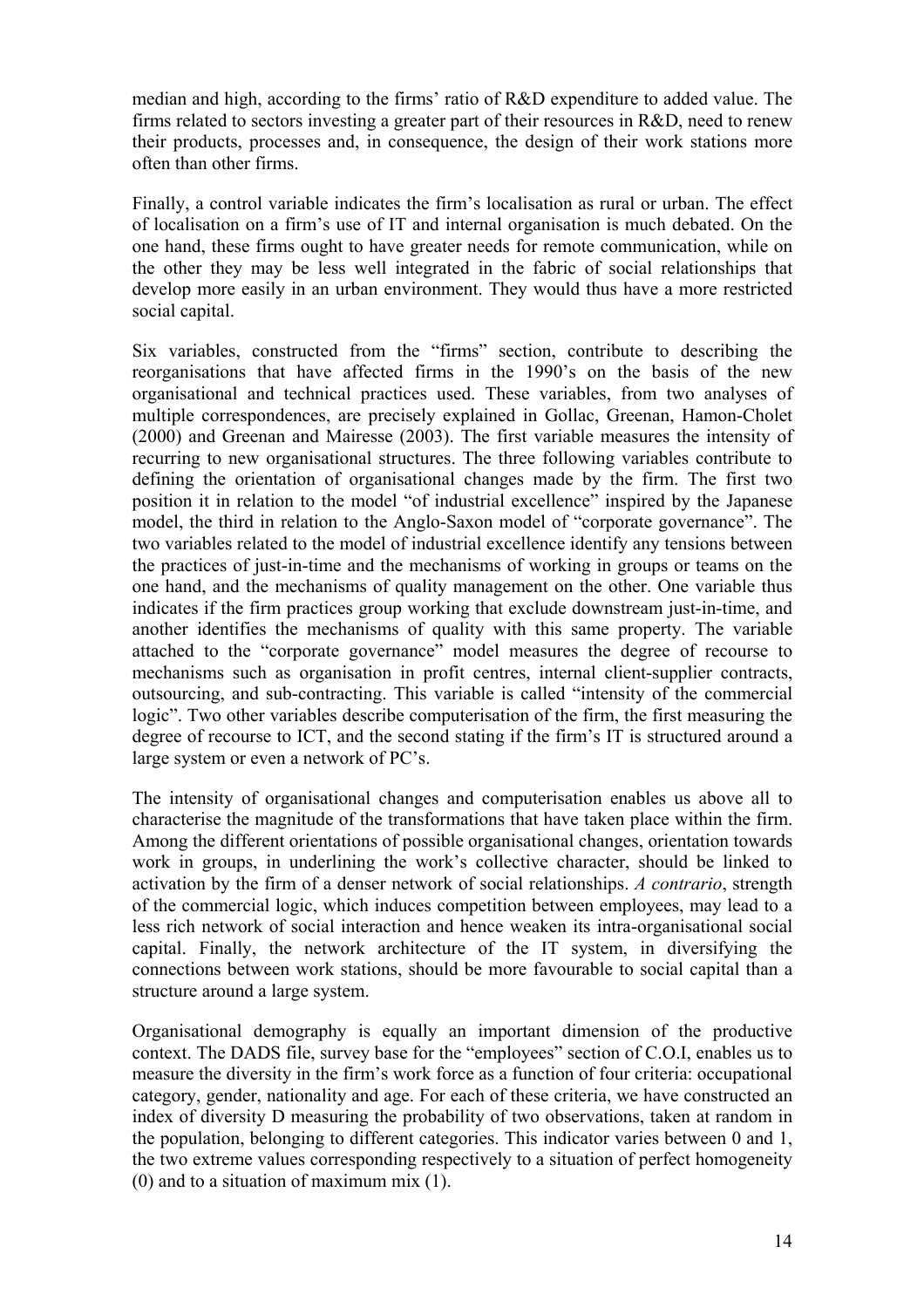We measure the diversity of occupational categories (executive, employee, middle management, skilled or unskilled blue-collar), gender (man or woman), nationality (French or foreign) and ages (less than 26 years, 26-30 years, 30-38 years, 38-50 years, 50 years and over). The occupational category used comes from the designation in the payroll file, as does that used for measuring the employee's career path.

These indicators pick up certain characteristics of the productive context. In this way, as our work is set in the industry, the firms principally in a production activity will have a workforce that is essentially working class, that will appear to be more homogeneous than for a firm also having a tertiary activity like sales, administration, or even design.

From the social capital point of view, indicators of diversity in the workforce enable us to examine two hypotheses debated in this literature.

According to Bourdieu (1980) and Coleman (1990), closed social networks with strong social proximity between individuals favour the development of social capital, since information flows better and trust is higher. In this way, employees close to each other in terms of identity characteristics, communicate more easily and stick more closely together. In this perspective, homogeneity of employees within the same firm may thus influence the extent and nature of the social relationships built up there and hence favours the development of social capital. Conversely, firms in which networks of social interaction extend and become stronger as a result of decentralisation may seek a more homogeneous workforce in order to facilitate the development of their social capital. Reorganisations can in this way be a source of greater segregation of the workforce according to types<sup>10</sup>. On the contrary, according to Burt  $(1992)$ , the social capital is larger for the individuals who know how to build bridges between the different communities. Indeed, communication is more efficient in this case because each individual obtains non-redundant information. The interaction of heterogeneous employees may then favour the development of social capital. In this perspective, reorganisations can favour the integration of heterogeneous employees. These two views of social capital $11$  may be associated in the modernisation of firms. On the one hand, the homogeneousness of employees creates the cohesion and collective action facilitating the acceptance of change. On the other, the diversity of employees stimulates creativity that is favourable to innovation.

Clearly, the criteria that we measure are sparse. We seek to know, for example, the educational diversity of the workforce, or the diversity in family and/or geographical origins. If we have some of this information available for employees answering the C.O.I, it is not available for the whole of the firm's workforce.

 $\overline{a}$ 

 $10$  In this paper, we do not test this hypothesis because we do not have information on the evolution of homogeneity in the work force.

 $11$  Godechot and Mariot (2003) show how these two forms of social capital correspond to two modes of organising competition; "on the one hand, the search for individual advantages within a given group and, on the other, the collective mobilisation of this group in the competition against other groups". They measure social capital according to the network mobilised during the constitution of the jury and characterise the degree of interconnection between the thesis supervisor and the other members of the jury invited to the thesis defence. The cohesion of the links between researchers within a given university favours "local" behaviour in internal recruitment of doctoral students, that we may interpret as a segregation of doctoral students according to their university of origin. However, diversity of links favours the placements of these latter in other universities.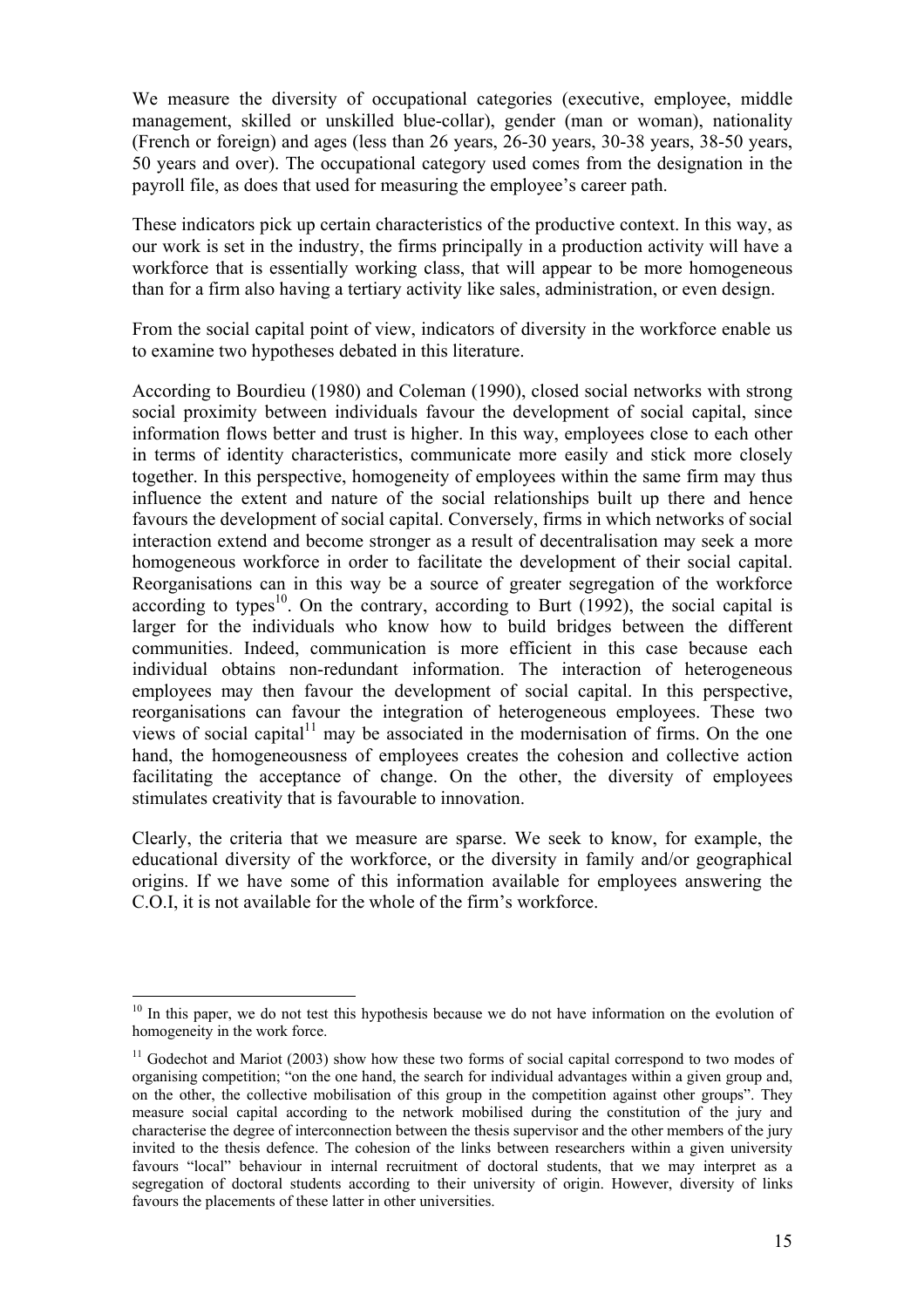# **II.4 The empirical method**

 $\overline{a}$ 

At the end of Section I, we state our central hypothesis in the following way: the relationships of complementarities, identified at the level of the firm, between IT equipment and innovative forms of work organisation, would result partly from common principles of selection by the "social capital", particularly, in the allocation of computers and matching between "modern" work stations and employees. This may be broken down into four propositions, illustrated by Figure 1.

**Complementarity 1** : ICT are linked to innovative organisational characteristics of work stations resulting from the spread of new organisational forms.

**Selection 1**: As a function of their social capital, employees are allocated with ICT and/or offered work stations with innovative organisational characteristics.

**Selection 2**: This principle of selection by social capital is specific to ICT and not observed for other technologies.

**Complementarity 2**: The links of complementarity that we can measure on the work station, between ICT use and innovative organisational characteristics, are explained partly by this principle of common selection by social capital.

To test Selection 1 empirically, we explain the technological and organisational characteristics of work stations according to the set of selection variables we have identified, and verify if the variables we think to be correlated to social capital, work in the way we expect. We test Selection 2 by confronting the results obtained for IT use with those obtained for the use of automated machines.

To test Complementarity 1, we correlate  $1^2$  the variables describing the use of technologies with those describing innovative work station characteristics. To test Complementarity 2, we use two different methods aiming to check the effects of selection on the measurement of complementarity.

We conduct these tests on an overall sample of employees (4,067 individuals), on subsamples of executives (529), white-collars (325), middle management (1,021), skilled blue-collars (1,478), and unskilled blue-collars (714), and on the sub-sample of "direct" employees grouping together middle management and blue-collars (3,213). The skill variable we use for dividing up employees in this way, is not the same as that produced by DADS. It is the result of manual coding carried out by the INSEE network of surveyors on the basis of the job title given by the employee in the C.O.I survey. This is therefore the perception that the employee has of his/her professional activity that determines its skill and not, as in the case of the DADS variable, the view built by the firm's human resources department that is partly linked to methods of fixing wages.

Empirical work on the wage premium linked to computers, shows that skill is a central determinant of employees' equipment. Besides, work station characteristics are also contingent on the skill exercised by the employee. In carrying out our estimations within occupational categories, we seek to verify if the mechanisms in operation are comparable from one category to another; do we observe the same effects of selection in

 $12$  Several methods allow testing of the complementarity between two factors. The approach by correlations is one of the methods possible. We justify this choice in Section IV.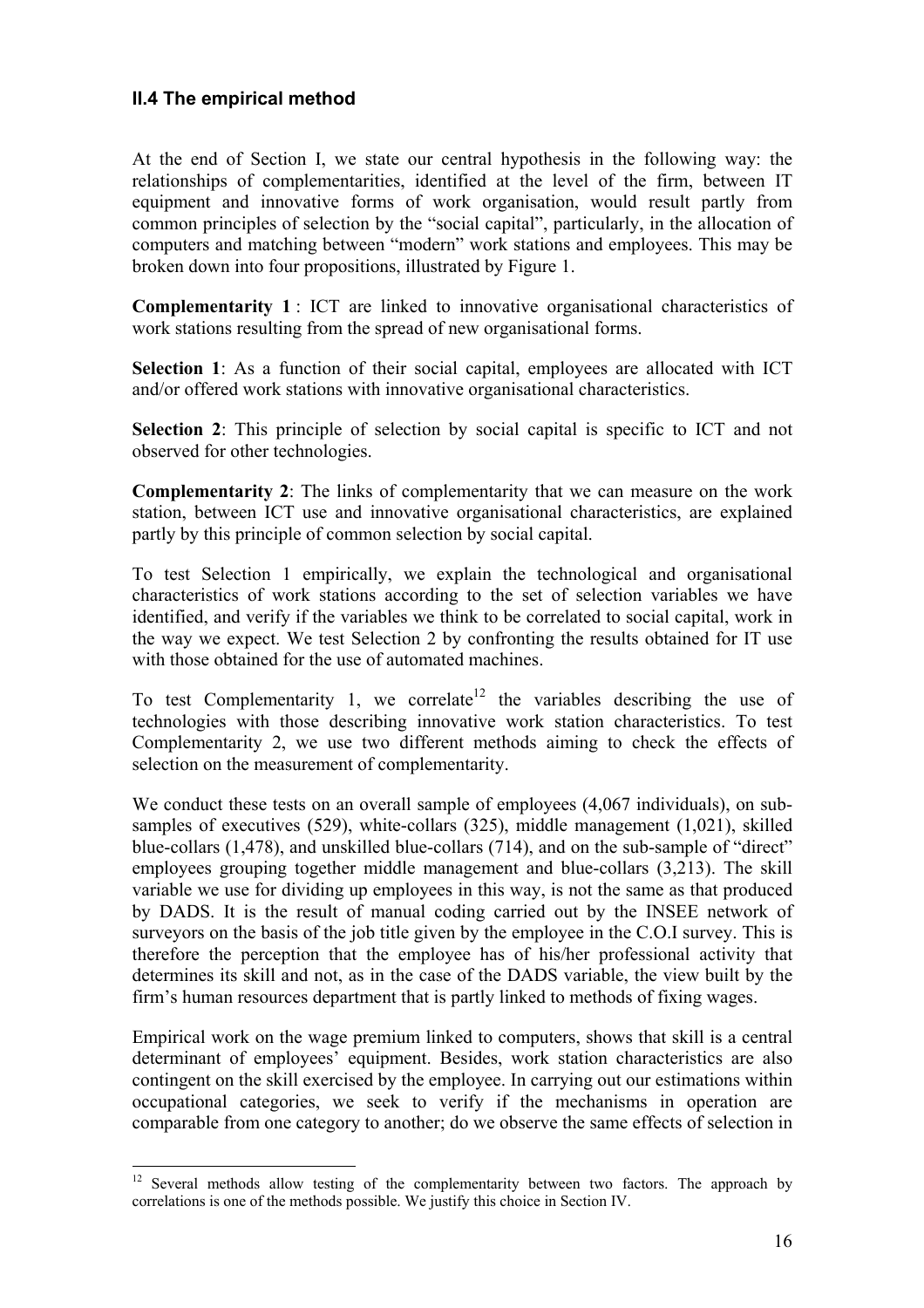the allocation of a computer to an executive as to a workman? Do we observe relationships of complementarity of same nature between IT use and organisational characteristics of work stations?

# **III Identifying the effects of selection**

# **III.1 The models used**

N is the overall number of employees in the sample considered  $(i= 1, 2, ...N)$ ; Yi is a technological or organisational characteristic of the work station for which we analyse the distribution;  $x_{1i},..., x_{p-1,i}$ , are the p-1 criteria of selection envisaged;  $b_{1i},...b_{pi}$ , are the p parameters for estimation; and  $u_i$  is a random error factor which contains the set of the determinants of  $Y_i$  that do not figure in the list of explanatory variables, the model that we are going to estimate is expressed as:

 $Y_i = b_{1i} x_{1i} + b_{2i} x_{2i} + \ldots + b_{(p-1)i} x_{ki} + b_p + u_i$ 

We define the matrix containing *N* observations of *p* explanatory variables, noted as

 $\overline{\phantom{a}}$ 」  $\begin{vmatrix} x_1 & x_2 & \dots & x_{p-1} & e_N \end{vmatrix}$ L  $=\begin{vmatrix} x_1 & x_2 & \dots & x_{p-1} & e_N \end{vmatrix}$ *N*  $N(k)$   $\begin{bmatrix} \lambda_1 & \lambda_2 & \cdots & \lambda_p \\ (N,1) & (N,1) & (N,1) \end{bmatrix}$ *SELECT* =  $x_1$   $x_2$   $\ldots$   $x_{n-1}$  *e*  $(N,1)$  $\text{LECT} = \begin{vmatrix} x_1 & x_2 & \dots & x_{p-1} & e_N \end{vmatrix}$ . This model may then be written in the

following matrix form:

 $Y = SELECT \cdot b + u$ <br>  $(Y,1) = (N,p) \cdot (p,1) \cdot (N,1)$ 

All the continuous independent variables that we use in the estimations have been standardised. These include the firm's size, the number of management levels, the intensity of the change in organisation, the strength of the commercial logic, and degree of computerisation, the four indicators of workforce diversity, age, seniority, age on completing education, the number of professions exercised and the number of firms in each individual's career path. The coefficients associated with these variables thus measure the effect of a difference in a standard deviation, in relation to the mean calculated for the total sample. To the other variables, of a qualitative type, the mode has been chosen as the reference category. We thus position ourselves at the mean point in the overall sample of employees, and keep this same mean point for all our regressions, whatever the sub-sample used (Table A32 in Appendix 3).

The dependent variables Y examined, are successively for technology, then for workorganisation. The majority of these variables are dichotomous  $Y_i=0$  or 1 such as, for example, "using a computer". Variables of this type are in general modelled according to a continuous latent variable  $(Y_i^*$  such that  $Y_i^* > 0$  if  $Y_i = 1$ ), which leads to non-linear logit or probit estimations. Our regressions are simpler because they are linear. Even if logistic regression is more satisfactory for giving an account of a dichotomous variable, the results obtained by a linear regression at the mean point of the sample are not very different (Lesne and Mairesse, 2001). We thus realise a linear approximation of the model of logistic regression at the mean point of the overall sample of employees<sup>13</sup>. The only continuous dependent variables are NBOI, NBMO, as well as the durations of computer and automated machine use. We have also standardised these.

 $\overline{a}$  $13$  We have verified that the residuals of the model were between [0,1]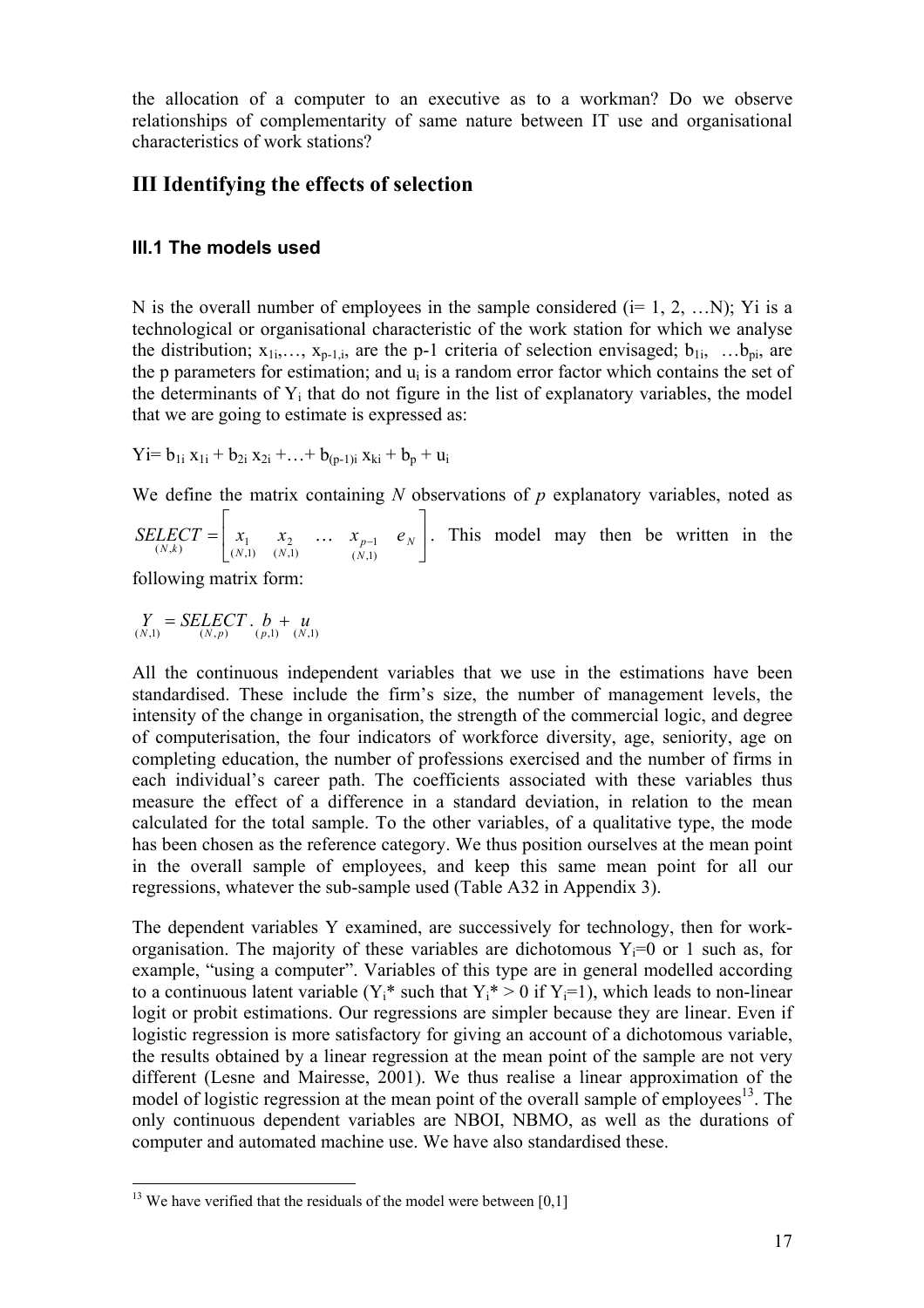In Table 1, we study the determinants of IT use, accumulation of technologies (NBOI), and duration of IT use representing different facets of work-station computerisation. Then we study the determinants of machine or automated installation use, diversity of functions used on machines (NBMO), and duration of machine use. In Table 2, we concentrate on the fact of using a computer or automated machine, and analyse its determinants within five occupational categories (executives, white-collars, middle management, skilled, and unskilled blue-collars) and within 3 automated-machine categories of manpower (middle management, skilled, and unskilled blue-collars). The twelve work organisation variables are subsequently considered successively, as dependent variables (Y). The results of these regressions are shown in Table 3. In order to avoid overloading the presentation, the regressions of different organisational variables for the different sub-samples of occupational groups are not included<sup>14</sup>.

# **III.2 IT and automated machines are not allocated according to the same rules.**

The estimations shown in the Table 1 show that IT and automated machines are not allocated according to the same rules, to stable employees of industrial firms with more than 50 employees.

## **IT and automated machines: a contrasting relationship with skills**

The first central difference concerns the role of occupational category. If executives do not constitute the occupational group that uses IT the most often or the longest, they do accumulate the most ICT. At the opposite extreme, unqualified blue-collars represent the category that uses IT the least. Thus, with the exception of white-collars, the allocation of IT seems to follow the line drawn by the hierarchical division of labour. The categories making a more intensive use of IT and more widely of ICT, have the most senior positions in the hierarchy of occupations. This result is confirmed by the regressions for each occupational group (Table 2). Indeed, the constants of the models indicate that, when we situate ourselves at the mean point in the overall sample of employees, the probability of an executive using IT is 0.87, and amounts respectively to 0.75 for white-collars, 0.71 for middle management and only 0.33 for blue-collars. In the case of white-collars, such frequent use of IT is accompanied by a longer daily usage that is greater than that of other categories of manpower (Column 4 in Table 1), a sign of a different type of IT use that it probably more routine and/or Taylorised.

For automated machines in the sample of direct employees (blue-collars and middle management), this logic of distribution according to skills is reversed. Unqualified bluecollars are the most frequently equipped, followed by skilled blue-collars, then by middle management. At the mean point in the global sample of employees, the probability of an unskilled workman using an automated machine rises to 0.57, to 0.45 for a skilled workman and only 0.23 for someone in a middle management position (Table 2). Qualified and unqualified blue-collars do not stand out for duration of automated-machine use, but middle management works less time on them, and it is the employees with weaker skills that make the most complex use of this category of equipment.

<sup>14</sup> Indeed, that would lead to presenting the results of 60 supplementary regressions. These are nevertheless available on demand, from the authors.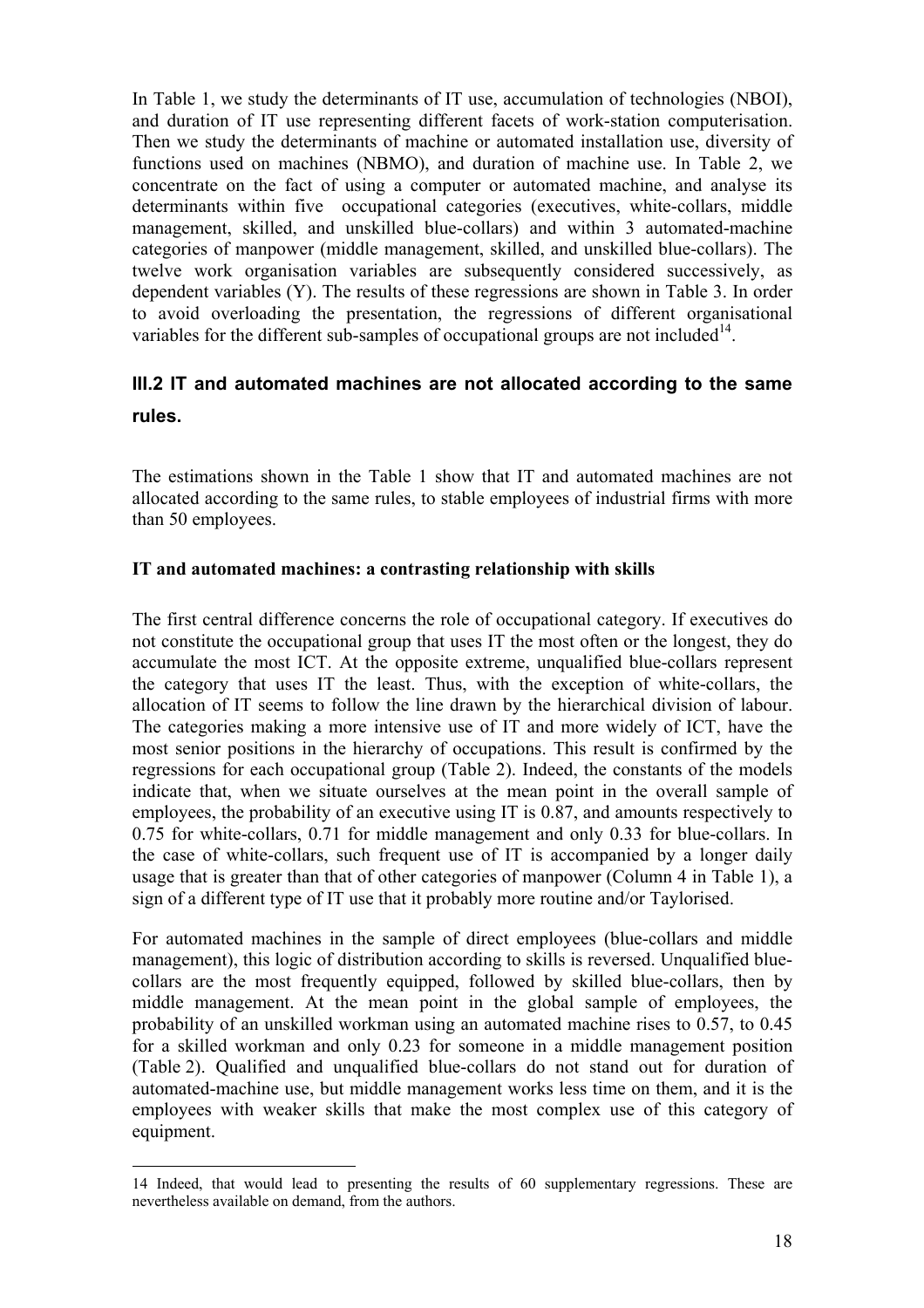#### **Machines are allocated to a work station, computers to a person**

Let us examine the role of employees' personal characteristics in the allocation of technology. IT and automated machines have two determinants in common: age and the fact of having received training specific in looking after the work station. The first effect is negative. Older employees use the computer and automated machine less often and for a shorter time. They also make less advanced use of IT. The second effect is positive. Employees to whom their firm has given special training for their main task, also use technical tools more often and in a more advanced way (Table 1). In the case of direct employees (middle management and blue-collars) the direct effect of the training is greater for IT than for automated machines (Table 2).

Gender is another important criterion for use of technical tools, but its effect varies according to the type of tool. In the global sample of employees, we observe that women use automated machines less often and in a less advanced way. For IT, *a contrario*, gender only interacts positively on the duration of use, women's use of IT being more routine than men's (Table 1). To observe the impact of gender on the probability of using a computer, we must look at occupational categories (Table 2). As for automated machines, female blue-collars in fact use IT less often than their male counterparts. However, when women hold executive, white-collar or middle management positions, they are more likely than men to use IT.

IT reacts more than automated machines to the other personal characteristics of employees. Hence, we conclude that computers are allocated more to persons, while automated machines are allocated to work stations independently of the personal characteristics of the individuals occupying them. In this way, seniority, skills, social origin, place of residence and career path influence computer use much more than for automated machines. A typical "computerised" employee has a skill and seniority, his/her father is an executive or in a middle management post, he/she lives in an urban area and is on an ascending career path within the firm. All together, he/she is an employee well endowed in social capital.

Machine use is not linked to personal criteria of this type. However, among the users of automated machines, certain personal characteristics may help discriminate between long use and short use. The operators of automated machines with the greatest duration of use have fewer diplomas, live more often in a rural area and have professional trajectories that are more precarious. They thus contrast with IT users in their endowment in social capital.

#### **Different productive contexts**

The firm's general characteristics differentiate equally between use of IT and automated machines (Table 1).

Automated machines are more often used in low technology-intensive sectors, albeit in firms that tend to be located in an urban environment. In terms of organisational characteristics, firms with automated installations have less recourse to "corporate governance" measures such as profit centres, internal client-supplier contracts, outsourcing, or sub-contracting. This confirms a result obtained by Greenan and Mairesse (2003) from other data in the survey, and translates the fact that firms strongly motivated by commercial logic tend to "export" industrial constraints to their subcontractors and suppliers. We observe also that the incidence of new organisational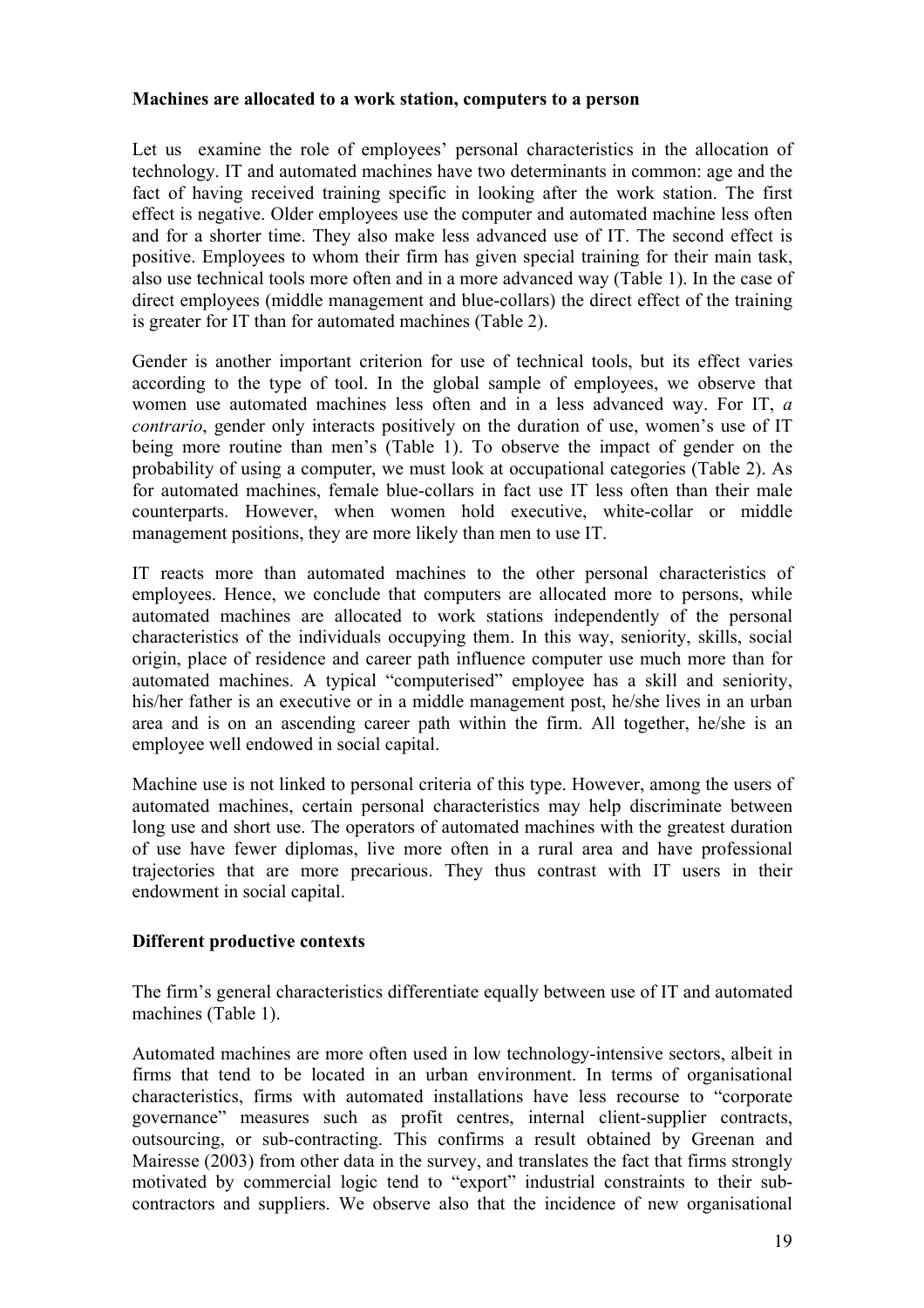measures here favours more complex uses of automated machines. Finally, automated machines are used more often in firms with a workforce that is more homogeneous in terms of occupational categories, with a large proportion of blue-collars even though mixed from the point of view of gender<sup>15</sup>. The homogeneity of occupational categories could indicate that firms whose employees use automated machines, depend on collectives structured around a small number of skills.

On the other hand, IT use is more frequent in medium/high technology-intensive sectors, and in firms located in rural areas. The intensity of organisational change reinforces the distribution of computers but reduces the duration of their use. Unsurprisingly, the intensity of computerisation in the firm favours the use and accumulation of ICT, as well as duration of use. This also goes for the diversity of occupational categories and homogeneity of ages within firms. The most advanced uses of technology occur in large firms and, for any given size, in firms with fewer levels of management and a change in organisation oriented towards group work rather than justin-time. Thus, firms whose employees work with IT seem more decentralised. Diversity of occupational categories implies a certain heterogeneity of the workforce favourable to creativity and innovation, while homogeneity of ages may facilitate networks of exchanges around the technical tool, that play a central role in learning a technology like IT (Gollac (1996)).

What happens now when we place ourselves within the different occupational categories? Do we find the same criteria of selection in terms of productive context? Or do we observe any differences from one category to another? Globally, we don't see any marked contrast in the logic of selection between the occupational categories except for executives (Table 2). The computerisation of executives is more frequent in hightechnology sectors, when computerisation of firms is structured around a large system and the workforce is homogeneous in terms of occupational categories but heterogeneous in terms of age and nationality. Finally, diversity of nationality does not appear to be significant in the global sample because its influence is variable from one profession to another. It favours IT equipment for indirect employees (executives as well as white-collars) and penalizes IT for blue-collars, while favouring the equipment of middle management in automated machines.

Overall, the variables that appear to favour the development of social capital, are important determinants of IT equipment for work stations, as suggested by the proposition Selection 1. This principle of selection does not seem to operate in the allocation of automated machines that depends more closely on work-station characteristics rather than personal characteristics, which supports the proposition Selection 2.

# **III.3 Work organisation and IT: a common logic in selective diffusion**

We now examine the determinants of innovative organisational characteristics in work stations, by comparing these results with those concerning the allocation of computers. More precisely, we attempt to verify the hypothesis of Selection 1, according to which the diffusion of IT and new forms of work organisation would operate in a similar way.

 $\overline{a}$  $15$  This result is surprising because we expected to find homogeneity of gender. It would be desirable to examine things more finely in order to understand what is happening and particularly to evaluate these situations of mix according to the sector the firm belongs to, and activity.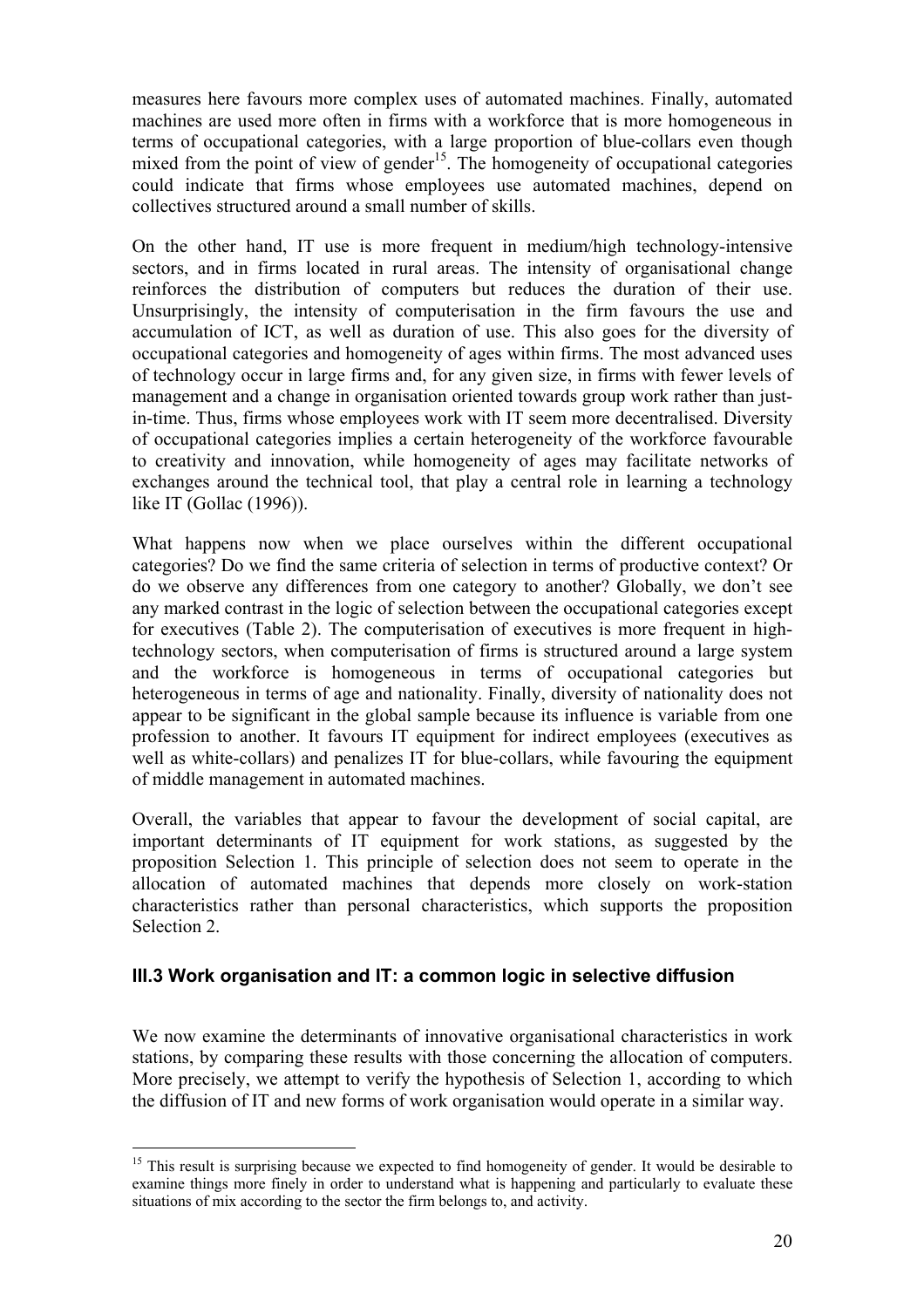The results from models estimating the effects of selection on employees' work organisation are shown in Table 3. In the columns, the variables explained may be related to organisation of the firm's production and information systems, while the independent variables are indicated in the rows.

We begin by identifying two innovative configurations in work-station organisation: the executive and the production-worker models (Greenan, Hamon-Cholet and Walkowiak (2003)). Then we analyse the factors affecting the diffusion of each of these models.

#### **The executive and production- worker models**

Exactly like for IT, the employee's occupational category is a structuring criterion for the organisational characteristics of his/her work station. We observe that the innovative organisational characteristics, measured in the survey, appear associated to either executive positions, or production skills. Thus, we extract two innovative work-station "configurations", the models for the executive and the production-worker. The organisational characteristics attached to each model have determinants in common.

The higher the employee's position in the vertical division of labour, the greater his/her autonomy, management responsibilities, range in communication (with other departments or persons external to the firm), as well as the number and frequency of meetings. We may thus say that these identify a relationship with work based on the executive model. One trend in the evolution of work is thus the spread of this executive model to all the other professions.

On the other hand, following quality standards, working in groups or teams, communicating with colleagues and receiving instructions in writing are innovative features of direct production skills. The spread of the production-worker model constitutes a second trend in the evolution of work.

## **Two models closely linked to the personal characteristics of employees …**

The innovative organisational characteristics of work stations react very strongly to the personal characteristics of employees.

First of all, the executive and production-worker models have a set of determinants in common. The typical employee in a work station with innovative organisational characteristics has been trained by the firm for performing his/her main task. This is a married man of French nationality, and there is little chance of his father having exercised the activity of farmer or craftsman.

Gender and nationality are criteria traditionally examined in studies on recruitment discrimination. It is striking to observe here that women and foreigners are also excluded from the more advanced forms of work. Women are less autonomous, have fewer management responsibilities, train new employees less often, work to quality standards less often, work less often in groups, have a less intensive job, communicate less frequently with close or distant colleagues as well as the outside, participate less often in meetings, and receive less information in writing than men. Foreign employees are less autonomous*,* have fewer management responsibilities, work to quality standards less often, and participate in meetings less often than employees of French nationality.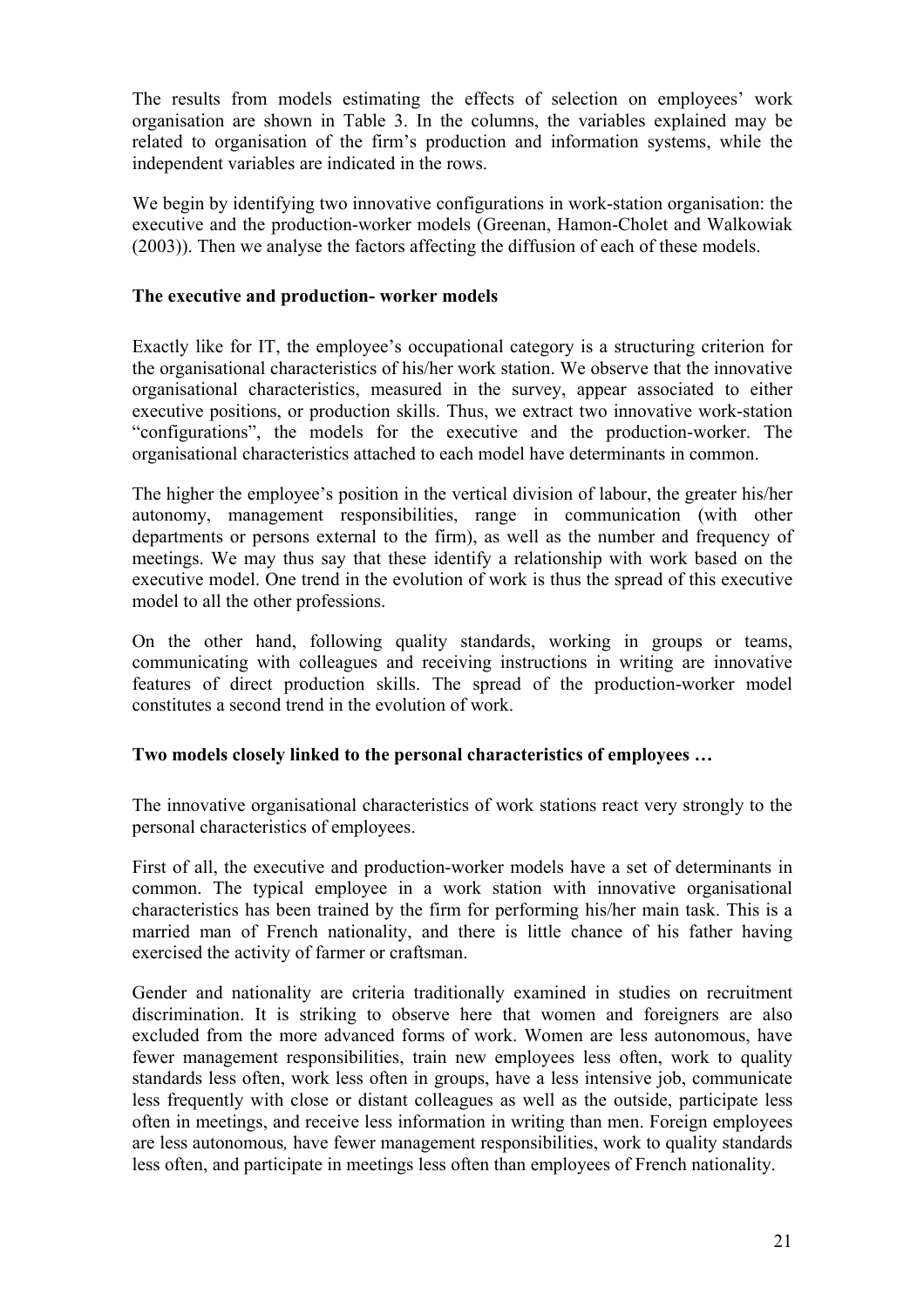It is a common idea that new forms of organisation bring a more "feminine" relationship with work; i.e., the importance of managing interpersonal relationships, communication, and less room for authority in the face of collective dynamics (Lindbeck (1999). If this were so, these new forms of organisation would offer new professional opportunities to women. We observe that this is far from being the case, in any event within the stable workforce of firms with more than 50 employees in manufacturing industry, where women are excluded from work stations with innovative organisational characteristics. This could be explained by women's lower value in terms of social capital in the professional domain as demonstrated by Burt (1998). Their skills in the domain of maintaining social links is not made use of, or legitimised in professional life where maintaining networks appears above all to be a matter for men.

The executive and production-worker models also have their own determinants: level of skills, and an ascending career path are more favourable to the executive model, while seniority, age and a stable career path in the firm favour the production-worker model. Both these sets of determinants are linked to the employee's endowment in social capital, but the endowment's source is different, external to the firm and more linked to profession for the executive model, but internal to the firm and linked to professional stability for the production-worker model. The first form of accumulation in social capital may be associated with Burt's definition (1992) while the second is closer to that by Bourdieu (1980) or Coleman (1990). In the first case, employees accumulate social capital by making a bridge between several communities not otherwise interconnected while, in the second, they count more on the solidarity that exists within their community of membership.

Overall, the place of the employee's personal characteristics in the allocation of a work station with innovative organisational characteristics, as well as the role of his/her endowment in social capital, bring closer together the logic of selection underlying the organisation and that influencing the allocation of computers. This supports the proposition Selection 1. These results persist within the occupational categories.

#### **… and specific to contexts of innovative work**

If we consider the firm's characteristics, an initial result stands out clearly: the workstation organisational characteristics measured are for the most part positively linked to firm using new organisational structures. We selected these characteristics, referring to recent theoretical literature on the choice of organisation by firms. Thisresult tends to support the idea that these characteristics are highly innovative. The other variables of reorganisation in firms interact little with the organisational characteristics of work stations. Nonetheless, we note that recourse to organisational "corporate governance" principles has a negative correlation with following quality standards and meeting frequency, while the extent of computerisation in the firm is associated with more intensive internal communication and more developed use of written communication.

The executive and production-worker models are less frequent in some sectors, but not in the same sectors. The executive's work characteristics do not extend to other professions in high technology-intensive sectors, while the renewed production-worker model occurs infrequently in low technology-intensive sectors, marked by direct supervision and intensification of work.

Finally, we observe that organisational characteristics associated with the executive model are positively linked to diversity of occupational categories and age homogeneity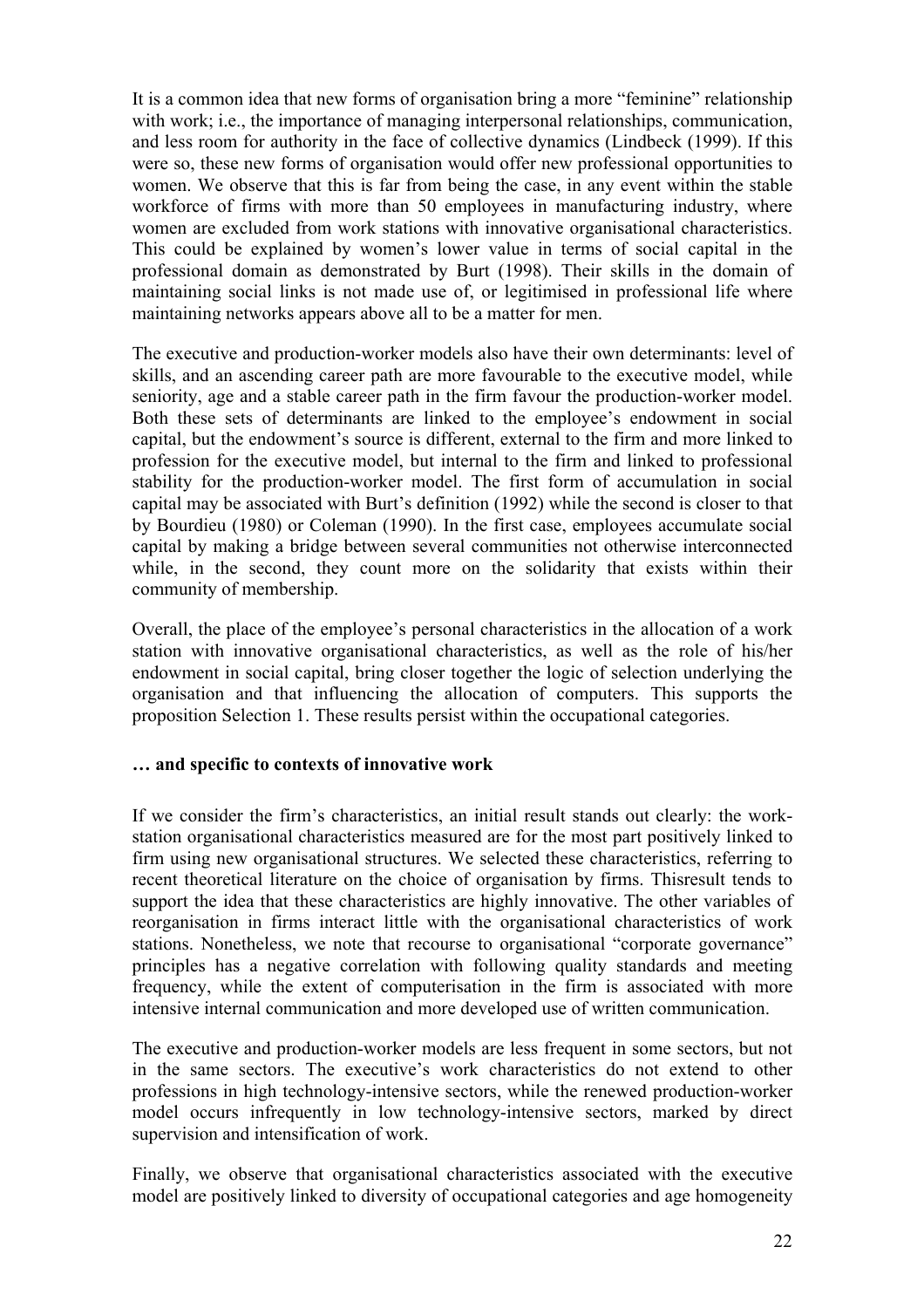within the firm, while the production-worker model is associated with workforce homogeneity, be this in terms of occupational category, gender, nationality, or age. This is particularly marked for the intensity of communication between close colleagues. This result echoes two forms of social-capital accumulation, identified for employees attached to the executive and production-worker models. The heterogeneity of occupational categories and homogeneity of ages, within firms where employees work according to the "executive model", favour the development of bridges between communities not otherwise interconnected, while homogeneity of the workforce, where employees work according to the "production-worker model", favours group cohesion.

If we now confront the determinants of "firm" level technology use and innovative organisational work-station characteristics, we observe similarities between the executive model and computer use in the role played by organisational changes, diversity of occupational categories, and homogeneity of ages. The similarity is less marked between the production-worker model and automated machine use, but the homogeneity of occupational categories contributes to the spread of these two workstation characteristics.

# **IV Relationship of complementarity or common principles of selection?**

# **IV.1 Three measures of complementarity**

In the literature, two different methods are implemented for measuring productive complementarities in data from individual firms. First, the "CORR" approach, consists of verifying whether a positive correlation exists between computerisation variables, on the one hand, and variables describing organisational practices, on the other, conditional on a certain number of observable variables. Second, the "PROD" approach consists of estimating, as a function of production, the parameters associated with the terms of interaction between technological and organisational variables. Athey and Stern (1998) show, while working on different error configurations in the measurement of variables, that neither of these two approaches is entirely satisfactory and that they only measure "presumptions" of complementarity.

Our approach is original in that we do not work directly on data of firms but rather on data of employees. This being the case, our question is not so much about the coordination of technological and organisational choices at the level of the entire firm, but rather about the co-ordination of these choices in the design of work stations. At this finer level, the information gathered is more objective and of better quality, enabling us to set aside fallacious sources of correlation like the desire that managers of firms may have to display a certain "modernity" in their choices. The control variables we have are many, and the problem of "social capital" leads us to extend the list traditionally used for explaining the characteristics of work stations.

Formally, we note our measures of technology as *TECH<sub>i</sub>*, with j designating successively the use of IT by the employee, and the use of an automated machine. We note our indicators of organisation as *ORG<sub>z</sub>*, z indexing each of the twelve dimensions in work organisation. Our first measurement of complementarity is simply the coefficient of linear correlation  $\rho(TECH_i, ORG_z)$ , which enables us to test the proposition Complementarity 1.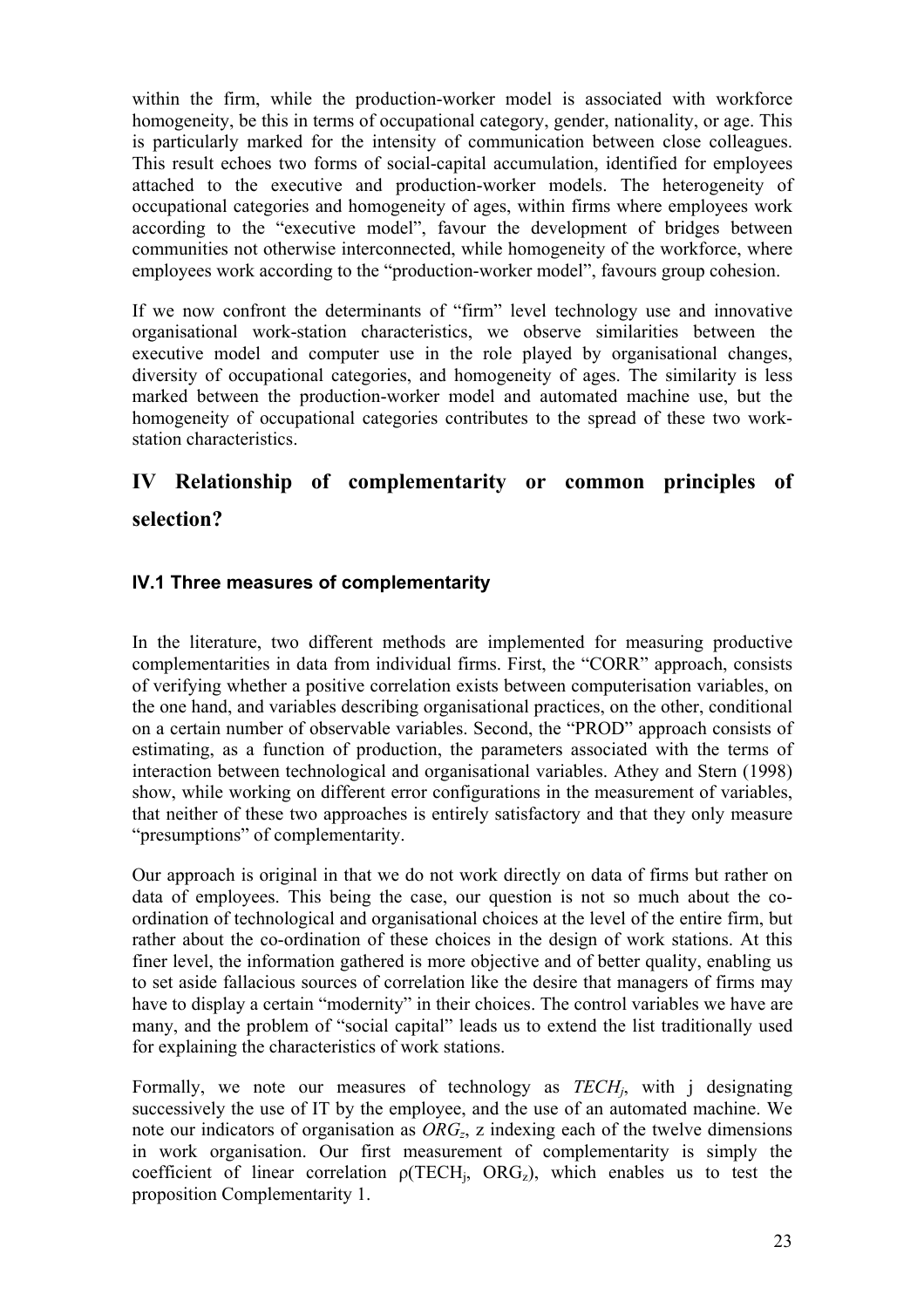The two other measurements we use are conditional on criteria of selection that we have identified. They contribute to controlling the possible effects of social capital in the allocation of a computer and organisational design of the work station, and thus to testing the proposition Complementarity 2.

An initial way of controlling the effects of selection in IT use and work organisation, consists of using the residues from models estimated in Section III.1, such as the balanced indicators of the effects of selection and, especially, the effect of social capital that we measured indirectly according to certain characteristics of the firm and employee. We subsequently calculate the coefficient of linear correlation of these residual indicators, that we note as  $\rho'(\hat{u}_{\text{TECH}}), \hat{u}_{\text{ORG}_z}$ ).

The second is based on a model of selective matching. Stemming from work by Rubin (1974), these models were originally used for investigating the effectiveness of medical treatments on non-experimental samples. These methods have subsequently been applied in economics (see Appendix 4). For example, Duguet (2003) uses a model of selective matching for analysing the effects of research tax credits<sup>16</sup>. In our estimations, the fact of using a computer may be compared with that of following a medical treatment. The organisational characteristics of the work station are, in turn, comparable with performance indicators of treatment. To avoid any selection bias, we do selective matching, which amounts to building, from the population of employees not equipped in IT, a twin population of users; i.e., undergoing the same effects of selection. As matching criteria, we use the selection criteria listed in the preceding Part. Table 4 presents the results of these estimations.

# **IV.2 IT and work organisation: relationship of complementarity**

In each cell in Table 4, the first line gives the correlation between the "primary variables" of work organisation and technology use, the second gives the correlation between the "residual" variables and the third, the kernel estimator of the selective matching model. This last coefficient is read as the difference in the frequency of occurrence of a given organisational characteristic between users of IT and their nonuser opposite numbers. Its level may thus not be compared with the correlations.

These estimations are made on the global sample of employees, the sub-sample of direct employees and the sub-samples of executives, white-collars, middle management, skilled and unskilled blue-collars. For automated machine use, only direct-employee sub-samples are considered (middle management, skilled blue-collars and unskilled blue-collars).

We begin by identifying the links between organisation and IT, seeking to zero in on the specifics of IT as compared with automated machines. We then verify if the complementarity between IT and work organisation occurs for all the sub-samples considered.

 $\overline{a}$ <sup>16</sup> We thank Emmanuel Duguet for having put his programmes so willingly at our disposition. Written under SAS IML, these programmes calculate the kernel estimators proposed by Heckman, Ichimura and Todd (1998).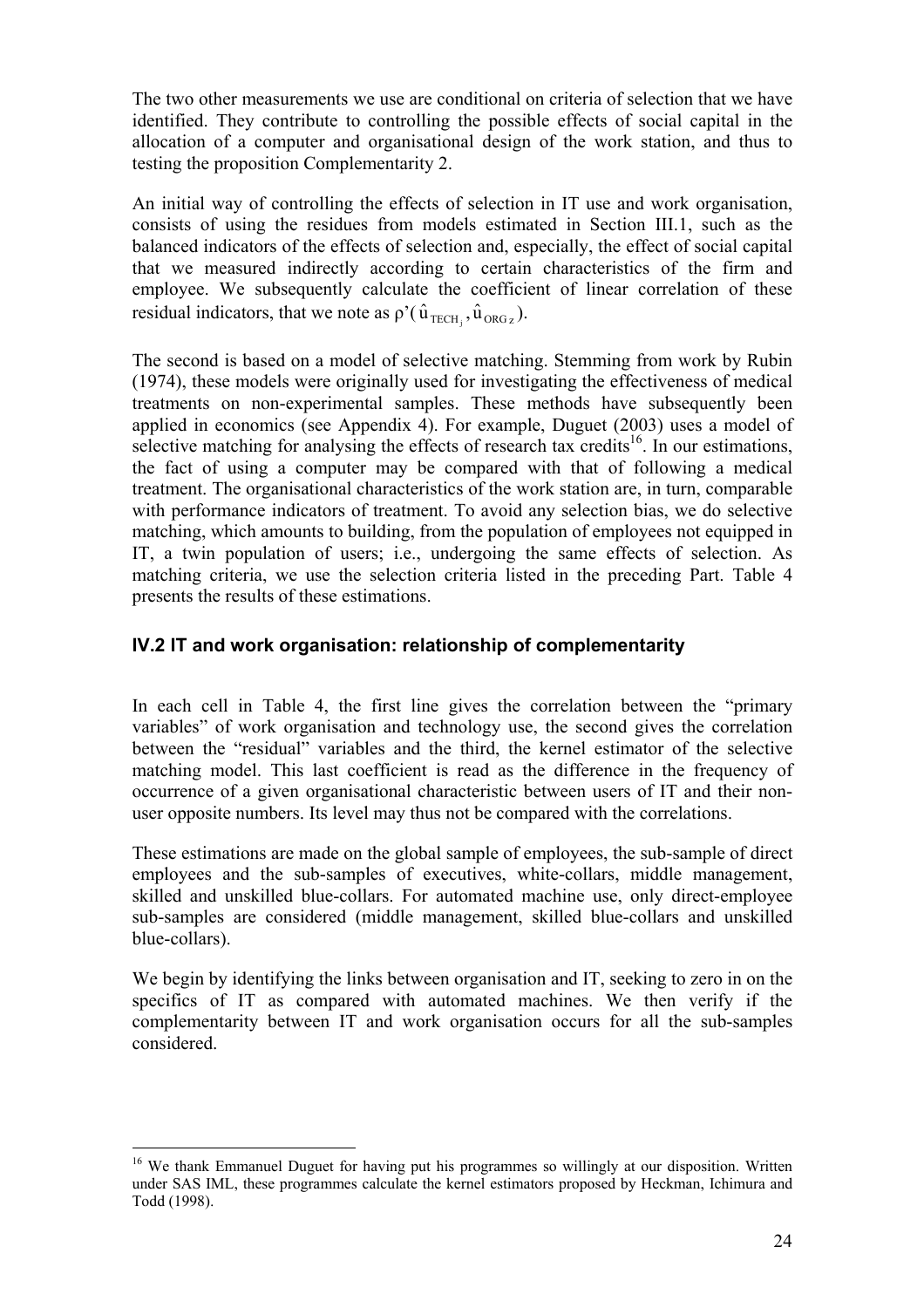## **IT – a privileged tool for enriching working methods and communication**

Correlations between IT use and work-station organisational characteristics are always positive<sup>17</sup>. Use of IT goes hand in hand with more autonomy, indirect tasks and communication, which indicates an enriching of the work of IT users. The idea according to which digitizing, consisting of encoding production plans in IT programmes, enables senior managers to transfer conceptual work to programmers and engineers, and limit the tasks of operators to manipulation of data and machines, is thus rejected by the evidence. On first analysis, the proposition Complementarity 1 thus seems well verified, the ICT being positively linked to innovative work-station characteristics resulting from the spread of new organisational forms.

Does IT represent a break, as compared with automated machines? En 1974, Braverman upheld the argument, widely debated in work sociology, whereby the automation of machines tended to confine skilled workers to semi- or unskilled work while developing a need for managers and professionals to choose the projects and supervise the work. This was not the most widespread form of use in 1997 for stable employees in industrial firms. Like IT, the use of automated machines has a positive correlation with variables measuring work enrichment. We note however that the use of an automated machine is negatively linked to the autonomy of middle management and that, in the sub-sample of direct employees, it is negatively correlated to communication with other departments and the outside, and to meeting frequency. These last results are, however, fragile as they are no longer observed within the occupational categories, or when we use the kernel estimator of the selective matching model. Deskilling of the workforce seems linked to exclusion from the use of IT and automated machines, rather than to their use.

Innovative work-station characteristics react more frequently to the use of IT than to that of an automated machine. For example, with skilled blue-collars, the use of IT reinforces all the twelve organisational characteristics retained, while the use of an automated machine affects only eight. Moreover, IT is distributed throughout all the categories in workforce, while automated machines have not penetrated the world of white-collars and executives in industry. IT is thus the privileged tool for transforming the work organisation.

IT differs from automated machines mainly in its effect on the variables of communication. While the use of an automated machine reinforces the intensity of horizontal and vertical communication only for direct production employees, IT affects all forms of communication for middle management and blue-collars, with the exception of vertical and horizontal communications for unskilled blue-collars.

## **IT affects the activity of blue-collars more than executives**

 $\overline{a}$ 

We observe that the links between IT and work organisation depend greatly on the occupational group considered. The correlations between the use of IT and work organisation, obtained in the global sample of employees, only apply in a limited way to the work of executives and white-collars. For executives, IT favours the training of new personnel in looking after their work stations, group work, horizontal communication, and the frequency of meetings although these effects are no longer significant once we mobilise the kernel estimators of selective matching models. The role played by

<sup>&</sup>lt;sup>17</sup> We observe a small exception: intermediate management occupies an executive position less often when using IT, but this result is not maintained as soon as we introduce control variables.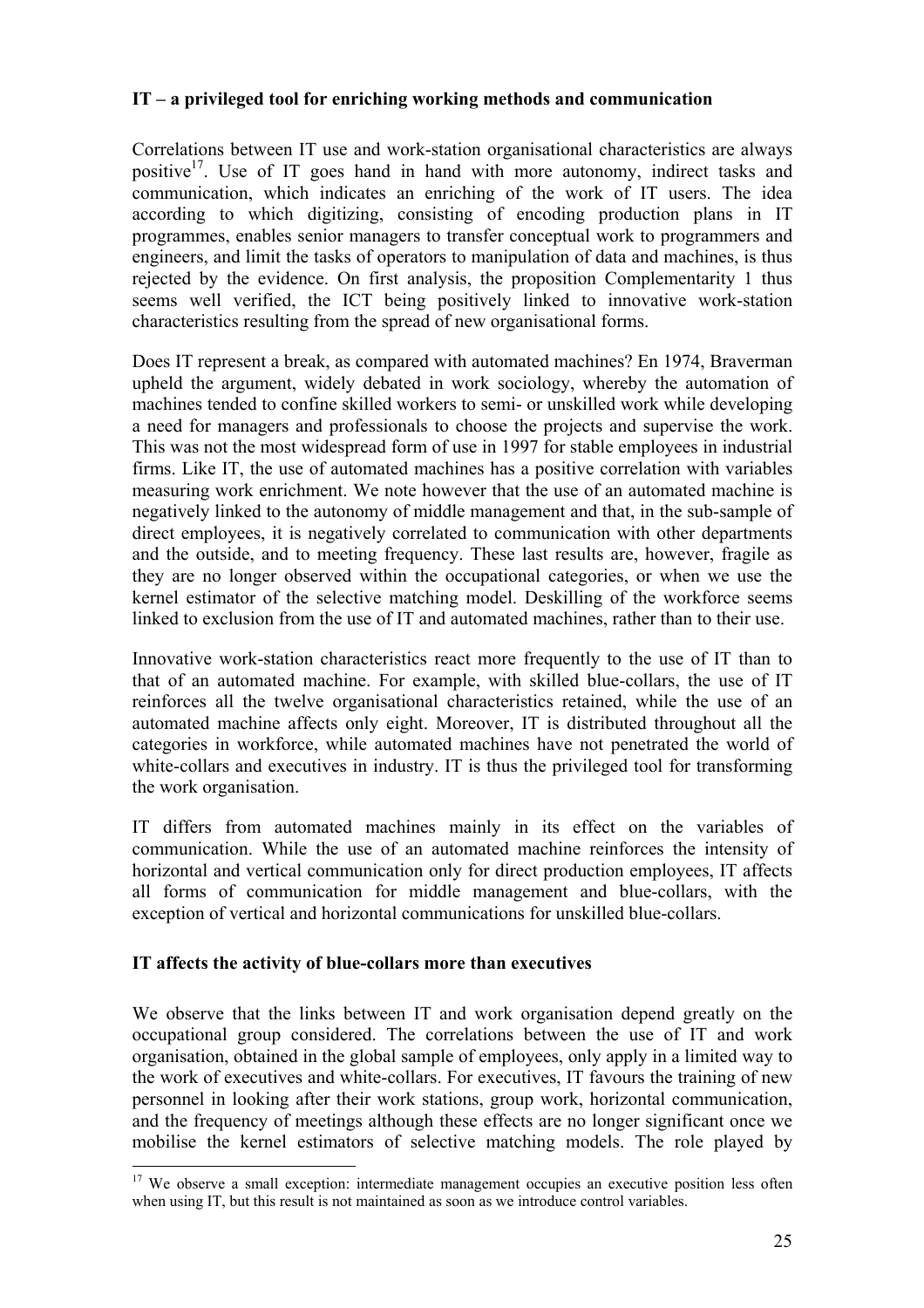executives in the work organisation is somewhat independent of their use of IT. On this basis, IT becomes simpler to implement for executives than in the professions where IT correlates with work organisation. This may help explain why this technology spreads best among executives. The organisational characteristics of work stations respond more to IT use for white-collars than for executives. But some of the effects observed lose their significance as soon as we introduce control variables (work intensification, communication with other departments, meetings, use of written communication) while others appear only with the method of kernel estimators (being autonomous, a manager and communicating with his/her superior).

The links between IT use and organisational characteristics of the work station are more extensive and persistent with direct employees, and especially with blue-collars. From the moment they use IT, they become more autonomous, take on greater management responsibility, perform more indirect tasks like training new employees or following quality standards, and communicate more and in very diverse forms.

Concerning the production process, there does not seem to be any substitution of the logic of horizontal co-ordination for that of vertical co-ordination, associated with the use of technology (IT or automated machine), but, on the contrary, a simultaneous reinforcement of these two logics. In fact, if blue-collars using IT are more autonomous (horizontal co-ordination) than non-users, they also have more management responsibilities (vertical co-ordination). In the same way, middle management and bluecollars using automated machines are more often managers and work more often in groups than non-users. Nevertheless, increasing the hierarchical logic follows a very different line, depending on whether the employee uses IT or an automated machine. The correlation between management responsibilities and automated machine use is stronger for middle management than for skilled blue-collars, but not significant for unskilled blue-collars. In other words, the increase in responsibilities associated with the use of an automated machine respects the hierarchy of skills. With IT, it is blue-collars (skilled and unskilled) rather than middle management that have more management responsibilities.

Concerning the information system, once we accept that the effort of communication is the same, whatever the type of communication (vertical, horizontal, with other departments, or with the exterior), we may attempt to organise into a hierarchy, the magnitude of transformations in modes of communication induced by IT for skilled blue-collars. The intensity of communication with the exterior is most affected by IT, followed by communication with other departments, then by horizontal communication. In other words, for skilled blue-collars, IT reinforces the intensity of communication proportionately more when it concerns relationships between persons who are distant.

When we examine the simple correlations between IT use and organisational characteristics of the work station for unskilled blue-collars, we observe effects of the same nature and magnitude as for skilled blue-collars, with four exceptions. First of all, IT does not reinforce the communication of unskilled blue-collars with their manager or between close colleagues, whereas this link is significant for skilled blue-collars. Furthermore, the link that IT maintains to communication with other departments and use of written communication, is distinctly more marked with skilled than unskilled blue-collars. We observe also that the relationships examined are a lot more sensitive to control variables with unskilled than with skilled blue-collars.

IT interacts with the work of middle management more distinctly than for executives, but less so than for skilled blue-collars. In this occupational category, variables relative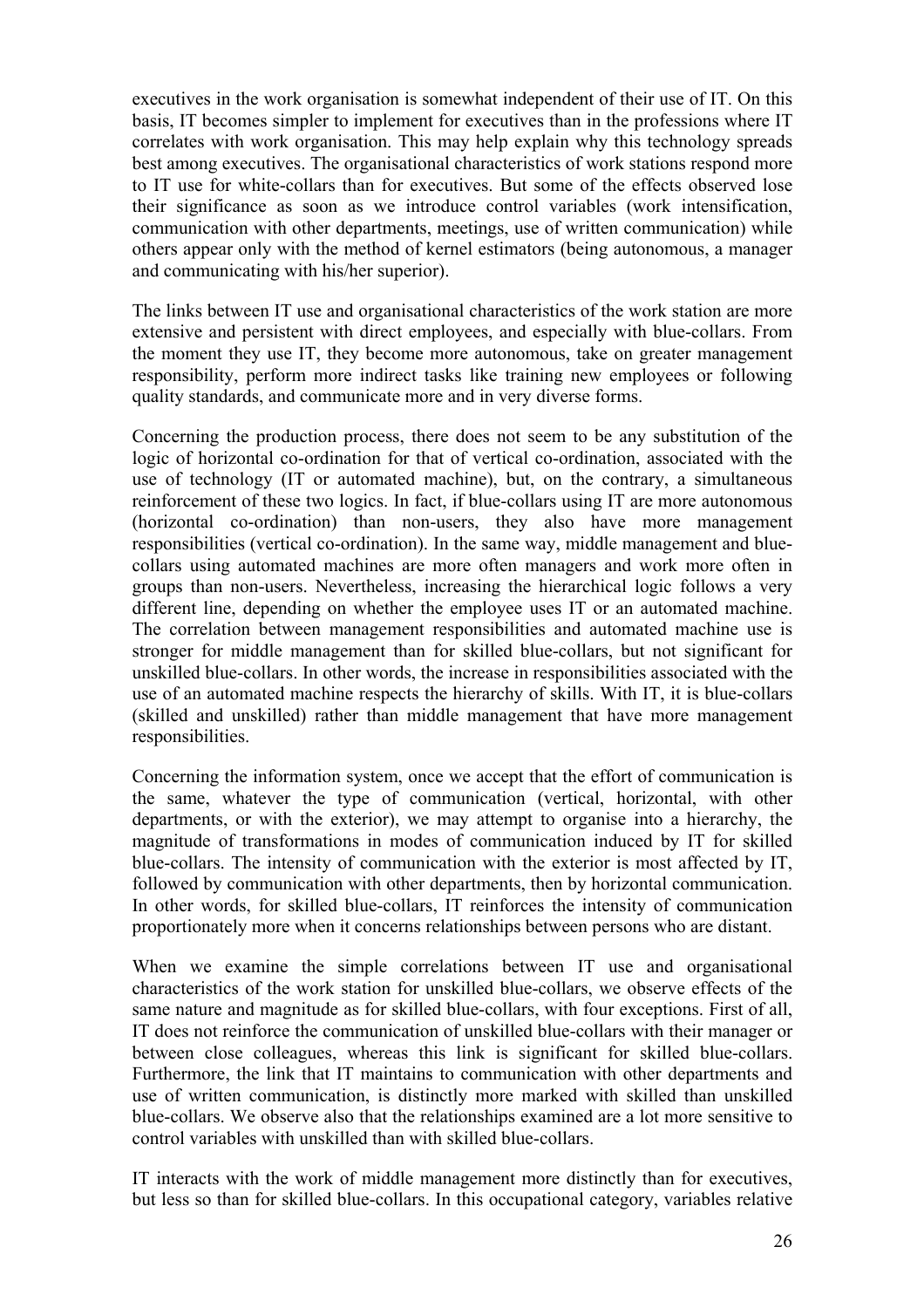to the system of production hardly react at all to IT use. Hence, only those variables relative to the information system exhibit these effects. If the latter are comparable to those observed for skilled blue-collars, they are also more sensitive to control variables, like for unskilled blue-collars.

In a certain way, IT leads the work stations of blue-collars to "catch up" the work stations of other professional categories, particularly those of executives and middle management in terms of their organisational characteristics<sup>18</sup>. In other words, bluecollars using IT are led to develop a relationship with their work until then restricted to positions with management responsibility, and/or to adapt to an enrichment of their work in production. In this way, the spread of IT contributes to blurring the frontiers between the occupational categories. Finally, we observe that IT transforms even more when the work is less skilled.

# **IV.3 Two facets of complementarity between IT and organisation**

The comparison of estimations without control variables (correlation between the primary variables) with controlled estimations (correlations between the residual variables and kernel estimators of selective matching models), enables us to appreciate the impact of the effects of selection on the links maintained by IT and work organisation.

This comparison aims to isolate two components of complementarity between IT and organisation. The first is only defined in the space of work stations. It represents the "technological" complementarity that would come from a function of organisational design (Milgrom and Roberts (1990)) that only integrates two arguments: the choices of work-station organisation and technical equipment. The second component of the complementarity is measured in the space of work-station occupants. It isolates, in the complementarity between IT and organisation, what comes from the common principles in the selection of employees whose work station is modernised.

If we compare the correlations between primary variables with correlations between residual variables, we observe that the introduction of control variables expressing the effects of selection, affects the estimated coefficients quasi- systematically.

The estimated correlations may not be compared in level with the kernel estimators of selective matching models. However, the significance of results can be. We will successively envisage the cases where the links recorded remain stable or are reinforced, as opposed to the cases where they disappear or are attenuated.

# **The direct effect of the technology**

When the effect of technology is reinforced or remains stable once control variables are taken into account, we may conclude as to it's having a direct effect.

We observe, first of all, much greater stability in coefficients estimated for using an automated machine than for using IT. Being in charge of training new workers is , following quality standards, working in groups and communicating with their manager,

 $\overline{a}$ <sup>18</sup> To have an order of magnitude of the distribution of organisational characteristics of work stations within the occupational categories, see Table A2 of Appendix 2.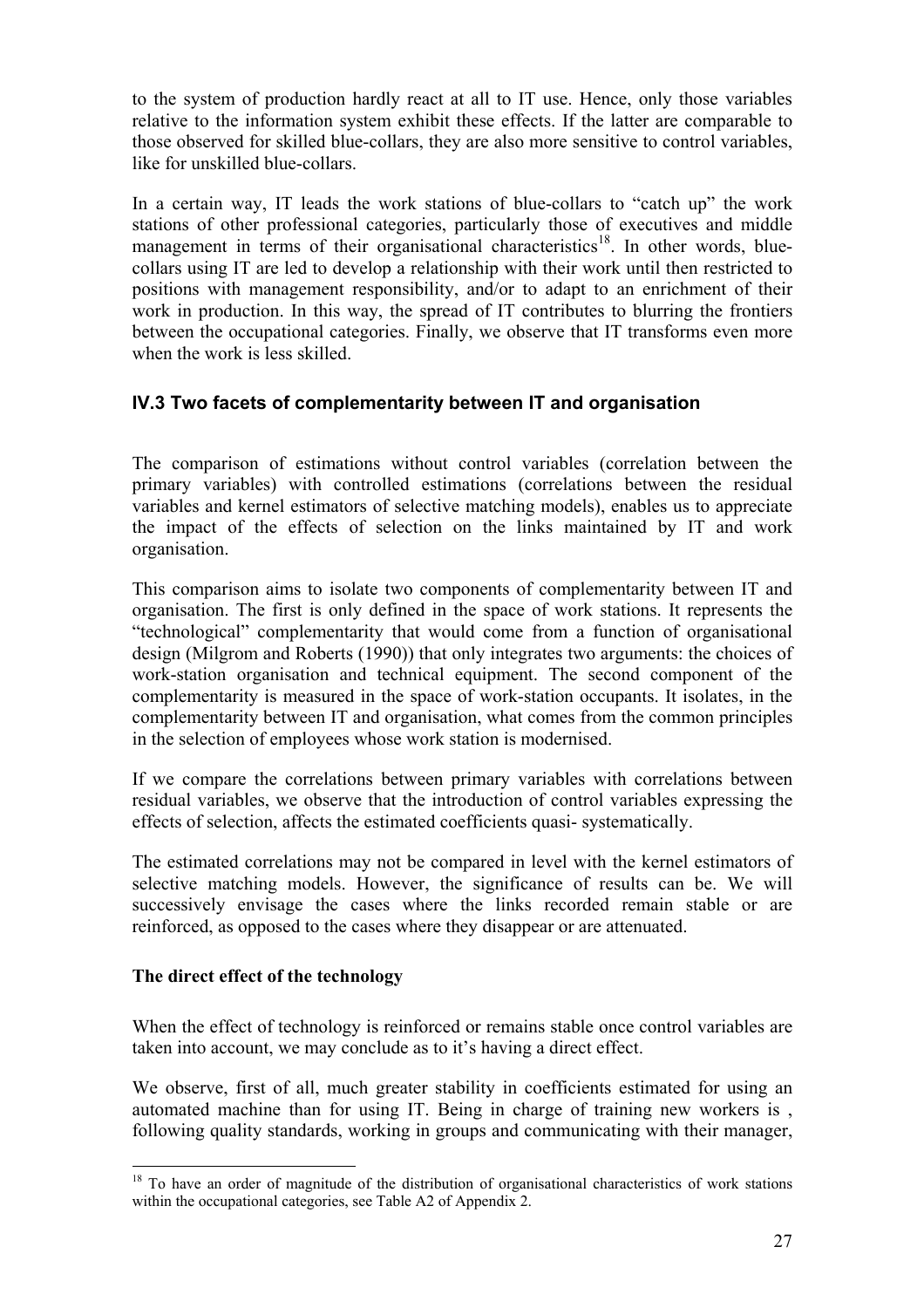is more frequent when employees use an automated machine. In the preceding section, we have shown that automated machines are allocated to work stations rather than individuals. Our results complement this observation by showing the structuring character of automated machines use on work-station organisation. The links between automated machine use and organisational characteristics of the work station thus reflect "technological" complementarity.

IT occurs, however, in a quite different configuration. The estimated coefficients are for the most part sensitive to controls. One single relationship seems stable when we take the effects of selection into account, that linking IT use to intensification of the work. This result confirms observations made on the basis of other sources by Gollac and Volkoff (1996) and by Askenazy and Gianella (2000). The intensification of work appears as a direct effect of using IT for middle management, skilled blue-collars and unskilled blue-collars. This result echoes the report according to which work under industrial and commercial constraints is little dependent on identified selection variables, particularly in the case of occupational category. It is common to all the skills and professions. It is simply a little more frequent in low technology-intensive sectors, within firms characterised by intensive organisational changes and along the professional trajectories of young men who have already changed employers several times. We note however that the work under double constraints associated with IT spares the executives and white-collars, as it is an organisational characteristic of computerised direct-production stations. We should note finally that intensification marks the use of IT more strongly than automated machines, the latter being complementary to work under double constraints only for unskilled blue-collars.

## **When measured complementarity comes from common principles of selection**

On the other hand, when the effect of technology on work organisation is alleviated or disappears, we conclude as to a complementarity reflecting the common principles of selecting employees with modernised work stations. This complementarity finds its origin in social interaction rather than in the properties of the technology.

Organisational characteristics where the link with IT use is the most sensitive to the introduction of control variables include: work in groups, and the set of variables relative to the information system. All these variables directly reference the employee's communication. In this way, the organisational characteristics involving exchanges of information between employees, are more subject to the effects of selection. In other words, the correlations that we have identified between IT use and these organisational characteristics, should not be interpreted as a direct effect of the technology but rather as a reflection of the similarity of the effects of selection in operation in the allocation of computers and work stations with innovative characteristics.

In a large number of cases, the persistence of correlations and the significance of the kernel estimator nevertheless bear witness to the existence of an alleviated complementarity in relation to our first estimation based on correlation between primary variables. The variables for which complementarity persists may be organised into a hierarchy according to the strength of the effects of selection. On the global sample and for variables relative to the information system, it is remote communication (with the outside, then with other departments) followed by the frequency of meetings that are most sensitive to the effects of selection. For variables relative to the production system, variables complementary to the use of IT, that are the most sensitive to the effects of selection are autonomy, followed by management responsibilities.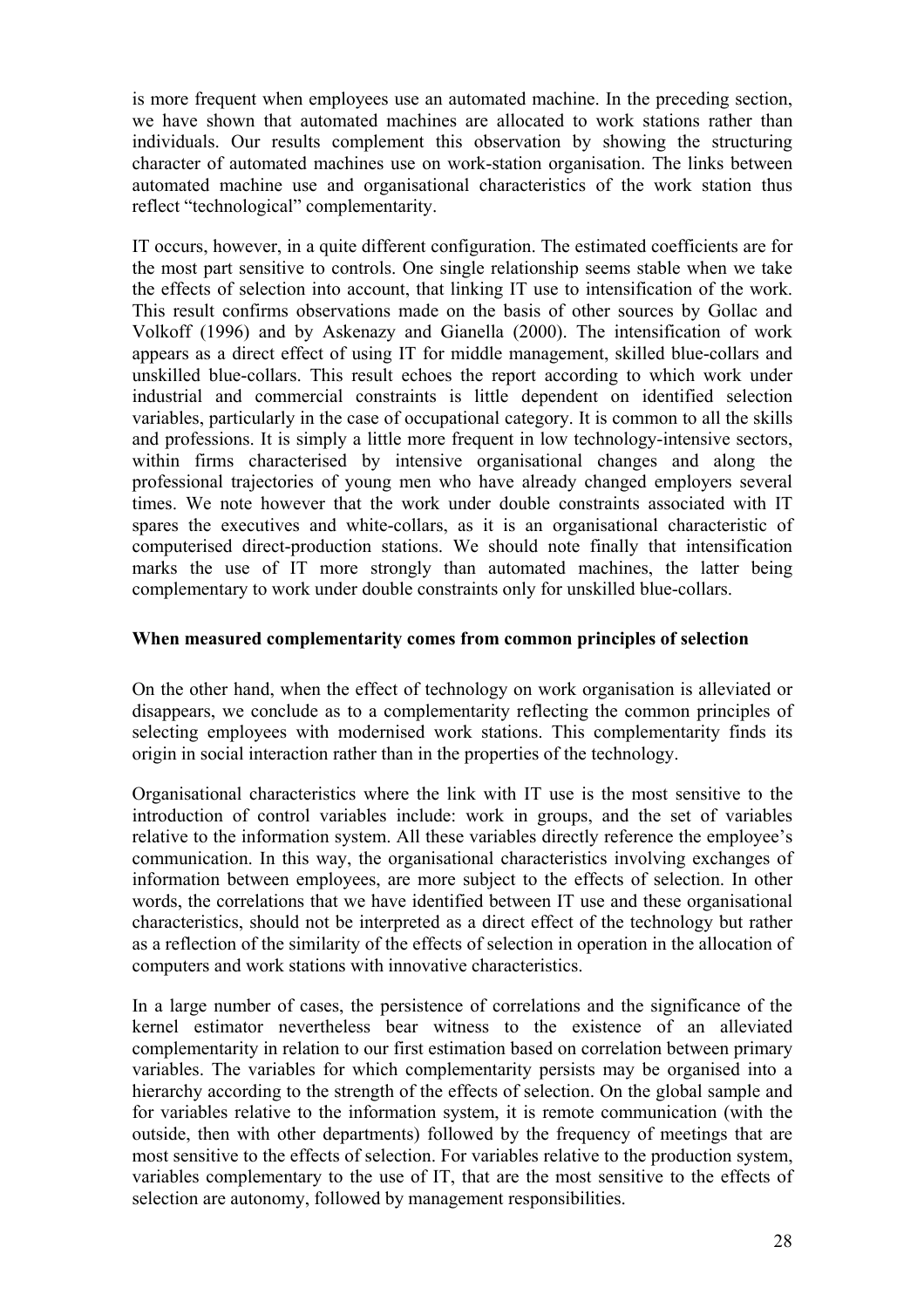Finally, we observe that sensitivity to the effects of selection is not uniform from one occupational category to another. For the least skilled employees, blue-collars, but above all unskilled blue-collars, positive correlations between IT use and innovative organisational characteristics tend to disappear as soon as we introduce control variables. Within these professions, IT has only a few direct effects. For white-collars, none of the five positive correlations initially identified persist, as soon as we introduce control variables<sup>19</sup> while, for unskilled blue-collars, out of ten significant correlations, only three remain once we apply the controls.

# **Conclusion**

Compared to automated machines, IT is special for two reasons. On the one hand, computers are allocated in function of the personal characteristics of the employees who use them, while automated machines are allocated to work stations. Employees' social capital thus plays an essential role in accessing IT tools. On the other hand, IT use is positively correlated to organisational characteristics specific to the "executive model" (autonomy, management responsibilities, remote communication and participating in meetings) as well as to the innovative features of direct production skills (quality standards, group working, communication with colleagues, use of written communication) while the use of automatic machines is correlated only with the second group of variables. By the magnitude of these links measured in a representative sample of stable employees of industrial firms with more than 50 employees, IT appears as a tool that contributes strongly to changes in the work. This result may be interpreted as bearing witness to a strong complementarity between IT use and innovative organisational characteristics of the work station.

We verify however that variables which appear favourable to the social capital of employees are also important determinants of innovative organisational characteristics in work stations. This being the case, the correlation between technology and work organisation reflects the principles of selection at work in the allocation of computers and work stations with innovative characteristics as much as the properties intrinsic to the technology.

Insofar as the links between IT and work organisation are concerned, interpretation in terms of "technological" complementarity predominates only in one single case: the intensification of work. For all the professions with the exception of executives, work under double commercial and industrial constraints accompanies computerisation of the work station, whatever the productive environment and the personal characteristics of the employee. Beyond technological complementarity, it is the link between productive and social interactions that guides the association between IT use and innovative organisational characteristics of the work station. However, the effects observed in the case of automated machines are, for the most part, direct effects of the technology.

For all the variables involving a relational dimension (group working, remote communication, meetings, and written communication), correlation with the use of IT reflects the common principles of selection clearly.

 $\overline{a}$ <sup>19</sup> Employees are the only occupational category for which the kernel estimator reveals complementarities not identified by the correlations between primary variables: they associate the use of IT with autonomy and management responsibilities.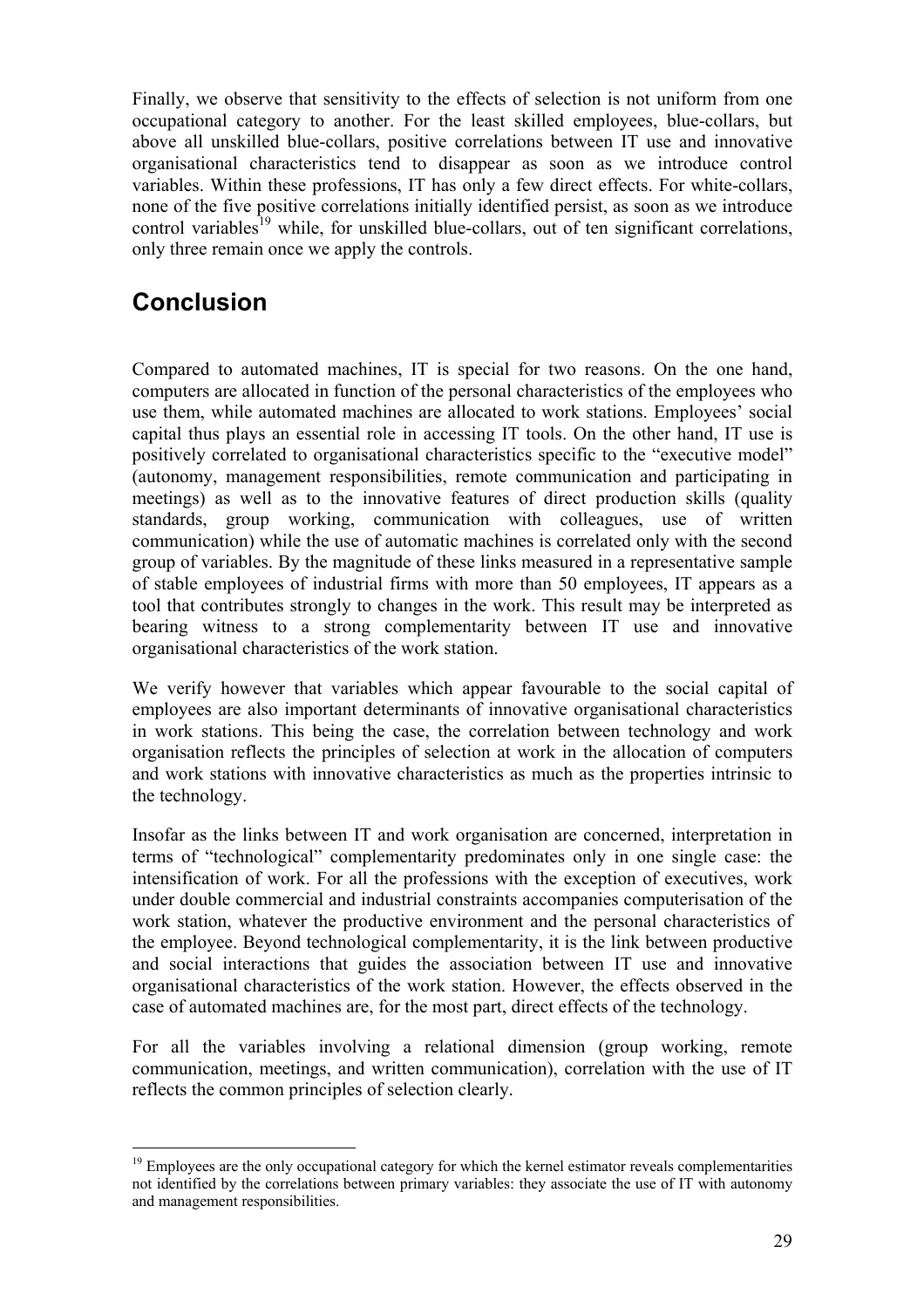Finally, the effect of IT on work organisation is not homogeneous within occupational categories. The role played by executives in work organisation is independent of their use of IT, while the activity of blue-collars is drastically changed by use of IT. Transformation of the work induced by IT appears thus all the stronger when the workforce has few skills. But we observe also that the less the workforce is qualified, all the more the common principles of selection play a central role in the correlation between IT use and innovative characteristics of work stations.

What are the possible consequences of the selection mechanisms that we have observed in the access to modernised work stations? These work posts offer more professional opportunities than others. The employees who have access to them therefore have a higher probability of having an ascending professional evolution. They, thus, not only contribute to explain the growing inequality linked to difference in skills but could also play a role in the increase in "residual" inequality (Lemieux, 2003), observed within same skills, and in the persistence of inequalities linked to gender, age or nationality. These mechanisms could also generate a preference by firms for the renewal of their workforce rather than to train it: the level of skill of an employee can be changed by providing training, but it is more difficult to change his personal characteristics. Finally, these phenomenon introduce a certain inertia within firms: social interactions change slowly and are sensitive to the quality of social climate.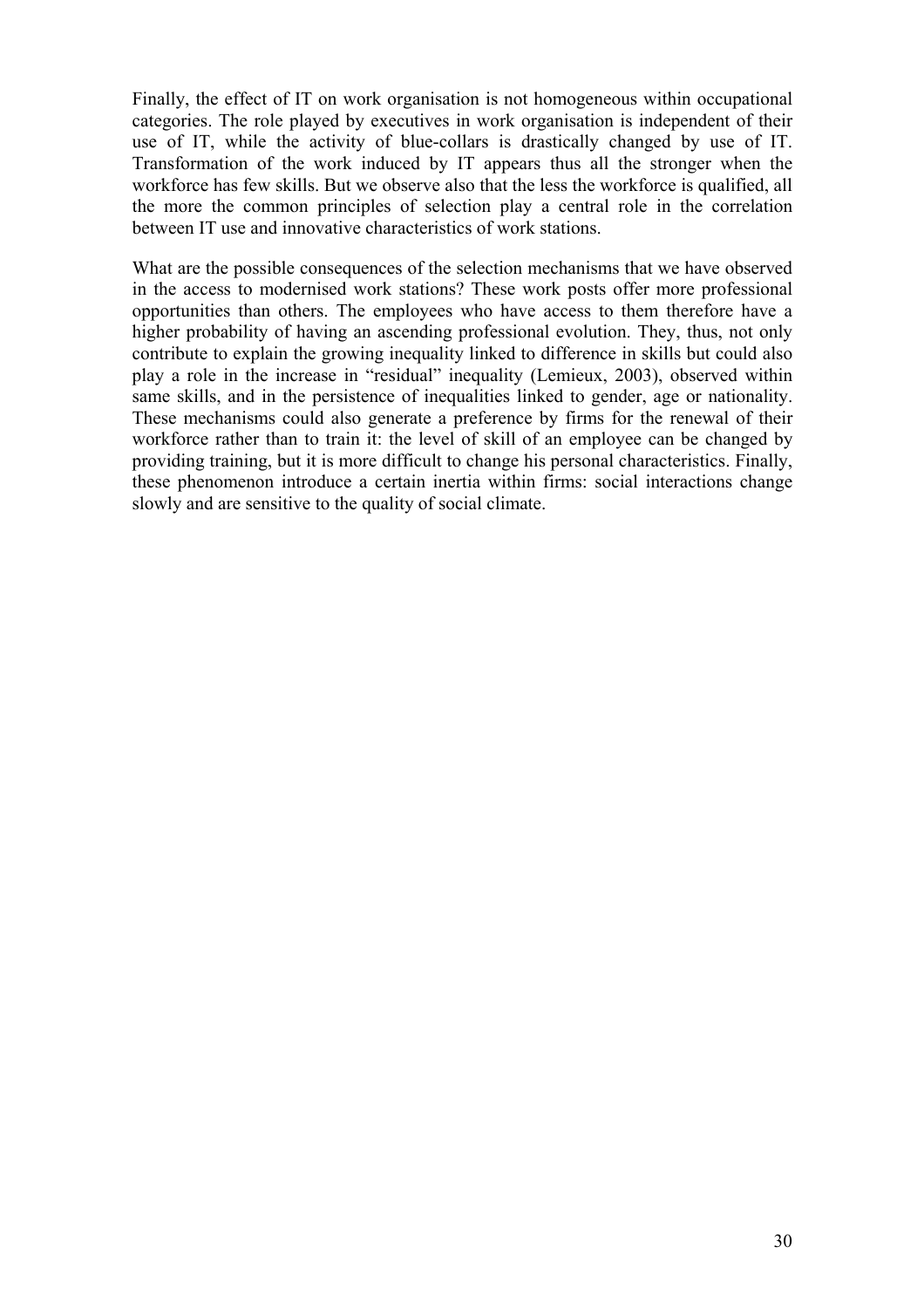#### **BIBLIOGRAPHY**

ADLER P., KWON S. W., 1999, "Social Capital: the Good, the Bad and the Ugly", *mimeo*.

AOKI M., 1986, "Horizontal vs Vertical Information Structure of the Firm", *American Economic Review*, Vol.76, N°5, december, pp.971-983.

AOKI M., 1990, "Toward an Economic Model of the Japanese Firm", *Journal of Economic Literature*, Vol.XXVIII, March, pp.1-27.

ASKENAZY P., GIANELLA C., 2000, « Le paradoxe de productivité : les changements organisationnels, facteur complémentaire à l'informatisation », *Économie et Statistique*, n° 339-340, pp. 219-237.

ATHEY S., STERN S., 1998, "An Empirical Framework for Testing Theories about Complementarity in Organizational Design", *NBER Working Paper*, N°6600, June.

BENGHOZI P.J., COHENDET P., 1998, « L'organisation de la production et de la décision face aux TIC » *in* Brousseau E. et Rallet A. (dir.), *Technologies de l'information, organisation et performances*, Commissariat général du Plan, pp. 161-232.

BOLTON P., DEWATRIPONT M., 1994, "The Firm as a Communication Network", *Quarterly Journal of Economics*, Vol.CIX, N°4, November, pp.809-839.

BOUABDALLAH K., GREENAN N., VILLEVAL MC., 1999, « Le biais technologique : fondements, mesures et tests empiriques », *Revue française d'économie*, XIV, pp. 171-229.

BOURDIEU P., 1980, « Capital social. Notes provisoires », *Actes de la recherche en sciences sociales*, n° 31, janvier, pp. 2-3.

BOURDIEU P., 1986, "The Forms of Capital", *in* Richardson, J.G. Westport (ed.), *Handbook of Theory and Research for the Sociology of Education*, Greenwood Press, pp.241-258.

BRAVERMAN H., 1974, "Labour and Monopoly Capital: The Degradation of Work in the Twentieth Century", *Monthly Review Press*, New York.

BRESNAHAN T., BRYNJOLFSSON E., HITT L. M., 2002, "Information Technology, Workplace Organization and the Demand for Skilled Labor: Firm-Level Evidence"*, Quarterly Journal of Economics*, Vol.117, N°1, February, pp.339-376.

BRODATY T., CREPON B., FOUGERE D., 2002, « Développements récents dans l'évaluation des politiques de l'emploi », *miméo Crest*, février.

BROUSSEAU E., RALLET A., 1997, « Le rôle des technologies de l'information et de la communication dans les changements organisationnels », *in* B. Guilhon. *et alii* (éd.), *Économie de la connaissance et dynamique des organisations*, L'Harmattan, Paris, pp. 286-309.

BROUSSEAU E., RALLET A., 1998, "Beyond Technological or Organizational Determinism: a Framework to Understand the Link Between Information Technologies and Organizational Changes", *in* Mac Donald S. and Madden G. (eds), *Telecommunications and Socio-Economic Development*, North-Holland, Amsterdam, pp.245-273.

BURT R., 1992, *Structural Holes*, Cambridge, Harvard University Press.

BURT R., 1995, « Capital social, les trous structuraux et l'entrepreneur », *Revue française de sociologie*, vol. XXXVI, p. 599-628.

BURT R., 1998, "The Gender of Social Capital", *Rationality and Society*, Vol.10, pp.5-46.

CABY L., GREENAN N., GUEISSAZ A., RALLET A., 1999, « Informatisation, organisation et performances : quelques propositions pour une modélisation », *in* Foray D. et Mairesse J. (dir.), *Innovations et performances*, éditions de l'École des hautes études en sciences sociales, pp. 171-189.

CARMICHAEL H. L., MACLEOD W. B., 1993,"Multiskilling, Technical Change and Japonese Firm", *Economic Journal*, N°103, pp.142-160.

CAROLI E., VAN REENEN J., 2001, "Skill-Biased Organizational Change?: Evidence from a Panel of British and French Establishments", *Quarterly Journal of Economic*, Vol.116, N°4, pp.1449-92.

CAROLI E., GREENAN N., GUELLEC, 2001, "Organizational Change and Skill Accumulation", *Industrial and Corporate Change*, Vol.10, N°2, pp.481-505.

CARTER M. J., 1995, "Information and the Division of Labour : Implications for the Firm's Choice of Organization", *Economic Journal*, N°105, March, pp.385-397.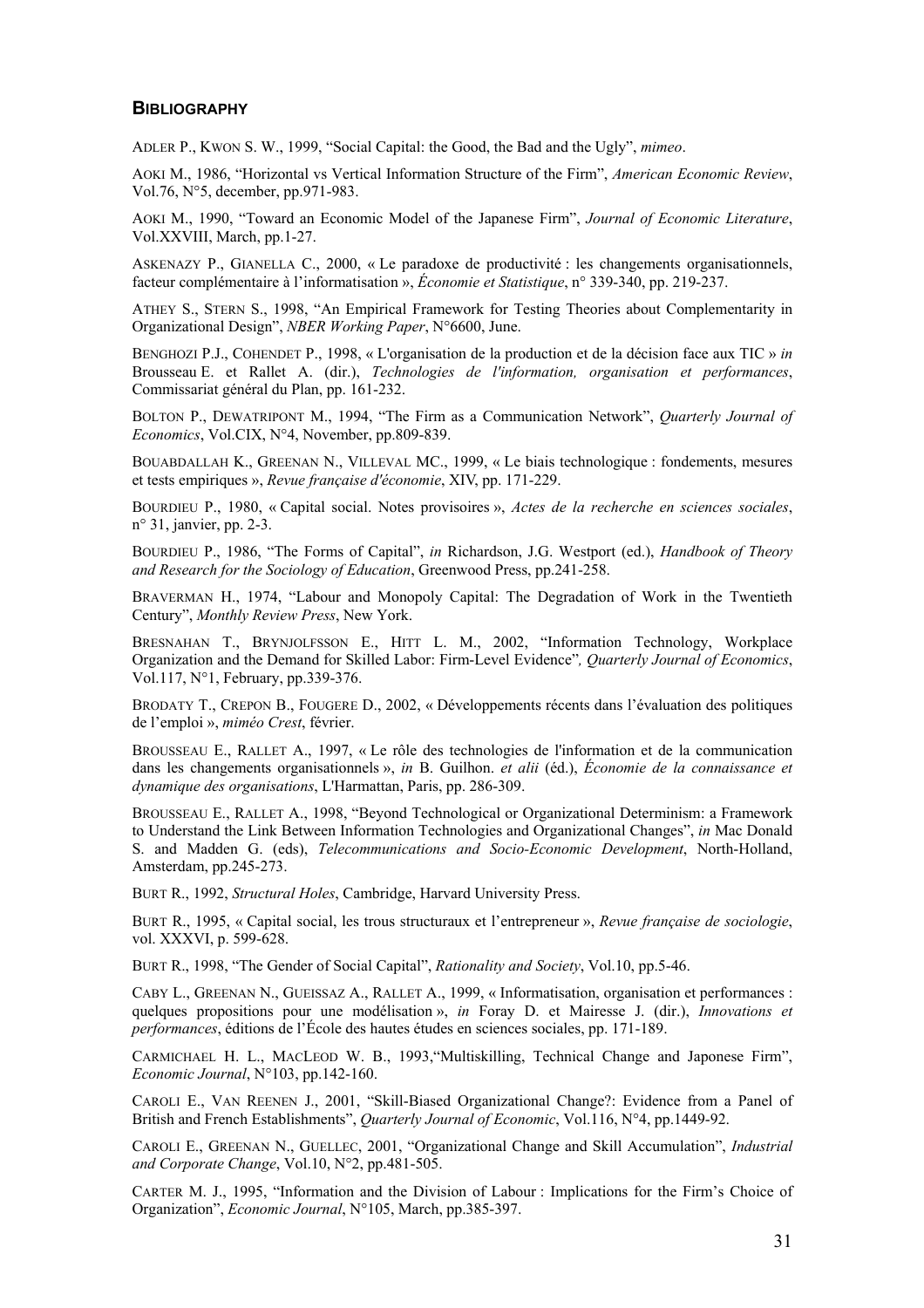CEZARD M., GOLLAC M., ROUGERIE C., 2000, « L'ordinateur outil de travail et bien culturel », *Actes de la recherche en sciences sociales*, n° 134, pp. 22-28.

COLEMAN J., 1988, « Social Capital in the Creation of Human Capital », *American Journal of Sociology*, N°94 supplément, pp.95-120.

COLEMAN J., 1990, *Foundations of Social Theories*, Cambridge, Harvard University Press.

CONNINCK F. (de), 1991, « Évolutions post-tayloriennes et nouveaux clivages sociaux », *Travail et Emploi,* n° 49, pp. 20-30.

COUTROT T., 2000a, « Innovation et gestion de l'emploi », *Premières informations et premières synthèses*, MES-Dares, n° 12.1, mars.

COUTROT T., 2000b, « Innovations dans le travail : la pression de la concurrence internationale, l'atout des qualifications », *Premières informations et premières synthèses*, MES-Dares, 03, n° 09.3.

CRIFO-TILLET P., DIAYE M.-A., GREENAN N., 2003, « Pourquoi les entreprises évaluent-elles leurs salariés individuellement ? *», Document de travail du CEE*, n° 21.

DI NARDO J. E., PISCHKE J. S., 1997, "The Returns to Computer Use Revisited: Have Pencils Changed the Wage Structure Too", *Quarterly Journal of Economics*, Vol CXII, N°1, February.

DUGUET E., 2003, "Are R&D Subsidies a Substitute or a Complement to Privately Funded R&D? Evidence from France Using Propensity Score Methods for Non-Experimental Data", *mimeo* EUREQua, n° 75, mai.

ENTORF H., KRAMARZ, 1994, "The Impact of New Technologies on Wages", *Document de travail du Crest*, n° 9407, Insee.

ENTORF H., GOLLAC M., KRAMARZ F., 1999, "New Technologies, Wages and Worker Selection", *Journal of Labor Economics*, Vol.17, N°3, pp.464-491.

FAGUER J. P., GOLLAC M., 1997, « Ordinateur universel ou ordinateur personnel ? Les fonctions sociales de la clarté et de l'ambiguité dans la définition des techniques », *miméo CEE*, 9 avril.

GANT J., ICHNIOWSKI, SHAW K., 2002, "Social Capital and Organizational Change in High Involvement and Traditional Work Organizations", *Journal of Economics and Management Strategy*, N°11, pp.289- 328.

GANT J., ICHNIOWSKI, SHAW K., 2002, "Working Smarter By Working Together: Connextive Capital in the Workplace", *miméo*.

GODEDCHOT O., MARIOT N., 2003, « Les deux formes du capital social. Structures relationnelles des jurys de thèses et recrutement en science politique », *Document de travail*, n° 17, Griot-Cnam.

GOLLAC M, GREENAN N., HAMON-CHOLET S., 2000, « L'informatisation de l'ancienne économie : de nouvelles machines, de nouvelles organisations et de nouveaux travailleurs », *Économie et Statistique*, n° 339-340, pp. 171-201.

GOLLAC M., 1996, « Le capital est dans le réseau. La coopération dans l'usage de l'informatique », *Travail et Emploi*, n° 68, pp. 39-60.

GOLLAC M., KRAMARZ F., 2000, « L'informatique comme pratique et comme croyance », *Actes de la recherche en sciences sociales*, n° 134, pp. 4-21.

GOLLAC M., VOLKOFF S., 1996, « *Citius, altius, fortius*, l'intensification du travail », *Actes de la recherche en Sciences Sociales*, n° 114, pp. 54-67.

GOSHAL S., NAHAPIET J., 1998, "Social Capital, Intellectual Capital, and the Organizational Advantage", *Academy of Management Review*, Vol.23, N°2, pp.242-266.

GREENAN N., 1996, « Progrès technique et changements organisationnels : leur impact sur l'emploi et les qualifications », *Économie et Statistique*, n° 298, pp. 35-44.

GREENAN N., 2001, « Changements organisationnels et performances économiques : théories, mesures et tests », Thèse de doctorat de l'EHESS, Paris.

GREENAN N., 2002, "Organizational Change, Technology, Employment and Skills: an Empirical Study of French Manufacturing", *Cambridge Journal of Economics,* Vol. 27, N°2, mars, pp.287-316.

GREENAN N., MAIRESSE J., 2003, "How do New Organizational Practices Shape Production Jobs? Result from a Matched Employer-Employee Survey in French Manufacturing", *Document de travail du CEE*, n° 28.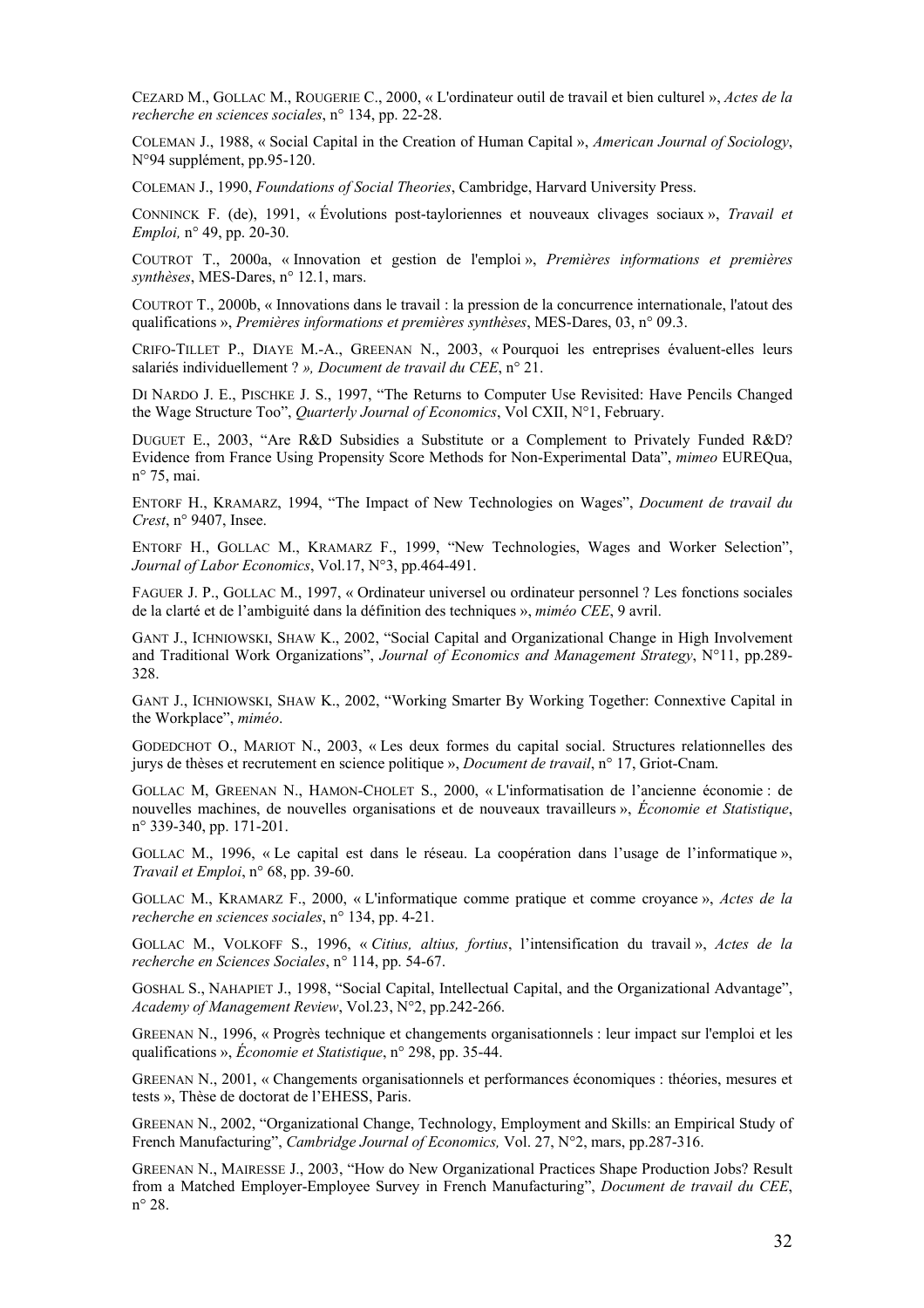GREENAN N., HAMON-CHOLET S., WALKOWIAK E., 2003, « Autonomie et communication dans le travail : les effets des nouvelles technologies », *Premières Synthèses de la Dares*, n° 20.1, mai, n°20.1.

GREENAN N., GUELLEC D., 1994, "Coordination within the Firm and Endogenous Growth", *Industrial and Corporate Change*, Vol.3, N°1, pp.176-197.

HECKMAN J. J., ICHIMURA H., TODD P., 1997, "Matching as an Econometric Evaluation Estimator : Evidence from Evaluating a Job Training Program", *Review of Economic Studies*, Vol.64, N°4, pp.605- 654.

HECKMAN J. J., ICHIMURA H., TODD P., 1998, "Matching as an Econometric Evaluation Estimator", *Review of Economic Studies*, Vol.65, N°2, pp.261–294.

JANOD V., PAUTREL X., 2002, « Spécialisation et polyvalence des travailleurs : une représentation microéconomique », *Revue Économique*, vol. 53, n° 3, pp. 659–668.

KENNEDY P. W., 1994, "Information Processing and Organization Design", *Journal of Economic Behavior and Organization*, Vol.25, pp.37-51.

KEREN M., LEVHARI D., 1989, "Decentralization, Aggregation, control Loss and Costs in a Hierarchical Model of the Firm", *Journal of Economic Behavior and Organization*, N°11, pp.213-236.

KREMER M., 1993, "The O'Ring Theory of Economic Development", *Quarterly Journal of Economics,* Vol.CVIII, N°3, August, pp.551-575.

KREMER M., MASKIN E., 1996, "Wage Inequality and Segregation by Skills", *NBER Working Paper*, N°5718, August.

KRUEGER A. B., 1993, "How Computers Have Changed the Wage Structure : Evidence from Microdata, 1984-1989", *Quarterly Journal of Economics*, Vol.108, N°1, February, pp. 33-60.

LEANA C., VAN BUREN H. J., 1999, "Organizational Social Capital and Employment Practices", *Academy of Management Review*, Vol.24, N°3, pp.538-555.

LE MINEZ S., ROUX S. 2002, « Les différences de carrières salariales à partir du premier emploi », *Économie et Statistique*, n° 351, pp. 31-63.

LEMIEUX T. 2003, « Residual wage Inequality : A Re-examination », mimeo, University of British Columbia, June.

LESNE J.-P., MAIRESSE J., 2001, « Les débuts de l'Internet pour les petites entreprises industrielles. Se connecter ou pas ? », *Revue économique*, vol. 52, numéro hors série, pp. 235-247.

LINDBECK A., 1999, "Causes of Changing Earnings Inequality", *IZA Discussion Papers*, N°29, January.

LINDBECK A., SNOWER D. J., 1996, "Reorganization of Firms and Labor Market Inequality", *American Economic Review, AEA Papers and Proceedings*, Vol.86, N°2, May, pp.315-321.

MEYER M. A., 1994, "The Dynamics of Learning with Team Production: Implication for Task Assignment", *Quarterly Journal of Economics*, Vol.CIX, N°4, pp.1157-1184.

MILGROM P., ROBERTS J., 1990, "The Economics of Modern Manufacturing: Technology, Strategy, and Organization", *The American Economic Review*, Vol.80, N°3, pp.511-28.

MILGROM P., ROBERTS J., 1992, *Economics, Organization and Management*, Englewood Cliffs, Prentice Hall International.

MOATTY F., 1993, « Qui utilise l'informatique au travail ? », *Dossier de recherche du CEE*, n° 51.

OCDE, 1994, *La mesure des activités scientifiques et technologiques, Méthode type proposée pour les enquêtes sur la recherche et le développement expérimental*, Paris, OCDE.

OCDE, 1999, « Les nouvelles modalités de travail et leurs conséquences pour le marché du travail », *Perspectives de l'emploi de l'OCDE*, chapitre 4, pp. 193-241.

OSTERMAN, P., 2000, "Work Reorganization in an Era of Restructuring: Trends in Diffusion and Effects on Employee Welfare", *Industrial and Labor Relations Review*, Vol.53, N°2, pp.179-196.

OTANI K., 1996, "A Human Capital Approach to Entrepreneurial Capacity", *Economica*, Vol.63, pp.273- 289.

ROSEN S., 1982, "Authority, Control and Distribution of Earnings", *Bell Journal of Economics*, Vol.13, N°2, pp.311-323.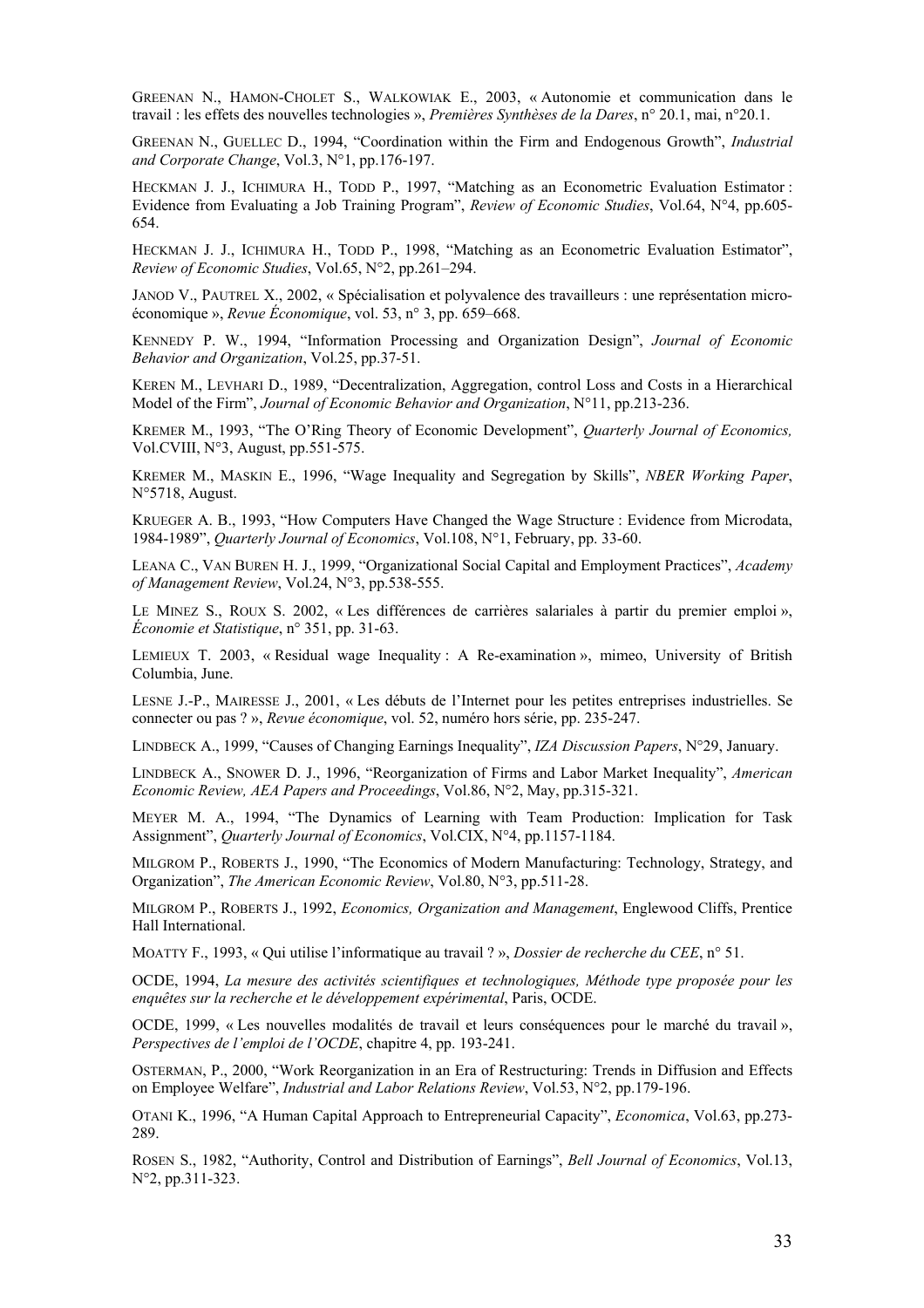ROSENBAUM P. R., RUBIN D. B., 1983, "The Central Role of the Propensity Score in Observational Studies for Causal Effects", *Biometrika,* Vol.70, N°1, p.41-55.

RUBIN D. B., 1974, "Estimating Causal Effects of Treatments in Randomized and non Randomized Studies", *Journal of Educational Psychology*, N°66, pp.688-701.

RUBIN D. B., 1977, "Assignment to Treatment Group on the Basis of Covariate", *Journal of Educational Statistics*, Vol.2, spring.

TURNER J. H., 2000, "The Formation of Social Capital", *in* Dasgupta et Serageldin (eds), *Social Capital a Multifaceted Perspective*, pp.6-11.

WILLIAMSON O., 1967*,* "Hierarchical Control and Optimal Firm Size"*, Journal of Political Economy*, Vol.75, N°2.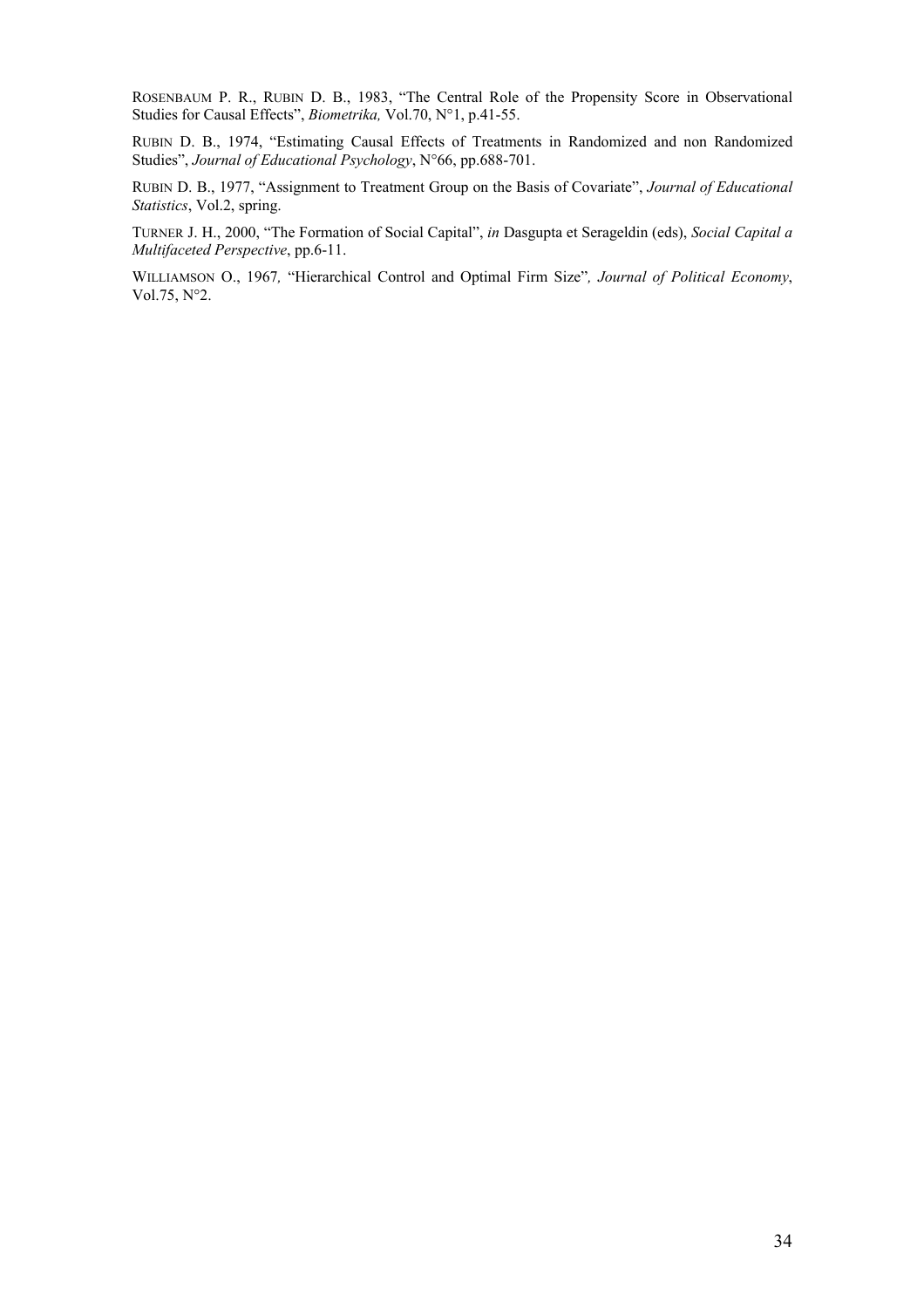

**Figure 1 : summary of tests carried out**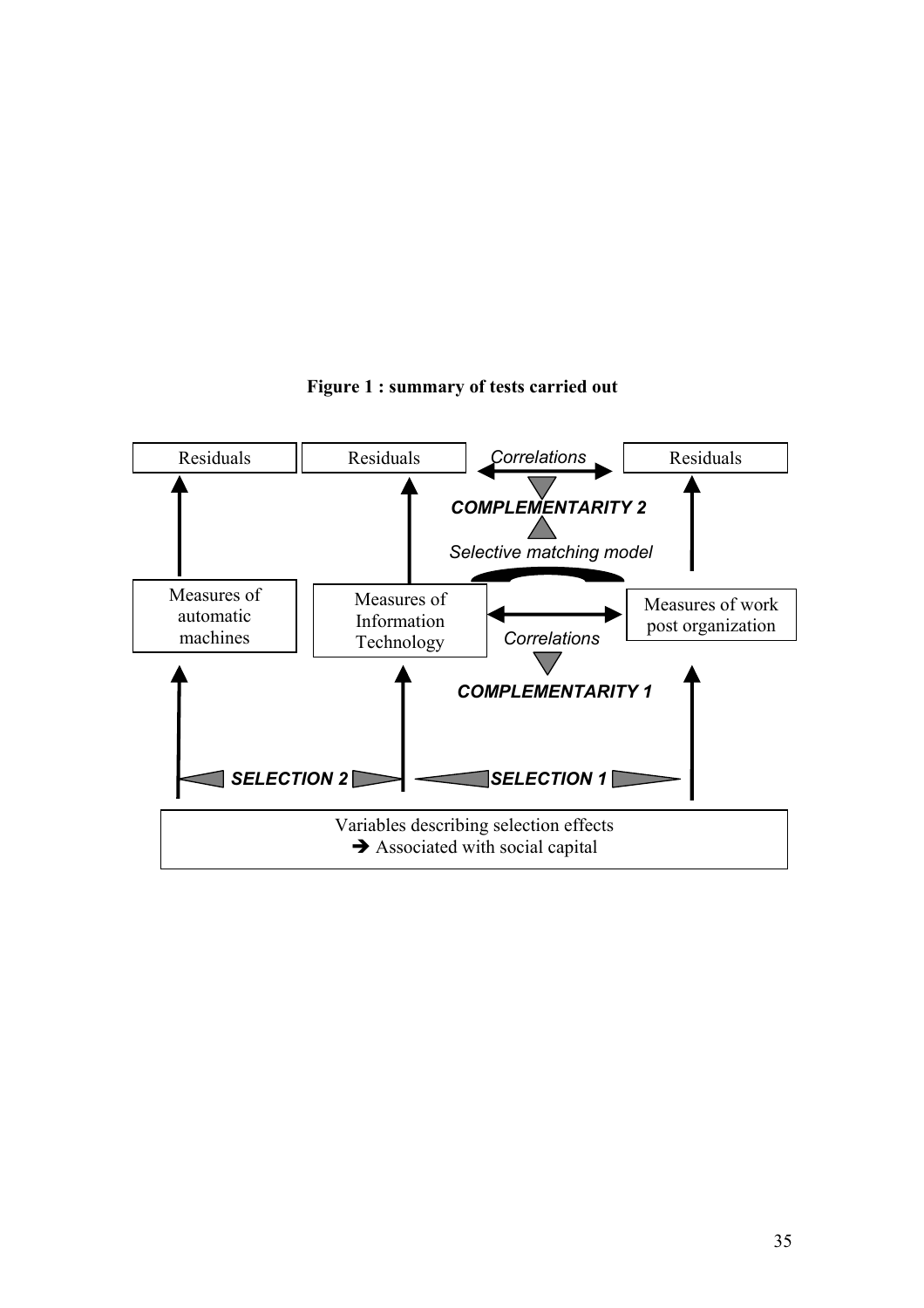| Table 1: Selection effects caused by the use of information and industrial |
|----------------------------------------------------------------------------|
| technology                                                                 |

|                                                         |              | IT                           |                                                     | <b>Automatic machines</b> |                  |              |  |
|---------------------------------------------------------|--------------|------------------------------|-----------------------------------------------------|---------------------------|------------------|--------------|--|
|                                                         | <b>Use</b>   | <b>NBOI</b>                  | Time of use                                         | <b>Use</b>                | <b>NBMO</b>      | Time of use  |  |
|                                                         |              | All workers                  | <b>Users</b>                                        |                           | Direct employees | <b>Users</b> |  |
| Constant                                                | $0.35**$     | $-0.69**$                    | ns                                                  | $0.46**$                  | $0.16**$         | $1.3**$      |  |
|                                                         |              |                              | <b>Occupational Groups</b> (ref: qualified workers) |                           |                  |              |  |
| Executive                                               | $0.39**$     | $1,32**$                     | $0.45**$                                            |                           |                  |              |  |
| White collar                                            | $0,51**$     | $1,08**$                     | $0.89**$                                            |                           |                  |              |  |
| Middle Management                                       | $0,35**$     | $0,93**$                     | $0,41**$                                            | $-0.24**$                 | $-0,34**$        | $-0,55**$    |  |
| Unskilled blue collar                                   | $-0.1**$     | $-0.15**$                    | ns                                                  | $0.08**$                  | $0.13**$         | ns           |  |
|                                                         |              |                              | Personal characteristics of the worker              |                           |                  |              |  |
| Woman (ref: man)                                        | ns           | ns                           | $0,35**$                                            | $-0.05**$                 | $-0,16**$        | ns           |  |
| Foreigner (ref: French)                                 | ns           | ns                           | ns                                                  | ns                        | ns               | ns           |  |
| Rural inhabitant (ref: urban)                           | $-0.03*$     | ns                           | ns                                                  | ns                        | ns               | $0,14**$     |  |
| Age                                                     | $-0.03**$    | $-0.05**$                    | $-0.09**$                                           | $-0.04**$                 | $-0.08**$        | ns           |  |
| Seniority                                               | $0.02**$     | ns                           | ns                                                  | ns                        | ns               | ns           |  |
| Age at end of studies                                   | $0,06**$     | $0.13**$                     | ns                                                  | ns                        | ns               | $-0.07*$     |  |
| General training for the work post                      | $0,12**$     | $0,19**$                     | ns                                                  | $0.06**$                  | $0.16**$         | $-0.12**$    |  |
| Marital status (ref: single)                            |              |                              |                                                     |                           |                  |              |  |
| Married to an active person                             | ns           | ns                           | ns                                                  | ns                        | ns               | ns           |  |
| Married to an inactive person                           | ns           | ns                           | ns                                                  | ns                        | $0,1*$           | ns           |  |
| Occupation of father (ref: unskilled)                   |              |                              |                                                     |                           |                  |              |  |
| Farmer or craftsman                                     | ns           | ns                           | $-0,12**$                                           | ns                        | ns               | ns           |  |
| Executive or intermediate occupation                    | ns           | $0,12**$                     | ns                                                  | $-0.08**$                 | $-0,1*$          | ns           |  |
| Active mother (ref: inactive)                           | ns           | ns                           | $0.08*$                                             | ns                        | ns               | ns           |  |
| Number of company changes                               | $-0.01*$     | ns                           | ns                                                  | ns                        | ns               | $0.06**$     |  |
| Number of occupational groups                           | $0.02**$     | $0.03**$                     | ns                                                  | ns                        | ns               | $-0.05*$     |  |
|                                                         |              |                              | General characteristics of the firm                 |                           |                  |              |  |
| Size                                                    | ns           | $0,04**$                     | $-0.06**$                                           | ns                        | ns               | ns           |  |
| Hierarchy levels                                        | ns           | $-0.02*$                     | ns                                                  | ns                        | ns               | ns           |  |
| Technological intensity of the sector (ref: low median) |              |                              |                                                     |                           |                  |              |  |
| Food processing industry                                | ns           | ns                           | ns                                                  | ns                        | ns               | ns           |  |
| Low                                                     | ns           | ns                           | ns                                                  | $0,04*$                   | ns               | $0,15**$     |  |
| High median                                             | $0.08**$     | $0.07**$                     | ns                                                  | ns                        | ns               | ns           |  |
| High                                                    | ns           | ns                           | ns                                                  | ns                        | ns               | ns           |  |
| Rural localization (ref: urban)                         | $0.03*$      | ns                           | ns                                                  | $-0.05**$                 | ns               | $-0.16**$    |  |
|                                                         |              |                              | Organizational characteristics of the firm          |                           |                  |              |  |
| Intensity of organizational change                      | $  0.02**  $ | $\bf ns$                     | $-0,05*$                                            |                           | $0,05*$          |              |  |
| Work in group vs JIT (ref: JIT)                         | ns           | $0.05**$                     | ns                                                  | ns<br>ns                  | ns               | пs<br>ns     |  |
| Quality vs JIT (ref: JIT)                               | ns           | ns                           | ns                                                  | ns                        | ns               | ns           |  |
| Intensity of trading logic                              | ns           | ns                           | ns                                                  | $-0,02**$                 | $-0.06**$        | ns           |  |
| Intensity of computerization                            | $0.05**$     | $0.07**$                     | $0.07**$                                            | ns                        | ns               | ns           |  |
| PC vs large systems (ref : Large systems)               | ns           | ns                           | ns                                                  | ns                        | ns               | ns           |  |
|                                                         |              | <b>Labor force diversity</b> |                                                     |                           |                  |              |  |
|                                                         | $0.02**$     | $0.04**$                     | $0,06**$                                            | $-0.02**$                 |                  | $-0,06**$    |  |
| Occupations<br>Sex                                      |              |                              |                                                     | $0,02**$                  | ns<br>$0,04*$    |              |  |
| Nationality                                             | ns<br>ns     | ns                           | ns<br>ns                                            |                           |                  | ns           |  |
| Age                                                     | $-0.01*$     | ns<br>$-0.03**$              | $-0,04*$                                            | ns<br>ns                  | ns<br>ns         | ns<br>ns     |  |
|                                                         |              |                              |                                                     |                           |                  |              |  |
| Number de employees                                     | 4067         | 4067                         | 2241                                                | 3213                      | 3213             | 1300         |  |
| Number of firms                                         | 2330         | 2330                         | 1256                                                | 1860                      | 1860             | 732          |  |

Legend : \* significant to 10%, \*\* significant to 5%, - the variables are not introduces in the regressions, ns the coefficient is not significant. Direct employees are the intermediate occupations and blue collars.

**Source :** C.O.I survey 1997, « labor force » section (DARES) and « employer » section (SESSI, SCEES) matched with DADS.

**Perimeter :** Stables employees (at least one year of seniority) of manufacturing industries of more than 50 employees.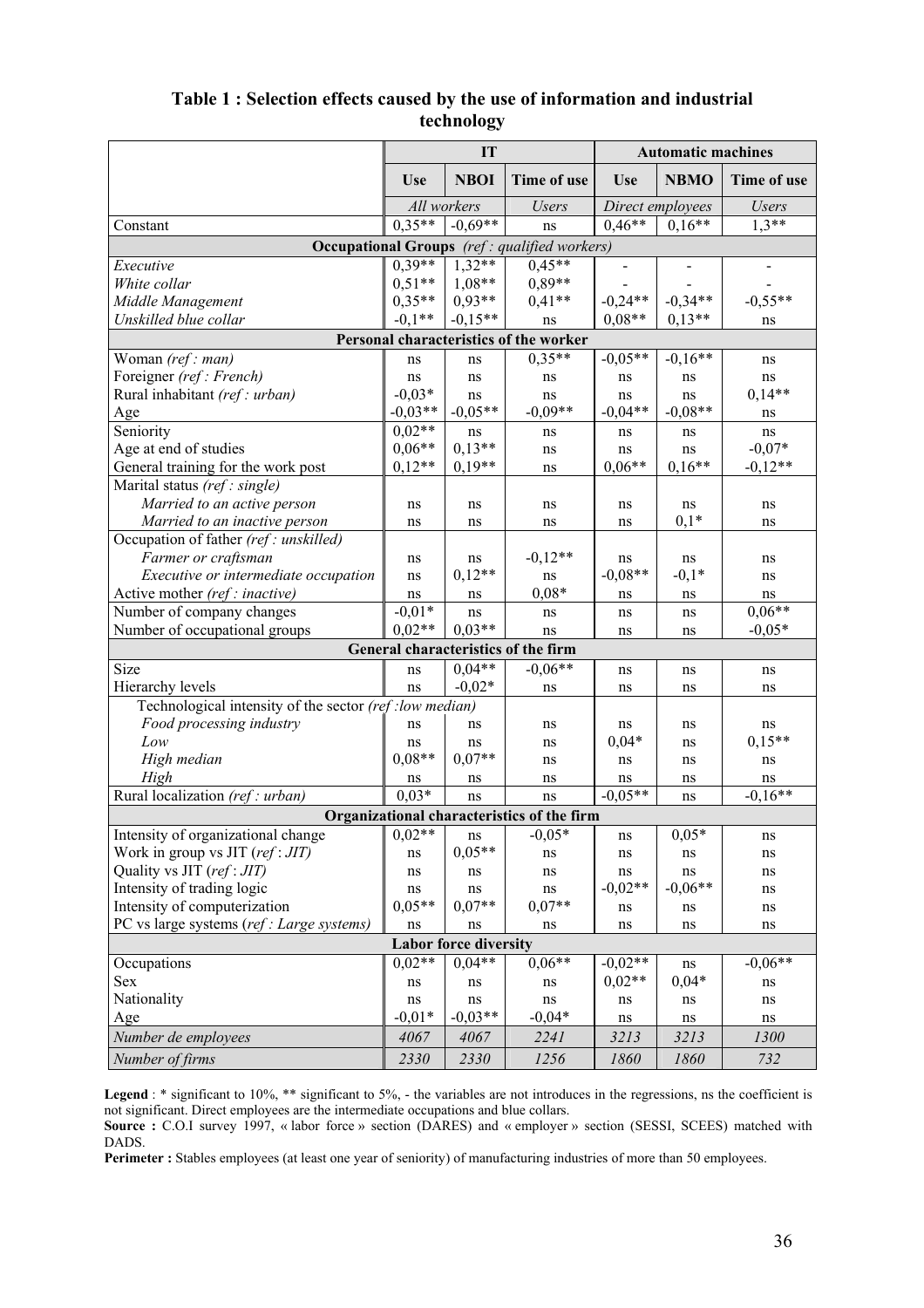|                                                         | Use a computer                              |           |                                            |           |           |           | Use an automatic machine |           |  |  |  |
|---------------------------------------------------------|---------------------------------------------|-----------|--------------------------------------------|-----------|-----------|-----------|--------------------------|-----------|--|--|--|
|                                                         | WC<br>SBC<br><b>USBC</b><br>MM<br>Executive |           |                                            |           |           | IO        | SBC                      | USBC      |  |  |  |
| Constant                                                | $0.87**$                                    | $0.75***$ | $0.71**$                                   | $0.33**$  | $0.33**$  | $0.23**$  | $0.45**$                 | $0.57**$  |  |  |  |
| Personal characteristics of the worker                  |                                             |           |                                            |           |           |           |                          |           |  |  |  |
| Woman (ref: man)                                        | $0.06*$                                     | $0,12**$  | $0.08**$                                   | $-0.09**$ | $-0.09**$ | $-0.09**$ | $-0.06*$                 |           |  |  |  |
| Foreigner (ref: French)                                 | ns                                          | ns        | ns                                         | ns        | ns        | ns        | ns                       | $0.15**$  |  |  |  |
| Rural inhabitant (ref: urban)                           | ns                                          | ns        | ns                                         | $-0.05*$  | ns        | ns        | ns                       | ns        |  |  |  |
| Age                                                     | $-0.03*$                                    | $-0.07**$ | $-0.06**$                                  | ns        | ns        | ns        | ns                       | $-0.07**$ |  |  |  |
| Seniority                                               | ns                                          | $0.07**$  | $0.05**$                                   | ns        | ns        | ns        | $-0.05**$                | ns        |  |  |  |
| Age at end of studies                                   | ns                                          | $0,1**$   | $0.08**$                                   | $0.07**$  | $0.07**$  | ns        | ns                       | ns        |  |  |  |
| General training for the work post                      | $0.08**$                                    | $0.08**$  | $0.06**$                                   | $0.15**$  | $0.15**$  | ns        | $0.05**$                 | $0.08*$   |  |  |  |
| Marital status (ref: single)                            | ns                                          | ns        | ns                                         | ns        | ns        | ns        | ns                       | ns        |  |  |  |
| Married to an active person                             | ns                                          | ns        | ns                                         | ns        | ns        | ns        | ns                       | ns        |  |  |  |
| Married to an inactive person                           | ns                                          | ns        | ns                                         | ns        | ns        | ns        | ns                       | ns        |  |  |  |
| Occupation of father (ref: unskilled)                   |                                             |           |                                            |           |           |           |                          |           |  |  |  |
| Farmer or craftsman                                     | ns                                          | ns        | ns                                         | ns        | ns        | ns        | ns                       | ns        |  |  |  |
| Executive or intermediate occupation                    | ns                                          | ns        | ns                                         | ns        | $0,12**$  | $-0,06*$  | ns                       | ns        |  |  |  |
| Active mother (ref: inactive)                           | ns                                          | ns        | ns                                         | ns        | ns        | ns        | ns                       | ns        |  |  |  |
| Number of company changes                               | ns                                          | ns        | ns                                         | ns        | ns        | ns        | ns                       | ns        |  |  |  |
| Number of occupational groups                           | ns                                          | ns        | ns                                         | $0.05**$  | ns        | ns        | ns                       | ns        |  |  |  |
| General characteristics of the firm                     |                                             |           |                                            |           |           |           |                          |           |  |  |  |
| Size                                                    | ns                                          | ns        | $0.03*$                                    | ns        | ns        | ns        | ns                       | ns        |  |  |  |
| Hierarchy levels                                        | ns                                          | ns        | ns                                         | ns        | ns        | ns        | ns                       | ns        |  |  |  |
| Technological intensity of the sector (ref: low median) |                                             |           |                                            |           |           |           |                          |           |  |  |  |
| Food processing industry                                | $0,1**$                                     | $-0.11**$ | ns                                         | ns        | ns        | ns        | ns                       | ns        |  |  |  |
| Low                                                     | ns                                          | ns        | ns                                         | ns        | $-0.1**$  | ns        | ns                       | ns        |  |  |  |
| High median                                             | ns                                          | ns        | $0.08**$                                   | $0,11**$  | ns        | ns        | ns                       | ns        |  |  |  |
| High                                                    | $0.12**$                                    | ns        | ns                                         | $0,12**$  | ns        | ns        | ns                       | ns        |  |  |  |
| Rural localization (ref: urban)                         | ns                                          | $0.15**$  | ns                                         | ns        | ns        | ns        | ns                       | $-0.1*$   |  |  |  |
|                                                         |                                             |           | Organizational characteristics of the firm |           |           |           |                          |           |  |  |  |
| Intensity of organizational change                      | ns                                          | ns        | $0,03*$                                    | ns        | ns        | ns        | ns                       | $0,05*$   |  |  |  |
| Work in group vs JIT (ref: JIT)                         | ns                                          | ns        | ns                                         | ns        | ns        | ns        | ns                       | ns        |  |  |  |
| Quality vs JIT (ref: JIT)                               | ns                                          | ns        | ns                                         | ns        | ns        | ns        | ns                       | ns        |  |  |  |
| Intensity of trading logic                              | ns                                          | ns        | ns                                         | ns        | ns        | ns        | $-0.04**$                | ns        |  |  |  |
| Intensity of computerization                            | $0.06**$                                    | ns        | $0.05**$                                   | $0.07**$  | $0.03*$   | ns        | ns                       | ns        |  |  |  |
| PC vs large systems (ref: large systems)                | $-0.06**$                                   | ns        | $0.06**$                                   | ns        | ns        | ns        | ns                       | ns        |  |  |  |
|                                                         |                                             |           | <b>Labor force diversity</b>               |           |           |           |                          |           |  |  |  |
| Occupations                                             | $-0.03*$                                    | ns        | ns                                         | $0,03**$  | $0.04**$  | $-0.03*$  | ns                       | ns        |  |  |  |
| Sex                                                     | ns                                          | ns        | ns                                         | ns        | ns        | ns        | $0,04**$                 | ns        |  |  |  |
| Nationality                                             | $0.03*$                                     | $0.02*$   | ns                                         | $-0.02**$ | $-0.02*$  | $0.04**$  | ns                       | ns        |  |  |  |
| Age                                                     | $0,03*$                                     | ns        | $-0,02*$                                   | ns        | ns        | $-0.02**$ | ns                       | ns        |  |  |  |
| Number de employees                                     | 529                                         | 325       | 1021                                       | 1478      | 714       | 1021      | 1478                     | 714       |  |  |  |
| Number of firms                                         | 326                                         | 144       | 603                                        | 869       | 388       | 603       | 869                      | 388       |  |  |  |

# **Tableau 2 : Selection effects of use of technology within occupational groups**

Legend : \* significant to 10%, \*\* significant to 5%, ns the coefficient is not significant. . Abbreviations: WC for white collar, MM for middle management, SBC for skilled blue collar, USBC for unskilled blue collar.

**Source :** C.O.I survey 1997, « labor force » section (DARES) and « employer » section (SESSI, SCEES) matched with DADS. **Perimeter :** Stables employees (at least one year of seniority) of manufacturing industries of more than 50 employees.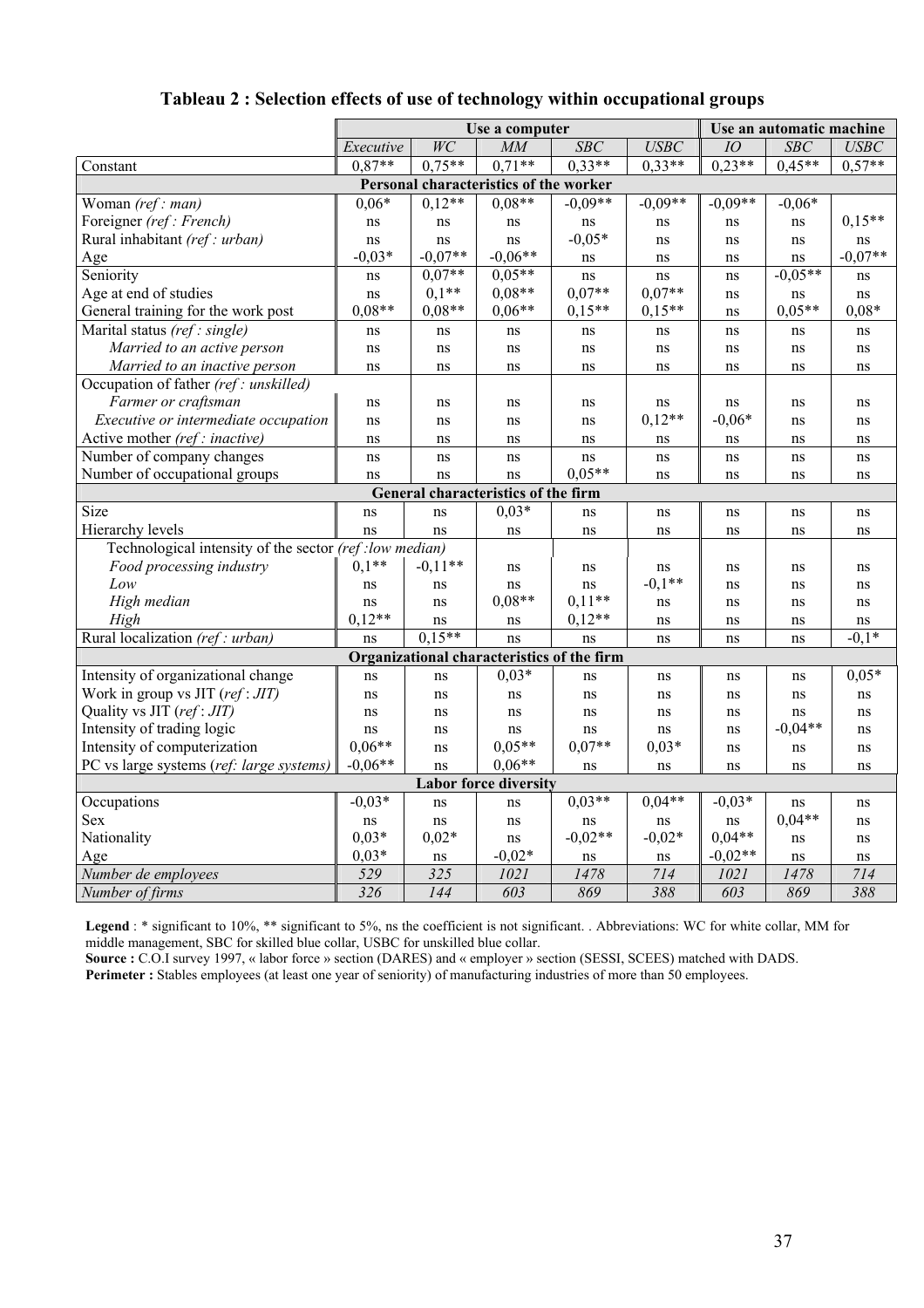|                                                         | <b>Production system</b> |                |           |                                                          |                     |                                    | <b>Information systems</b> |                            |                  |                 |           |           |
|---------------------------------------------------------|--------------------------|----------------|-----------|----------------------------------------------------------|---------------------|------------------------------------|----------------------------|----------------------------|------------------|-----------------|-----------|-----------|
|                                                         |                          |                |           |                                                          |                     |                                    |                            | Intensity of communication |                  |                 |           |           |
|                                                         | Autonomy                 | To be<br>chief | Train     | Quality<br>standards                                     | Work<br>in<br>group | Intensi-<br>fication               | Verti-<br>cal              | Hori-<br>zontal            | Other<br>depart. | With<br>outside | Meetings  | Paper     |
|                                                         |                          |                |           | <b>Occupation Group</b> (ref: qualified worker)          |                     |                                    |                            |                            |                  |                 |           |           |
| Executive                                               | $0.38**$                 | $0,55**$       | ns        | $-0,17**$                                                | ns                  | ns                                 | $0.08**$                   | $\rm ns$                   | $0,33**$         | $0.41**$        | $0,47**$  | ns        |
| White collar                                            | $0.09**$                 | ns             | ns        | $-0,27**$                                                | $-0,29**$           | ns                                 | ns                         | $-0.13**$                  | $0.09**$         | $0.18**$        | $0.07**$  | $0,06**$  |
| Mid. Manag                                              | $0,25**$                 | $0,31**$       | ns        | $-0.07**$                                                | $-0.05*$            | ns                                 | $0.08**$                   | $_{\mathrm{Ns}}$           | $0,22**$         | $0.3**$         | $0.3**$   | $0.07**$  |
| Uns. blue collar                                        | $-0,1**$                 | $-0.05**$      | ns        | ns                                                       | ns                  | ns                                 | $0.04*$                    | $-0,04*$                   | ns               | ns              | ns        | $-0,12**$ |
| Personal characteristics of the worker                  |                          |                |           |                                                          |                     |                                    |                            |                            |                  |                 |           |           |
| Woman (ref:M)                                           | $-0.11**$                | $-0.12**$      | $-0.08**$ | $-0.08**$                                                | $-0.06**$           | $-0.03*$                           | ns                         | $-0.05**$                  | $-0.05**$        | $-0.09**$       | $-0,04**$ | $-0.06**$ |
| For. $(ref:Fr.)$                                        | $-0,06**$                | $-0.05**$      | ns        | $-0.08**$                                                | ns                  | ns                                 | ns                         | ns                         | ns               | ns              | $-0.05**$ | ns        |
| Rural in. $(ref: U)$                                    | ns                       | ns             | ns        | ns                                                       | ns                  | ns                                 | ns                         | ns                         | ns               | ns              | $-0.04*$  | ns        |
| Age                                                     | ns                       | ns             | $-0.02*$  | $-0.02**$                                                | $-0.05**$           | ns                                 | $-0.03**$                  | $-0.07**$                  | ns               | ns              | ns        | ns        |
| Seniority                                               | $0.02*$                  | $0.03**$       | $0.03**$  | ns                                                       | $0,03**$            | ns                                 | ns                         | ns                         | ns               | ns              | ns        | ns        |
| Age at end of stu.                                      | $0.04**$                 | ns             | ns        | ns                                                       | ns                  | ns                                 | ns                         | ns                         | $0.03**$         | $0.04**$        | $0.04**$  | $0.02**$  |
| Trained for WP                                          | $0.05**$                 | $0.05**$       | $0.1**$   | $0.08**$                                                 | $0.1**$             | ns                                 | $0.1**$                    | $0.1**$                    | $0.08**$         | $0.08**$        | $0.11**$  | $0,11**$  |
| Marital status (ref:                                    | single)                  |                |           |                                                          |                     |                                    |                            |                            |                  |                 |           |           |
| Married / active                                        | $0,04*$                  | $0.06**$       | $0.05**$  | $0,04*$                                                  | ns                  | ns                                 | ns                         | ns                         | ns               | ns              | $0.04**$  | ns        |
| Married / inac.                                         | ns                       | $0.08**$       | $0.05**$  | $0.05**$                                                 | ns                  | ns                                 | ns                         | ns                         | ns               | ns              | $0,04*$   | ns        |
| Occupation of father (ref: unskilled)<br>Farmer /       |                          |                |           |                                                          |                     |                                    |                            |                            |                  |                 |           |           |
| craftsman                                               | $-0,04**$                | ns             | ns        | ns                                                       | $-0.05**$           | $-0.05**$                          | ns                         | $-0.03*$                   | $-0.04*$         | ns              | ns        | ns        |
| Executive / IO<br>Act. mother (ref:                     | ns                       | ns             | ns        | ns                                                       | ns                  | ns                                 | ns                         | ns                         | ns               | ns              | ns        | $-0,03*$  |
|                                                         | ns                       | $-0.03**$      | $-0.03*$  | ns                                                       | ns                  | $0.04**$                           | ns                         | $0.03*$                    | ns               | ns              | ns        | ns        |
| Num. comp. chg                                          | ns                       | $-0.02**$      | ns        | ns                                                       | $-0.02**$           | $0,02**$                           | ns                         | $-0.02**$                  | ns               | $0.02*$         | ns        | $\rm ns$  |
| Num of occup.                                           |                          |                |           |                                                          |                     |                                    |                            |                            |                  |                 |           |           |
| groups                                                  | ns                       | $0.03**$       | ns        | ns                                                       | ns                  | ns                                 | ns                         | $0,01*$                    | $0.01*$          | ns              | $0,02**$  | ns        |
|                                                         |                          |                |           | General characteristics of the firm                      |                     |                                    |                            |                            |                  |                 |           |           |
| Size                                                    | ns                       | ns             | ns        | $-0,02*$                                                 | $0.04**$            | ns                                 | ns                         | ns                         | ns               | $-0,02**$       | $0.03**$  | ns        |
| Hierarchy levels                                        | ns                       | ns             | ns        | ns                                                       | ns                  | ns                                 | ns                         | ns                         | ns               | ns              | ns        | ns        |
| Technological intensity of the sector (ref: low median) |                          |                |           |                                                          |                     |                                    |                            |                            |                  |                 |           |           |
| <b>FPI</b>                                              | ns                       | $0.07**$       | $0.07**$  | ns                                                       | $0.07**$            | ns                                 | ns                         | ns                         | ns               | ns              | ns        | ns        |
| Low                                                     | ns                       | $0.04**$       | ns        | $-0.05**$                                                | ns                  | $0,04**$                           | ns                         | ns                         | ns               | $-0.04*$        | ns        | $-0,03*$  |
| High median                                             | ns                       | ns             | ns        | $0,04*$                                                  | ns                  | ns                                 | ns                         | ns                         | ns               | ns              | ns        | ns        |
| High                                                    | $-0.07**$                | $-0.07**$      | ns        | ns                                                       | ns                  | ns                                 | ns                         | ns                         | ns               | $-0.07**$       | ns        | ns        |
| Rural (ref : $U$ )                                      | ns                       | ns             | ns        | ns                                                       | ns                  | ns                                 | ns                         | ns                         | ns               | ns              | $0.03*$   |           |
|                                                         |                          |                |           | Technical and organizational characteristics of the firm |                     |                                    |                            |                            |                  |                 |           |           |
| Intensity of OC                                         | ns                       | ns             | $0.02**$  | $0,04**$                                                 | ns                  | $0.02**$                           | $0.02*$                    | ns                         | $0,02*$          | ns              | $0.06**$  | $0.03**$  |
| Work in group vs                                        |                          |                |           |                                                          |                     |                                    |                            |                            |                  |                 |           |           |
| $JIT$ (ref: $JIT$ )                                     | ns                       | ns             | ns        | ns                                                       | ns                  | ns                                 | ns                         | ns                         | ns               | ns              | $0,03**$  | ns        |
| Quality vs JIT                                          |                          |                |           |                                                          |                     |                                    |                            |                            |                  |                 |           |           |
| (ref:JIT)                                               | ns                       | ns             | ns        | ns                                                       | ns                  | ns                                 | ns                         | ns                         | ns               | ns              | ns        | ns        |
| Intensity of TL                                         | ns                       | ns             | ns        | $-0,02**$                                                | ns                  | ns                                 | ns                         | ns                         | ns               | ns              | $-0,02**$ | ns        |
| Intensity of                                            |                          |                |           |                                                          |                     |                                    |                            | $0.02**$                   | $0.02*$          |                 |           | $0,02*$   |
| comp.<br>$PC$ (ref: $LS$ )                              | ns                       | ns             | ns        | ns                                                       | ns                  | ns                                 | ns                         | ns                         | $-0.03**$        | ns              | ns        |           |
|                                                         | ns                       | ns             | ns        | ns                                                       | ns                  | ns<br><b>Labor force diversity</b> | ns                         |                            |                  | ns              | ns        | ns        |
| Occupations                                             |                          | $-0.02**$      | $0.02**$  | $-0.02**$                                                |                     |                                    | $0.02**$                   | ns                         |                  | $0.03**$        | $0.02**$  | $0,02**$  |
| Sex                                                     | ns<br>ns                 | ns             | ns        | ns                                                       | ns<br>$-0,02*$      | ns<br>ns                           | ns                         | $-0.02**$                  | ns<br>ns         | ns              | ns        | ns        |
| Nationality                                             | ns                       | $0.01**$       | ns        | ns                                                       | ns                  | ns                                 | ns                         | $-0.01*$                   | ns               | ns              | ns        | $-0.01*$  |
| Age                                                     | ns                       | $-0.01**$      | $-0.03**$ | ns                                                       | ns                  | $-0.01**$                          | ns                         | $-0.02**$                  | ns               | ns              | $-0.02**$ | $-0.02**$ |
|                                                         |                          |                |           |                                                          |                     |                                    |                            |                            |                  |                 |           |           |

# **Table 3: Selection effects in the work organization**

Legend: \* significant to 10%, \*\* significant to 5%, ns the coefficient is not significant. These regressions have been carried out on a sample including 4 067 et 2 330 firms. FPI: Food Processing Industry

**Source:** C.O.I survey 1997, « labor force » section (DARES) and « business » section (SESSI, SCEES) matched with DADS.

Perimeter: Stables employees (at least one year of seniority) of manufacturing industries of more than 50 employees.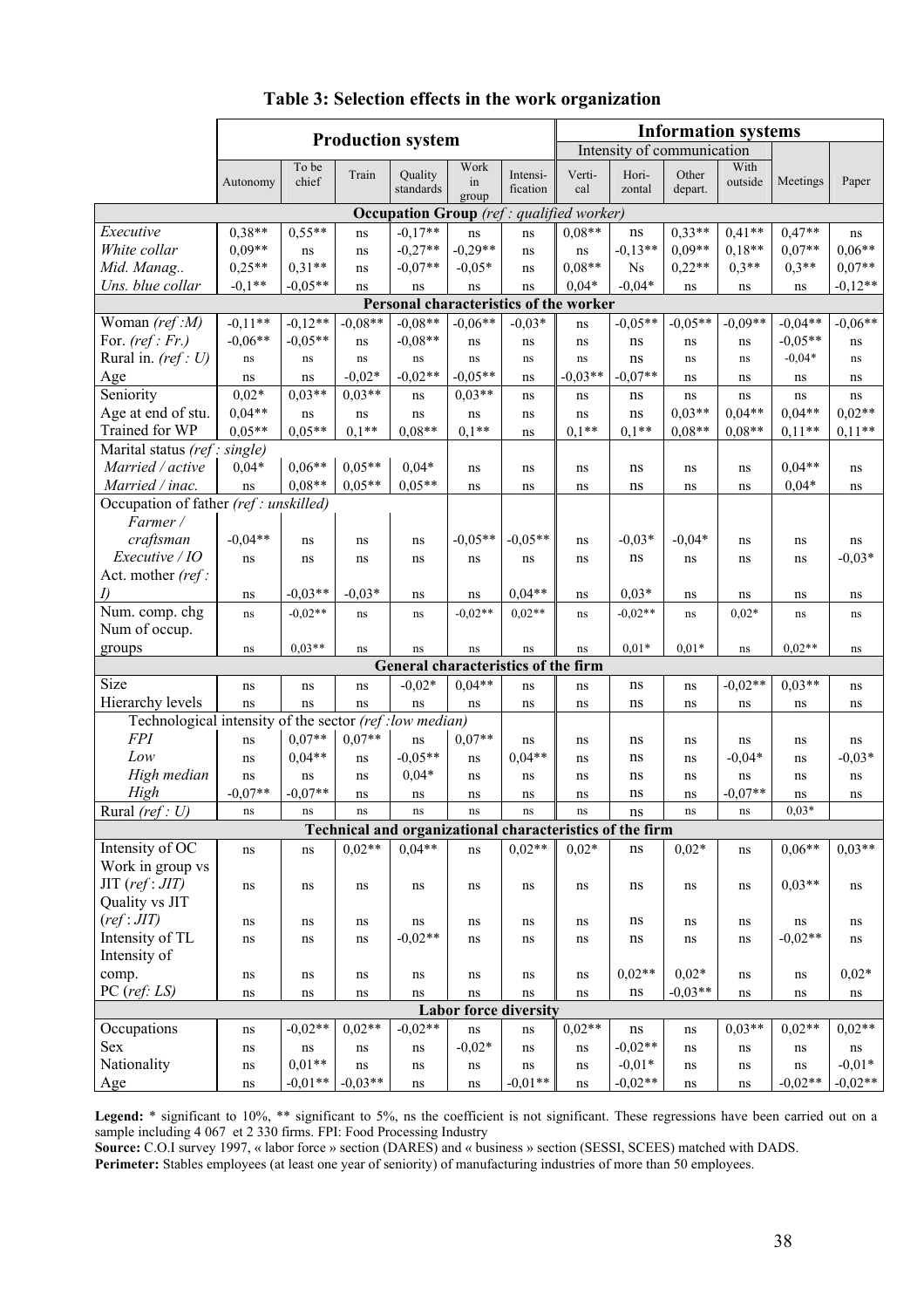|                                              | Use of computers |          |          |                   |           |            |             | Use of automatic machines |           |            |          |
|----------------------------------------------|------------------|----------|----------|-------------------|-----------|------------|-------------|---------------------------|-----------|------------|----------|
|                                              | Total            | Exec.    | WC       | Direct<br>Workers | MM        | <b>SBC</b> | <b>USBC</b> | Direct<br>Workers         | MM        | <b>SBC</b> | USBC     |
| Variables relative to the production system  |                  |          |          |                   |           |            |             |                           |           |            |          |
|                                              | $0,28**$         | ns       | ns       | $0,26**$          | $\rm ns$  | $0,14**$   | $0,11**$    | $-0,12**$                 | $-0,06**$ | ns         | ns       |
| <b>Autonomy</b>                              | $0.07**$         | ns       | ns       | $0,15**$          | ns        | $0.10**$   | $0.07*$     | $-0.09**$                 | $-0.07**$ | ns         | ns       |
|                                              | $0.07**$         | ns       | $0,27*$  | $0.10**$          | ns        | $0.09**$   | $\rm ns$    | $-0.04**$                 | ns        | ns         | ns       |
|                                              | $0.25**$         | ns       | ns       | $0,23**$          | $-0.07**$ | $0.13**$   | $0.15**$    | $-0,03*$                  | $0.11**$  | $0.06**$   | ns       |
| To be boss                                   | $0.07**$         | ns       | ns       | $0,17**$          | ns        | $0,12**$   | $0,11**$    | ns                        | $0.06**$  | $0,05*$    | ns       |
|                                              | $0.06**$         | $\rm ns$ | $0.08**$ | $0.06**$          | ns        | $0.09**$   | $0.08*$     | $0,04**$                  | $0.08*$   | $0,04*$    | ns       |
|                                              | $0,10**$         | $0,11**$ | ns       | $0,13**$          | ns        | $0,16**$   | $0,13**$    | $0,12**$                  | $0,19**$  | $0,12**$   | $0,14**$ |
| Train                                        | $0.07**$         | $0,11**$ | ns       | $0.06**$          | ns        | $0,10**$   | $\rm ns$    | $0,13**$                  | $0,17**$  | $0,11**$   | $0,11**$ |
|                                              | $0.08**$         | ns       | ns       | $0.06**$          | ns        | $0.11**$   | $\rm ns$    | $0,12**$                  | $0,19**$  | $0.10**$   | $0,10**$ |
| Quality                                      | ns               | ns       | ns       | $0.06**$          | ns        | $0,10**$   | $0,14**$    | $0,17**$                  | $0,22**$  | $0.17**$   | $0,10**$ |
| standards                                    | $0.04**$         | ns       | ns       | ns                | ns        | $0.06**$   | $\rm ns$    | $0,17**$                  | $0,19**$  | $0.16**$   | $0,09**$ |
|                                              | ns               | ns       | ns       | ns                | ns        | $0.08**$   | ns          | $0,16**$                  | $0,22**$  | $0.16**$   | $0.08**$ |
| Work                                         | ns               | $0,13**$ | ns       | ns                | ns        | $0,05*$    | $0,07*$     | $0,12**$                  | $0,21$ ** | $0.08**$   | $0,11**$ |
| in group                                     | ns               | $0.09**$ | ns       | ns                | ns        | ns         | ns          | $0,11**$                  | $0,17**$  | $0.08**$   | $0,09**$ |
|                                              | $0.07**$         | ns       | ns       | ns                | ns        | ns         | ns          | $0,13**$                  | $0,20**$  | $0.10**$   | $0,12**$ |
| Intensification                              | $0,10**$         | ns       | $0,10*$  | $0,12**$          | $0.10**$  | $0.11**$   | $0,11**$    | $0,03*$                   | ns        | $0,05*$    | $0.09**$ |
| of work                                      | $0,10**$         | ns       | $0,13**$ | $0,11**$          | $0,11**$  | $0,11**$   | $0.08**$    | $0,04**$                  | ns        | ns         | $0,09**$ |
|                                              | $0.10**$         | ns       | ns       | $0,11**$          | $0.16**$  | $0,10**$   | $0,10*$     | $0.05**$                  | ns        | ns         | $0,08*$  |
| Variables relative to the information system |                  |          |          |                   |           |            |             |                           |           |            |          |
|                                              | $0.09**$         | ns       | $0,12**$ | $0,10**$          | $0.07**$  | $0.05**$   | ns          | $0,04**$                  | $0.08**$  | $0.05*$    | $0,10**$ |
| <b>Vertical</b>                              | $0.03*$          | ns       | ns       | $0.05**$          | ns        | ns         | ns          | $0.05**$                  | $0.07**$  | $0.05*$    | $0,09**$ |
| communication                                | $0.06**$         | ns       | $0,32*$  | ns                | $0.09*$   | ns         | ns          | $0.06**$                  | $0.08**$  | $0.06**$   | $0.08*$  |
|                                              | $0.10**$         | $0,12**$ | ns       | $0,12**$          | $0,11**$  | $0.13**$   | ns          | $0.05**$                  | $0,09**$  | $0.07**$   | ns       |
| Horizontal                                   | $0.06**$         | $0,10**$ | ns       | $0,06**$          | $0.09**$  | $0,06**$   | ns          | $0,04**$                  | $\rm ns$  | $0.06**$   | ns       |
| communication                                | $0.09**$         | ns       | ns       | $0.07**$          | $0,11**$  | $0.07**$   | ns          | $0.05**$                  | $0.07*$   | $0.06**$   | ns       |
| Communication                                | $0.26**$         | ns       | $0,12**$ | $0,25**$          | $0.10**$  | $0,17**$   | $0.07**$    | $-0.06**$                 | ns        | ns         | ns       |
| with                                         | $0.07**$         | ns       | ns       | $0,14**$          | $0,06**$  | $0,11**$   | $\rm ns$    | $-0,04**$                 | ns        | ns         | ns       |
| other depart.                                | $0.09**$         | ns       | ns       | $0.09**$          | ns        | $0,12**$   | $\rm ns$    | ns                        | ns        | ns         | ns       |
| Communication                                | $0,30**$         | ns       | ns       | $0,29**$          | $0.07**$  | $0,16**$   | $0,13**$    | $-0,12**$                 | ns        | ns         | ns       |
|                                              | $0,06**$         | ns       | ns       | $0,16**$          | ns        | $0,11**$   | $0,07*$     | $-0,07**$                 | ns        | ns         | ns       |
| with outside                                 | ns               | ns       | ns       | $0.07**$          | ns        | $0,11**$   | ns          | ns                        | ns        | ns         | ns       |
|                                              | $0.35**$         | $0,16**$ | $0,15**$ | $0,33**$          | $0,16**$  | $0,17**$   | $0,17**$    | $-0,10**$                 | ns        | ns         | ns       |
| <b>Meetings</b>                              | $0,09**$         | $0,12**$ | $\rm ns$ | $0,17**$          | $0.10**$  | $0.09**$   | $0.08**$    | $-0.07**$                 | ns        | ns         | ns       |
|                                              | $0,12**$         | ns       | $\rm ns$ | $0,10**$          | $0.17**$  | $0.09**$   | $\rm ns$    | ns                        | ns        | ns         | $\rm ns$ |
|                                              | $0,22**$         | ns       | $0,09*$  | $0,25**$          | $0.06*$   | $0,21**$   | $0,17**$    | $\rm ns$                  | ns        | $0,05*$    | ns       |
| Paper                                        | $0,09**$         | ns       | ns       | $0,12**$          | ns        | $0,14**$   | $0.08**$    | ns                        | ns        | $0,05*$    | $\rm ns$ |
|                                              | $0.04*$          | ns       | ns       | $0.08**$          | ns        | $0,15**$   | $0,09*$     | $\rm ns$                  | ns        | ns         | ns       |
| No. employees                                | 4067             | 529      | 325      | 3213              | 1021      | 1478       | 714         | 3213                      | 1021      | 1478       | 714      |
| No. firms                                    | 2330             | 326      | 144      | 1860              | 603       | 869        | 388         | 1860                      | 603       | 869        | 388      |
|                                              |                  |          |          |                   |           |            |             |                           |           |            |          |

**Table 4: The correlations between the use of technology and work organization** 

Legend: \* significant to 10%, \*\* significant to 5%, ns the coefficient is not significant. Abbreviations are : exec. For executives, WC for white collars, MM for middle management, SBC for skilled blue collars, USBC for unskilled blue collars. The three latter categories constitute the sample of direct workers. For each organization dummy three correlations are reported: the first is the correlation between primary variables (use the technology and the organizational trait); the second is the correlation between the residuals of primary variable when taking into account the selection effects. The third is core estimator of the matching model

**Source:** C.O.I survey 1997, « labor force » section (DARES) and « employer » section (SESSI, SCEES) matched with DADS.

**Perimeter:** Stables employees (at least one year of seniority) of manufacturing industries of more than 50 employees.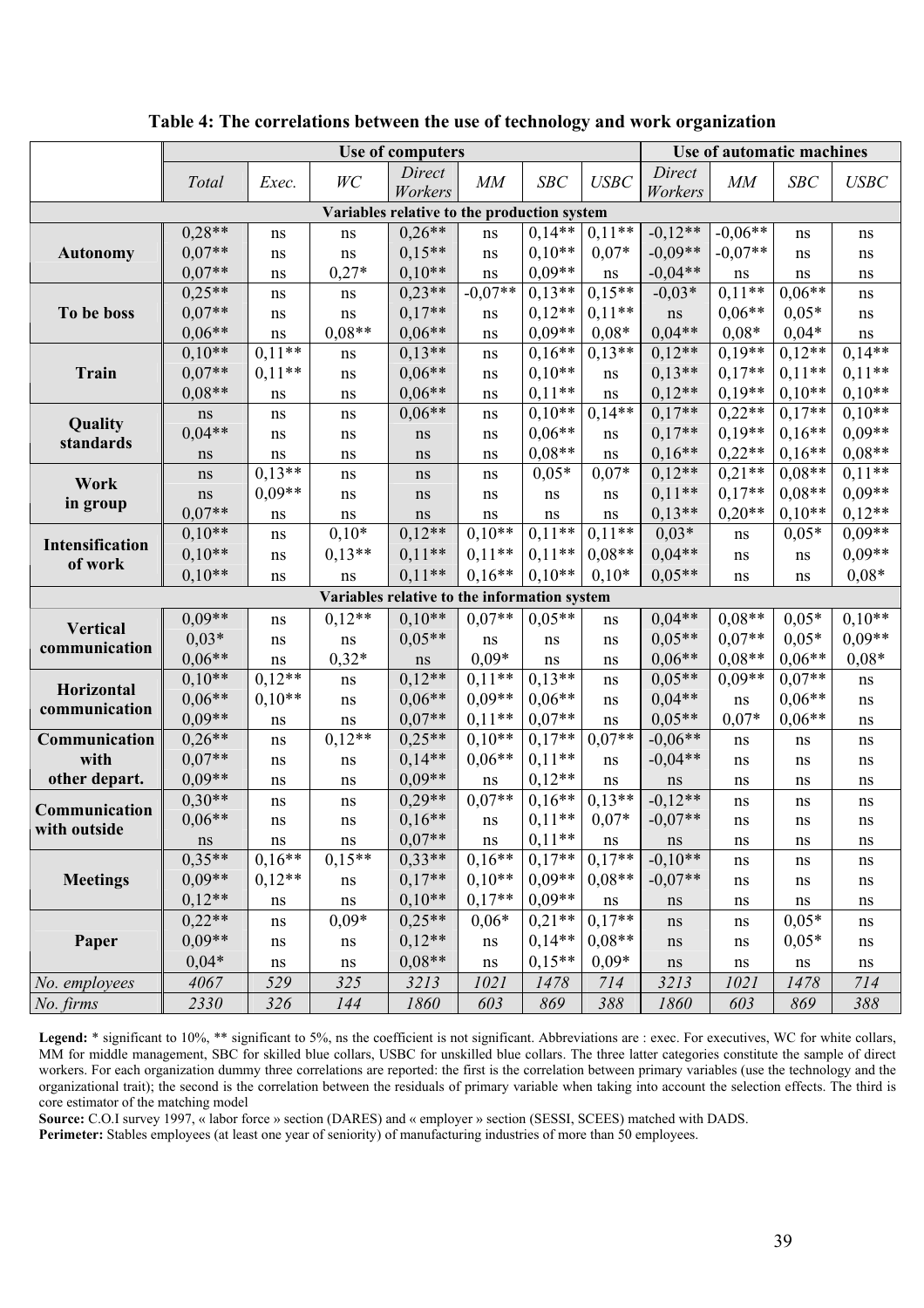## **Appendix 1: Measure of technology use**

#### *1- The measure of ITC utilization*

The survey distinguishes 9 types of different ITC:

- 1. The PC or the workstation
- 2. The terminal or the computer console
- 3. Internet
- 4. The internal computer communication network (Intranet)
- 5. The fax
- 6. The minitel
- 7. The pager, pocket messager, mobile phone, tatoo, tam-tam, etc…
- 8. The laptop computer? (yes/no)
- 9. Electronic links to customers or suppliers of the firm by e-mail or computer networks (for example EDI)

For each of these equipment, the worker is asked whether he uses the technology (even occasionally), in the frame of his work. Basing ourselves on answers to these questions, we characterize the computerization of the work by two variables.

The first variable indicates if the worker is computerized. **For computers, USE(computers) = 1** when the worker declares the use of either a terminal or a PC, or a laptop. On the contrary,  $USE$ (computers) = 0

The second variable NBMO gives the total number of ITC used by the employees. Each time that the worker declares that he uses one of the nine ITC equipment studied by the survey, NBOI is incremented by 1. NBOI can be interpreted as the diversity of use of computer equipment by the employee. The plurality of these technologies at the work post level can also be interpreted as the intensity of having recourse to computers by the worker.

Besides, the survey provides information on the time spent by the employee working with IT, all types of equipment being considered. The daily IT utilization time expressed in hours per day is our third variable.

## *2- The measure of use of automatic machines*

In the same way, workers have been questioned on the use of automatic machines. When the workers declares that he uses a machine or an automatic appliance, the variable USE(an automatic machine) = 1. On the contrary, USE(an automatic machine)=0.

When the worker declares that he uses a machine or an automatic appliance, he precises the functions of the machine. Nine functions are distinguished in the survey:

- 1. Tooling, casting, laminating and other transformations of materials
- 2. Assembly- mounting welding
- 3. Painting and surface treatments
- 4. Mixing, curing and other chemical transformation of materials
- 5. Proof testing and controls
- 6. Conditioning and packing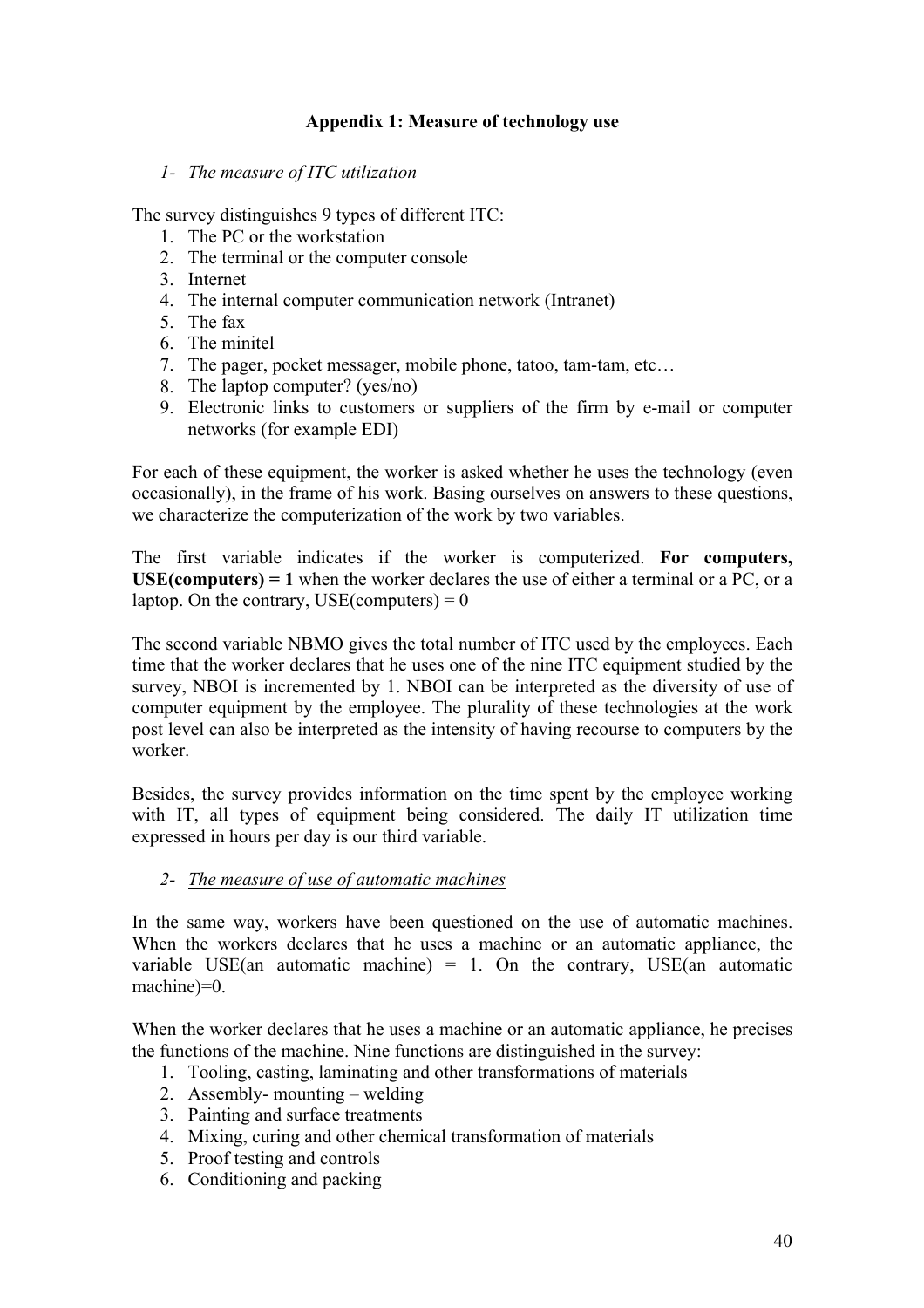- 7. Handling and stocking
- 8. Printing and copying
- 9. Cutting, laundering, sewing, manufacturing

The **NBMO** variable represents the cumulated functions of the automatic machines that the worker uses. For each itemized function, when the worker declares that he uses a function of an automatic machine, NBMO is incremented by 1. As NBOI, NBMO can be interpreted as the diversity of automatic machines use by the worker, or as an intensity of utilization of automatic machines.

Like for the utilization of computer equipment, the surveys provides information on the daily time utilization of automatic machine, expressed in hours per day. This time utilization is the third variable describing the use of automatic machines of the worker.

Table A1 gives the distribution of these variables within the different sub-samples used.

|                       |                             |             | <b>COMPUTER</b> |             | <b>AUTOMATIC MACHINE</b> |                             |             |             |                   |                  |
|-----------------------|-----------------------------|-------------|-----------------|-------------|--------------------------|-----------------------------|-------------|-------------|-------------------|------------------|
|                       | <b>Use</b><br>$\frac{9}{6}$ | <b>NBOI</b> | <b>NBOI</b>     | Time        | <b>Use</b><br>(%)        | <b>NBMO</b>                 | <b>NBMO</b> | <b>Time</b> |                   |                  |
|                       |                             |             |                 | All workers |                          | Workers using a<br>computer |             | All workers | automatic machine | Workers using an |
| Whole sample          | 60                          | 2,53        | 4,01            | 3,04        | 33                       | 0,64                        | 1,92        | 5,51        |                   |                  |
|                       |                             | (2,35)      | (1, 84)         | (2,39)      |                          | (1,17)                      | (1,29)      | (2,97)      |                   |                  |
| <b>Executives</b>     | 92                          | 5,10        | 5,35            | 3,15        | 6                        | 0.13                        | 2,18        | 1,71        |                   |                  |
|                       |                             | (1,79)      | (1,61)          | (2,30)      |                          | (0,65)                      | (1, 56)     | (2,25)      |                   |                  |
| <b>White Collars</b>  | 92                          | 3,81        | 4,05            | 4,88        | 3                        | 0.04                        | 1,22        | 2,45        |                   |                  |
|                       |                             | (1, 53)     | (1, 31)         | (2,15)      |                          | (0,23)                      | (0, 50)     | (2,32)      |                   |                  |
| <b>Direct workers</b> | 50                          | 1,88        | 3,50            | 2,67        | 42                       | 0.80                        | 1,92        | 5,65        |                   |                  |
|                       |                             | (2,09)      | (1, 74)         | (2,31)      |                          | (1,26)                      | (1,29)      | (2,90)      |                   |                  |
| <b>Middle</b>         | 84                          | 3,88        | 4,38            | 3,09        | 22                       | 0,51                        | 2,31        | 3,80        |                   |                  |
| Management            |                             | (1, 84)     | (1, 50)         | (2,24)      |                          | (1,23)                      | (1,65)      | (3,06)      |                   |                  |
| <b>Skilled blue</b>   | 39                          | 1,09        | 2,53            | 2,17        | 48                       | 0,90                        | 1,86        | 5,84        |                   |                  |
| collars               |                             | (1, 49)     | (1,40)          | (2,26)      |                          | (1,22)                      | (1,15)      | (2,79)      |                   |                  |
| <b>Unskilled blue</b> | 22                          | 0,49        | 1,99            | 2,14        | 58                       | 1,04                        | 1,80        | 6,41        |                   |                  |
| collars               |                             | (0,99)      | (1,13)          | (2, 42)     |                          | (1,29)                      | (1,22)      | (2,52)      |                   |                  |

**Table A1 : Distribution of technology indicators** 

Lecture : Pourcentage of users of a computer and of automatic machines. For the accumulation of ICT (NBOI) and the accumulation of the functions of automatic machines (NBMO), and for the times of use, the mean is followed by the standard deviation between brackets. These statistics are weighted to adjust for sampling rates and non response. **Source:** C.O.I survey 1997, « labor force » section (DARES) and « business » section (SESSI, SCEES) matched with DADS.

**Perimeter:** Stables employees (at least one year of seniority) of manufacturing industries of more than 50 employees.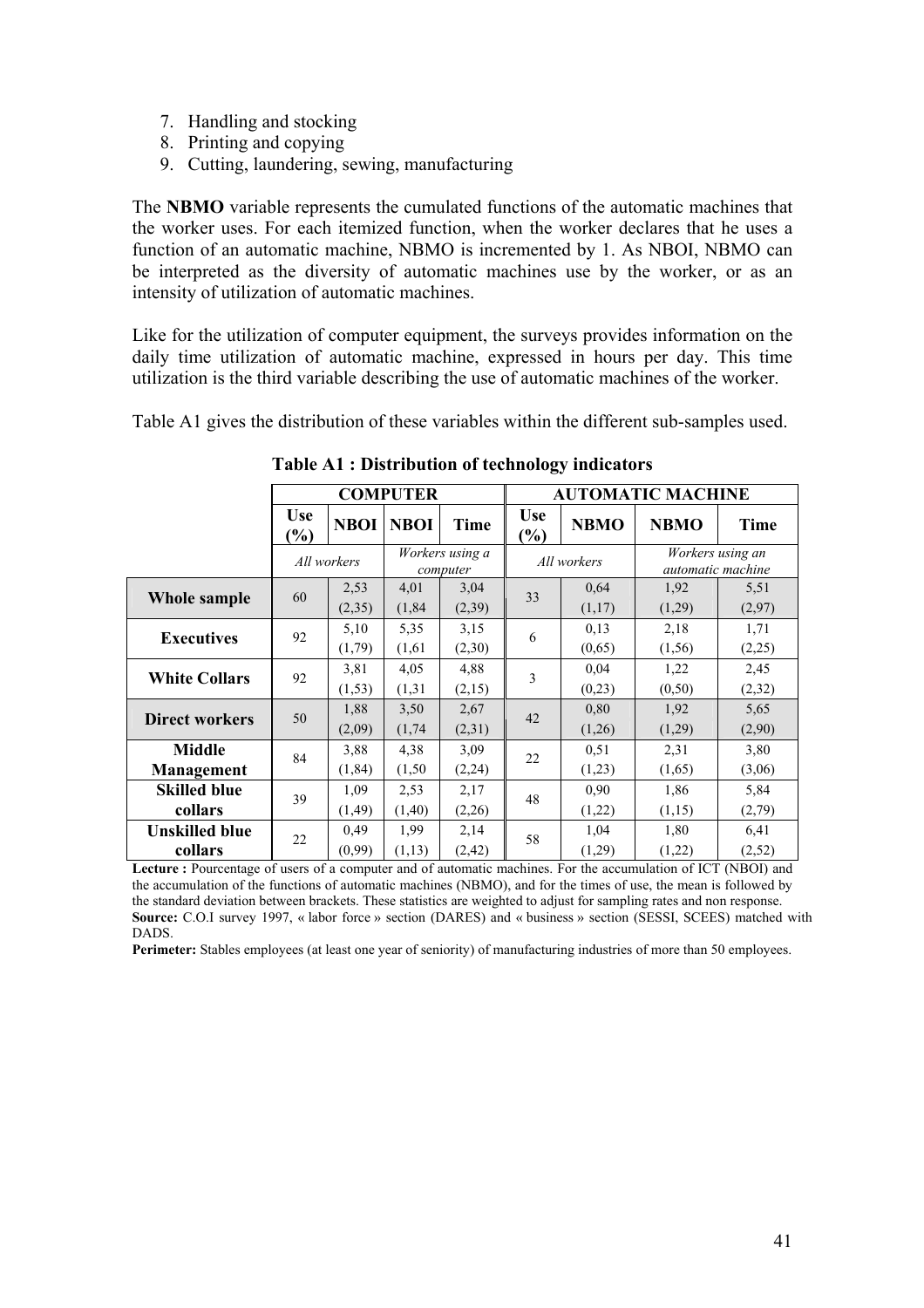#### **Appendix 2: measure of work organization**

We have chosen to concentrate on questions of the labor force section of the C.O.I survey allowing us to appraise, at the work post level of the workers, the decentralization of the production and information system of the firm.

#### *1- Production system*

#### Autonomy or control of work definition

The survey includes 4 questions allowing the appraisal of the degree of control that the worker has on the definition of his work content:

Q1 : You receive orders, assignments, instructions. In order to perform your work correctly, which of the following applies (if it applies)? 1) You carry the assignments to the letter. 2) In certain cases, you act differently. 3) You act differently most of the time 4) irrelevant (no orders, no directives, no directions for use)

Q2 : Instructions given by your superiors in the company tell you what must be done. 1) In general do they also tell you how to do the work? or 2) do they tell you the objective of your work, but leave you to decide how to achieve this objective?

Q3 : Do you have occasion to modify the nature and quantity of the work which you will have to do, or the manner of proceeding?

Q4 : In general, when in the course of your work, something unforeseen occurs, what happens? 1) You fix the problem on your own. 2) You manage it with the colleagues around you. 3) You call on other people (a superior, a colleague, a specialist department).

We have set up the following score from the answers to the above questions:

## SCORE1= $(O1=2 \text{ or } 3)+(O2=2)+(O3=ves)+(O4=1)$

This score varies between 0 and 4. The variable has been dichotomized after observing its distribution on the totality of the workers. If SCORE1 is equal to 3 or 4 then the worker is considered as being autonomous (AUTON=1) and moderately autonomous in other cases (AUTON=0)

#### The hierarchy framework

Q5 : Do you have one or more employees follow your orders or are under your authority? (yes/no) CHIEF=1 if Q5=yes, 0 otherwise.

#### Train new workers

Q6 : Do you train new workers or interim workers to hold their work post ? (yes/no) TRAIN=1 if Q6=yes, 0 otherwise.

#### Follow quality norms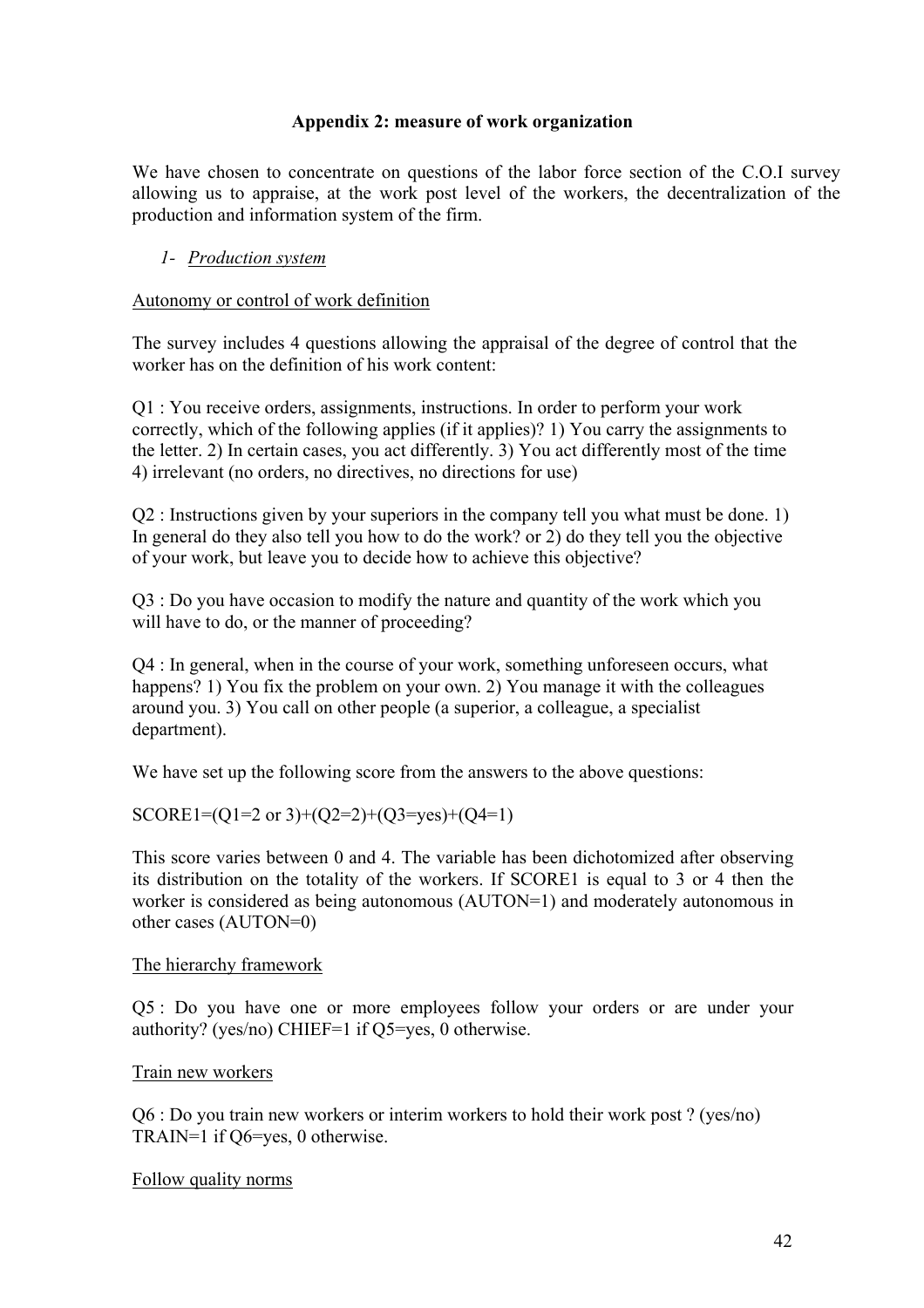Q7: Do you personally have to meet precise quantified quality standards (for example: wastage rates, measurable characteristics of the product)? (yes/no)

QUAL=1 if Q7=yes, 0 otherwise.

Work in group

Q8: Do you sometimes do your work in group or collectively? (yes/no)

GROUP=1 if Q8=yes, 0 otherwise.

#### Work intensification

The intensification of work of the employees is a synthesis of two types of work intensity: intensity of industrial constraints and of commercial constraints.

The intensity of industrial constraints synthesizes the answers to the following questions:

Q9 : Is your work rhythm imposed by the following :

- a. Automatic moving of a product or a part? (yes/no)
- b. Automatic pace of a machine? (yes/no)
- c. Immediate dependence of one or more colleagues in the work done? (yes/no)
- d. Production norms or deadlines to meet in an hour at most? (yes/no)
- e. Production norms or deadlines to meet in a day at most? (yes/no)

The indicator of intensity of industrial constraints is given by the variable IINDUS: IINDUS=1 if (Q9a=yes or Q9b=yes or Q9c=yes or Q9d=yes or Q9e=yes), 0 otherwise.

To determine the indicator intensity of commercial constraints we have used the following questions:

Q10: Is your work rhythm imposed by the external demand (customers) needing an immediate response? (yes/no)

Votre rythme de travail vous est-il imposé par une demande extérieure (clients) obligeant à une réponse immédiate ? (oui/non)

Q11: Are you in direct contact (face to face or by phone) with customers? 1) All the time, 2) regularly, 3) occasionally or 4) never

The indicator of intensity of commercial constraints is given by the variable IMAR IMAR=1 if  $(Q10=yes$  or  $Q11=1$  or  $Q11=2$ ), 0 otherwise.

Finally, we observe an intensification of work when the worker cumulates the industrial and commercial constraints.

INTENS=1 if (IINDUS=1 and IMAR=1), 0 otherwise.

*2- Information system*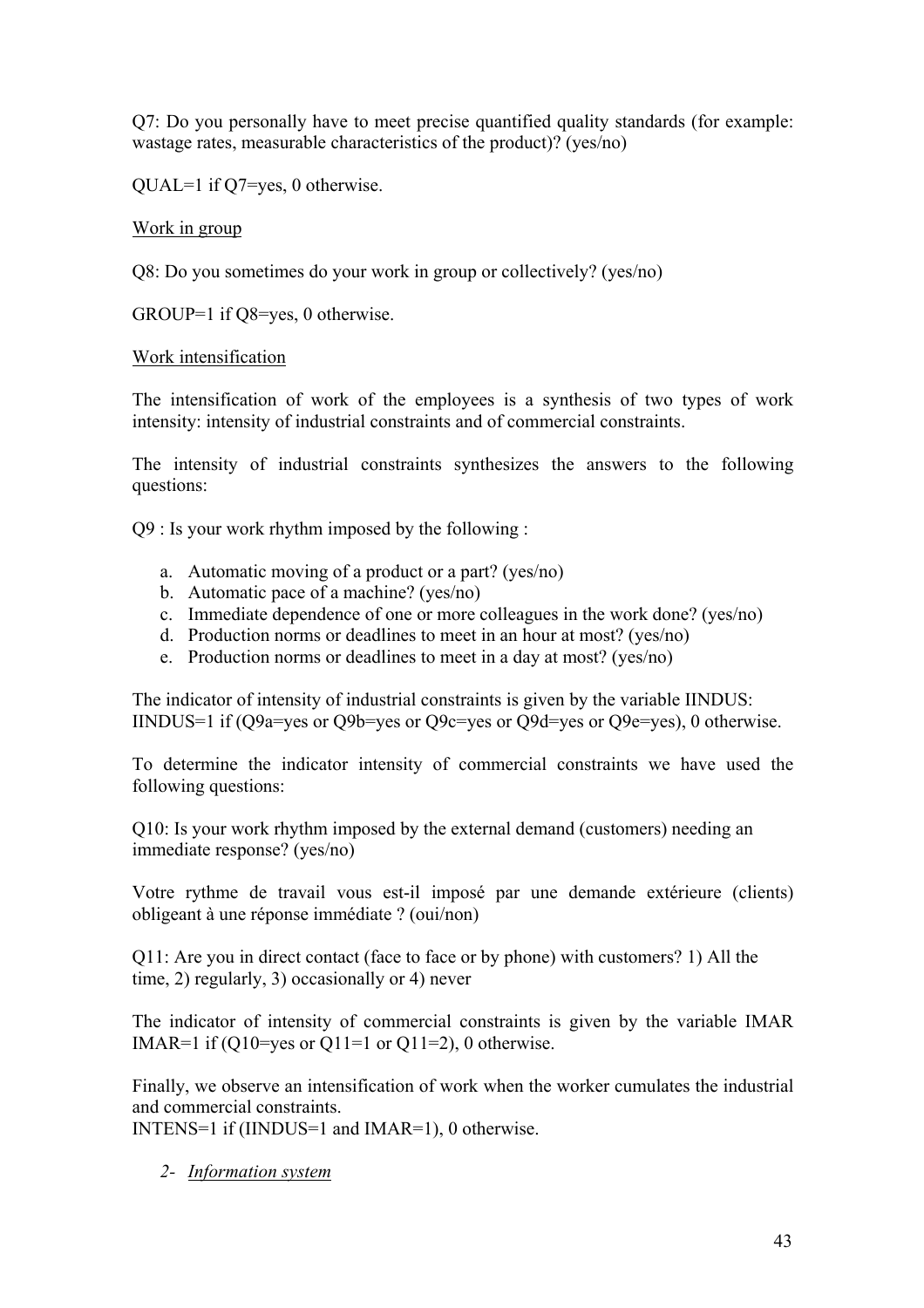Four synthetic indicators of intensity of communication have been defined and which express: the communication with superiors (vertical communication), with colleagues (horizontal communication), with colleagues from other departments (communication with other departments)with persons outside the firm (communication with outside the firm). The variables are built as follows:

#### Intensity of vertical communication

Q12: Do you have occasion to modify the nature and quantity of the work which you will have to do, or the manner of proceeding? (yes/no)

Q12a: while discussing with your superiors alone? (yes/no)

Q12b: while discussing with your superiors in the presence of your colleagues? (yes/no)

Q13: If you have a temporary excess workload or if you are uneasy with a difficult or tricky task are you helped by …?

Q13a: By your superiors? 1) yes, 2) no, 3) irrelevant, no excess workload

With the answers to the above questions we have set up the following score: SCORE2=  $[(Q12a=yes)+(Q12b=yes)+(Q13a=yes)]/[2*(Q12=yes)+(Q13=yes or no)].$ This score takes 5 modalities between 0 and 1. The variable has been dichotomized after observing its distribution on all the workers. If  $SCORE2 \ge 0.5$ , then the worker has a very intense vertical communication (CVERT=1), and weakly intense in other cases.

#### Intensity of horizontal communication

Q12: Do you have occasion to modify the nature and quantity of the work which you will have to do, or the manner of proceeding ...? (yes/no).

Q12c: while discussing between colleagues, without your superiors being present (if it applies)? (yes/no)

Q13 : If you have a temporary excess workload or if you are uneasy with a difficult or tricky task are you helped by …?

Q13b : colleagues you usually work with ? 1) yes; 2) no; 3) not relevant, no excess workload or colleagues who are close.

 $Q14$ : Do you have one or more employees under your orders or authority? (yes/no) If yes, do you give indications to other persons on what they have to do? Q14a : to colleagues you usually work with? 1) yes, sometimes; 2) no; 3) not relevant.

Q15 : Apart from your superiors, are there other persons that give you indications on what you have to do?

Q15a : to colleagues you usually work with? 1) yes, sometimes; 2) no; 3) not relevant.

With the answers to the above questions we have built the following score : SCORE3=[(Q12c=yes)+(Q13b=yes)+(Q14a=yes)+(Q15a=yes)]/[(Q12=yes)+(Q13b=1 or 2)+( $O14a=1$ or 2)+( $O15a=1$  or 2)].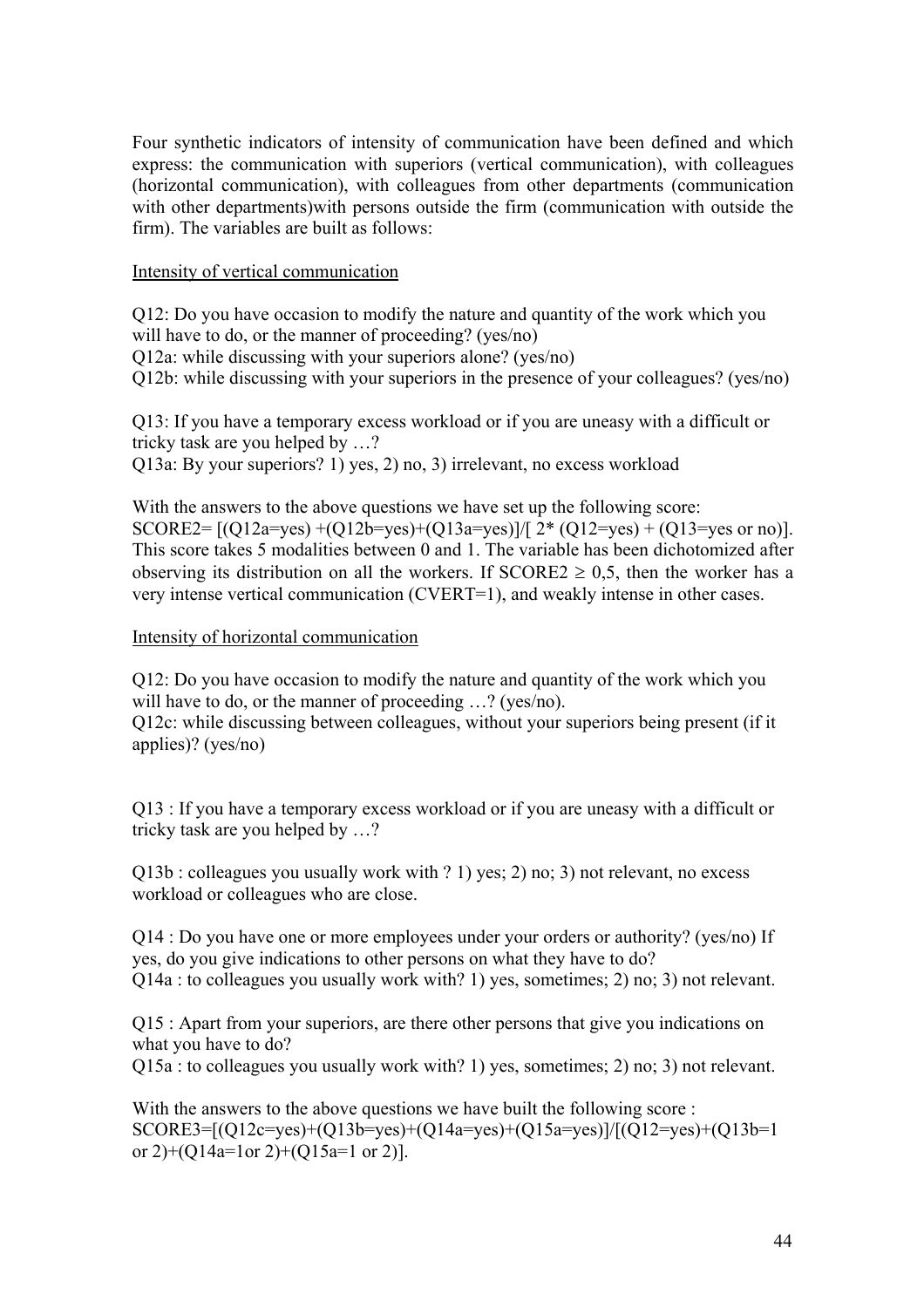SCORE3 includes 7 modalities on the interval [0,1]. After observing the distribution of this variable on the totality of the employees, we have dichotomized it. CHORI is equal to 0 value when the worker communicates half of the time or less  $(SCORE \le 0.5)$ , which corresponds to the case of employees communicating moderately with their colleagues. CHORI is equal to 1 otherwise, when the employees communicate a lot with their colleagues.

#### Communication intensity with other departments of the firm

Q12: Do you have occasion to modify the nature and quantity of the work which you will have to do, or the manner of proceeding? (yes/no) Q12d: while discussing with colleagues from other departments? (yes/no)

Q13: If you have a temporary excess workload or if you are uneasy with a difficult or tricky task are you helped by…?

Q13c: persons in the firm other than the colleagues you usually work with?? 1) yes, 2) no, 3) not relevant, no excess workload or colleagues from other departments.

Q14 : Do you have one or more employees under your orders or authority? If yes, do you give indications to other persons on what they have to do…? (yes/no) Q14b : other persons or departments in the firm? 1) yes, sometimes, 2) no, 3) not relevant.

Q15: Apart from your superiors, are there other persons that give you indications on what you have to do?

Q15b : other persons or departments in the firm? 1) yes, sometimes, 2) no, 3) not relevant.

With the answers to the above questions we have built the following score :  $SCORE4=[(Q12d=yes)+(Q13c=yes)+(Q14b=yes)+(Q15b=yes)]/[(Q12=yes)+(Q113c=1$ or 2 $+(Q14b=1 \text{ or } 2)+(Q15b=1 \text{ or } 2)$ ].

SCORE4 has 7 modalities on the interval [0,1]. After observing the distribution of this variable on the totality of the employees, we have dichotomized it. CATUSER variable is equal to 0 when the worker communicates one time out of four or less (SCORE  $\leq$ 0.25), which corresponds to the case of employees communicating moderately with their colleagues from other departments of the firm. On the contrary,  $(CAUTSER = 1)$ , when the employees communicate a lot with other departments.

#### Intensity of communication with outside the firm

Q13: If you have a temporary excess workload or if you are uneasy with a difficult or tricky task are you helped by…

Q13d: persons from outside the firm? (yes/no)

Q14: Do you give indications to other persons on what they have to do… Q14c : persons from outside the firm (customers, suppliers, order-givers…)? (yes, sometimes / no)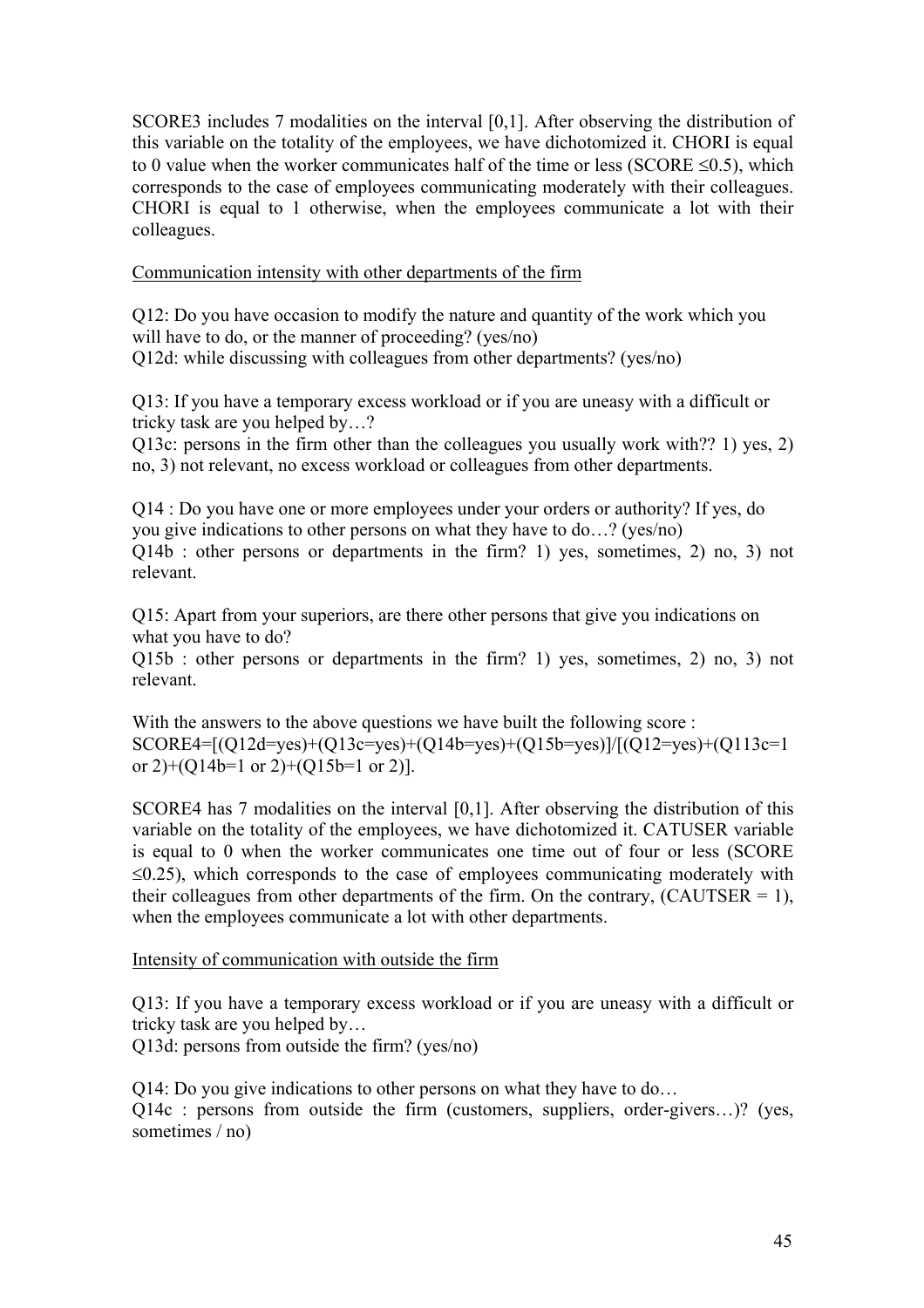Q15: Apart from your superiors, are there other persons that give you indications on what you have to do…?

Q15c: persons from outside the firm (customers, suppliers, order-givers…), etc.…? (yes, sometimes / no)

With the answers to the above questions we have built the following score :

SCORE5= $[(Q13d=yes)+(Q14c=yes)+(Q15c=yes)]/[2+(Q13=yes)].$ 

SCORE5 has 7 modalities between 0 and 1. After observing the distribution of this variable on the totality of the employees, we have dichotomized it. If SCORE5=0, then the employee does not communicate with outside the firm (CEXTER=0). When the worker communicates with outside the firm, CEXTER=1.

#### The frequency of meetings

We have in the survey the number of meetings attended by the employee. The variable REUI=1 when the worker has at least one meeting per month. It is equal to 0 otherwise. Whereas the previous indicators reflect bilateral communication, REUI corresponds to a a multilateral exchange in a formal framework.

#### The written formalization of instructions

Q16: Are instructions, procedures or important indications provided by written paper documentation (including faxes and listings) ? (yes/no) PAPER=1 if Q16=yes, 0 otherwise.

The distribution of the variables characterizing work organization within the different sub-samples used are reported in table A2.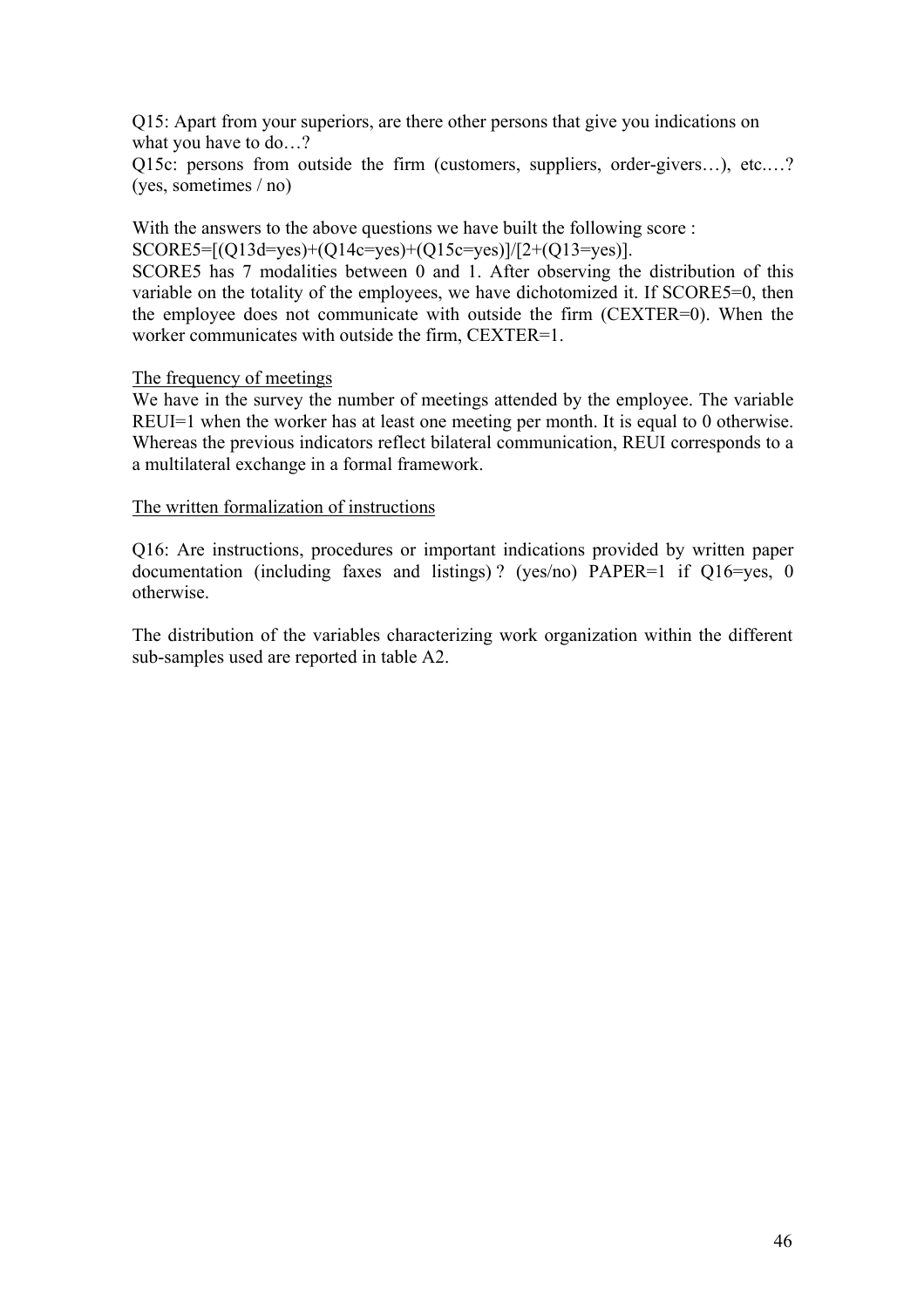|                                   | <b>Total</b><br>sample | <b>Executives</b> | White<br>collars | <b>Direct</b><br>workers | Intermediate<br>occupations                            | <b>Skilled</b><br>blue<br>collars | <b>Unskilled</b><br>blue<br>collars |  |  |  |  |  |
|-----------------------------------|------------------------|-------------------|------------------|--------------------------|--------------------------------------------------------|-----------------------------------|-------------------------------------|--|--|--|--|--|
| <b>PRODUCTION SYSTEM</b>          |                        |                   |                  |                          |                                                        |                                   |                                     |  |  |  |  |  |
| <b>Autonomy</b>                   | 49                     | 84                | 45               | 43                       | 65                                                     | 37                                | 21                                  |  |  |  |  |  |
| To be boss                        | 28                     | 68                | 7                | 23                       | 44                                                     | 14                                | 7                                   |  |  |  |  |  |
| Train                             | 66                     | 63                | 60               | 68                       | 70                                                     | 67                                | 63                                  |  |  |  |  |  |
| Quality<br><b>Standards</b>       | 42                     | 32                | 15               | 47                       | 46                                                     | 49                                | 45                                  |  |  |  |  |  |
| Work in groups                    | 58                     | 78                | 32               | 57                       | 64                                                     | 56                                | 48                                  |  |  |  |  |  |
| <b>Intensification of</b><br>work | 30                     | 28                | 35               | 30                       | 35                                                     | 29                                | 25                                  |  |  |  |  |  |
|                                   |                        |                   |                  |                          | <b>INFORMATION SYSTEM (intensity of communication)</b> |                                   |                                     |  |  |  |  |  |
| <b>Vertical</b>                   | 54                     | 58                | 50               | 54                       | 61                                                     | 50                                | 51                                  |  |  |  |  |  |
| Horizontal                        | 50                     | 55                | 33               | 50                       | 56                                                     | 50                                | 41                                  |  |  |  |  |  |
| <b>Other services</b>             | 42                     | 70                | 39               | 37                       | 57                                                     | 29                                | 22                                  |  |  |  |  |  |
| Outside                           | 39                     | 72                | 36               | 32                       | 58                                                     | 21                                | 15                                  |  |  |  |  |  |
| Meeting                           | 48                     | 87                | 35               | 41                       | 68                                                     | 31                                | 21                                  |  |  |  |  |  |
| Paper                             | 71                     | 77                | 72               | 70                       | 83                                                     | 69                                | 50                                  |  |  |  |  |  |
| Sample size                       | 4067                   | 529               | 325              | 3213                     | 1021                                                   | 1478                              | 714                                 |  |  |  |  |  |

**Table A2 : Distribution of organization variables** 

Lecture : Distribution in percent of organizational methods within occupations. These statistics are weighted to adjust for sampling rates and non response.

**Source:** C.O.I survey 1997, « labor force » section (DARES) and « business » section (SESSI, SCEES) matched with DADS.

Perimeter: Stables employees (at least one year of seniority) of manufacturing industries of more than 50 employees.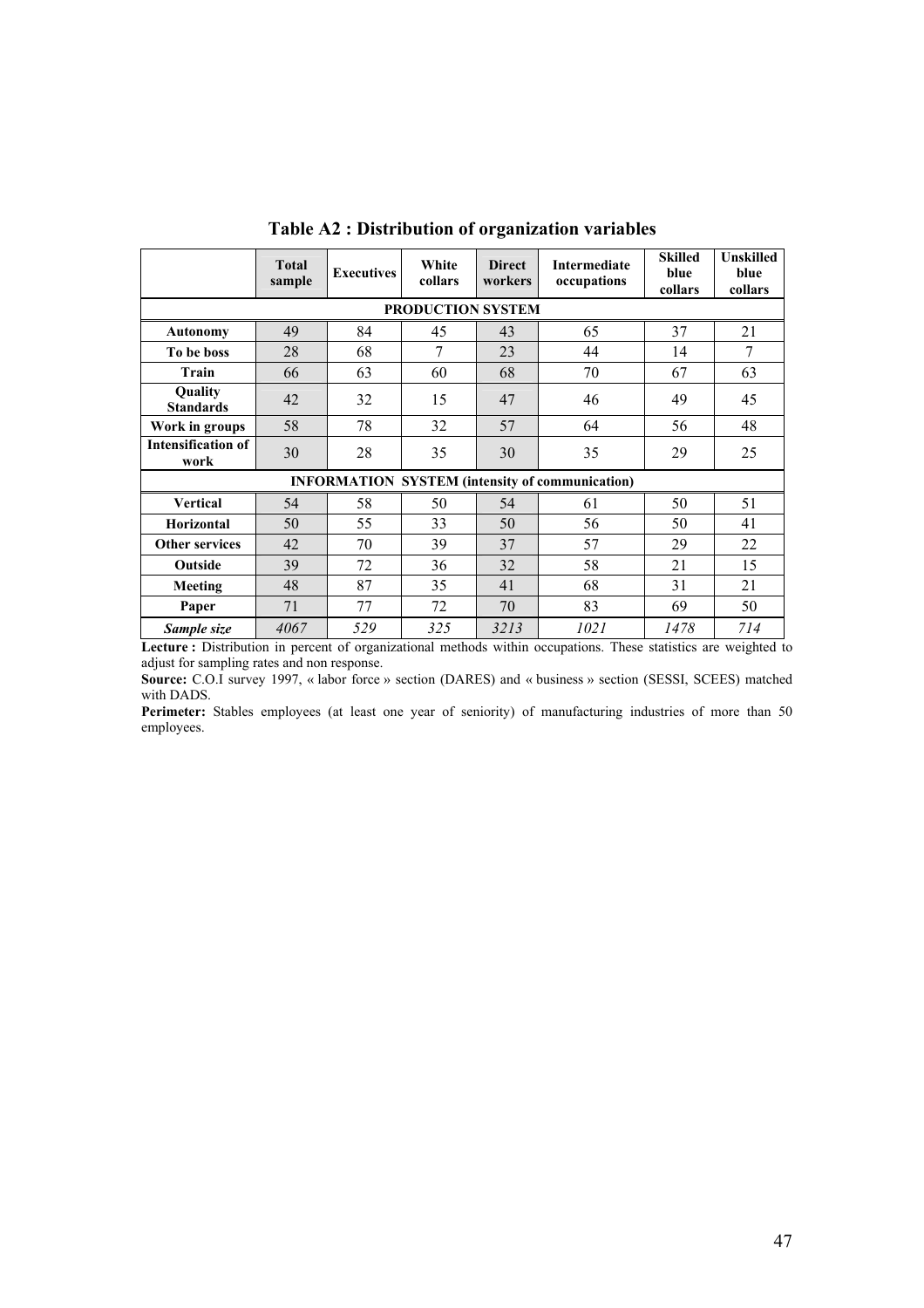# **Appendix 3 : The control variables**

## *1- Personal characteristics of the worker*

- **Gender** (man/woman)
- **Nationality** (French/foreigner)
- **Housing location** (urban/rural)
- **Age**
- **Seniority**
- **Age at the end of studies**
- **Training for the work post** (to be trained or not)

The reference individual in our analysis is a man of French nationality, living in an urban region, aged 42, with 17 years of seniority and who ends his studies at an age slightly higher than 18 and who has not been trained by his firm to occupy his work post.

We have completed this base information with information on the familial context, his social origins and his professional career path.

# • **The marital status**

- Two questions allows us to identify the marital status:
- Q1) Do you live as a couple? (yes/no)

Q2) Is your spouse …?:

- a- Salaried employee
- b- Unwaged employee (storekeeper, craftsman, professions,…)
- c- unemployed
- d- retired
- e- in training or in military service
- f- at home or inactive

The variable which allows us to identify the marital status of the worker is made up of three modalities. If  $Q1=no$ , then the worker is single. If  $(Q1=ves)$  and  $(Q2=a)$  or  $Q2=b$ ), then the worker is married and active. If  $(Q1=yes)$  and  $(Q2=cc)$  or  $Q2=0$  or  $Q2=ec$  or  $Q2=f$ , then the worker is married to an unemployed person. In 61% of the cases, the worker is a married active person. This modality thus constitutes the reference.

## • **Occupation of the father**:

The question asked to the employees is:

Q3) When you left school or university what was the occupation of your father (including tutor or adoptive father)? The answers of the employees have been coded by using the occupational group nomenclature of INSEE.

Our indicator which identifies the occupation of the father has three modalities. The first characterizes employees who are in a situation of structural mobility, in other words those whose father is a farmer or a craftsman. The second one characterizes workers whose father belonged to managerial staff (executive or intermediate occupation) and the last one refers to employees whose father is a blue collar, white collar or inactive. This last modality is used as our reference in our analysis.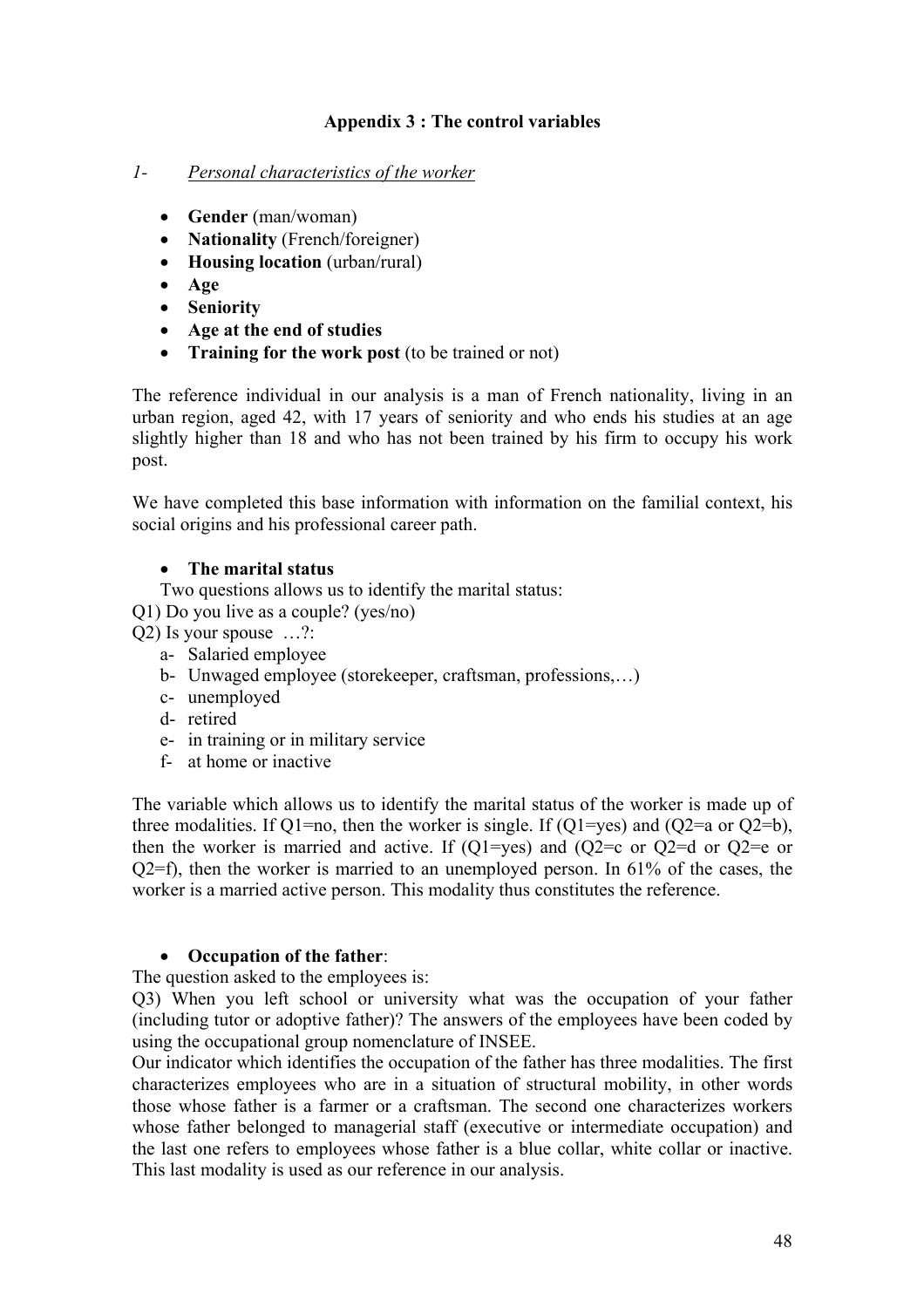## • **Occupation of the mother**

Similarly, the occupation of the mother can be identified. The distribution of this variable is very different since the majority of the workers declared that their mother is inactive, in other words is a housewife, when they end their studies. This first case thus constitutes the reference modality. In the case when the employee declares an active mother, the occupation of the mother is very closely correlated to that of the father. The second modality thus describes the case of employees whose mother are active.

- **The number of firms for which the employee has worked** (mean 3.7)
- **The number of changes in occupational group** (mean 2.6)

## *2- General characteristics of the firm*

The variables characterizing the firm are provided by the business section of the COI survey:

- The logarithm of the **size** of the firm
- The **number of hierarchical levels** between the operator and the head of the company
- Knowing the sector of the company, the firms have been grouped according to the **technological intensity of their sector**: high/high-median/lowmedian/low/FPI. The nomenclature used has been set up by OCDE from the ratio of R & D expenses and the production of each industry at a detailed level (OCDE (1994)). The firms to which the employees of our sample belong are mainly classified in the low-median in terms of technological intensity whatever the occupational group f the workers. This modality thus constitutes or reference.
- The COI survey gives the **localization of the firm** to which the employee belongs according to the typology set up by INSEE and INRA. This parameter allows to distinguish between the companies based in urban poles, suburbs, rural poles, isolated rural regions. The localization variable that we have introduced separates the companies located in the urban zones (the first three modalities of the typology) from those situated in rural zones(the last three modalities). The workers constituting our sample are in most cases, whatever their occupational group, situated in urban zones (reference).
- *3- Organizational characteristics of the firm*

The labor force section of the COI survey allows us to understand the organizational systems set up by the firms. The management tools have been chosen because they have been qualified as "new" or "modern" when the survey has been carried out. Some of these organizational mechanisms aim at managing quality problems (ISO certification, total quality control, value analysis, functional analysis or AMDEC), deadlines (just-intime production systems and delivery, preventive maintenance procedures), internal transactions of the company (profit center organization, formal in-house customersupplier contracts), boundary of the company (self managed teams, problem solving groups and project teams). The business section of the survey also allows to evaluate the number of hierarchical layers and the sharing of responsibilities between operators and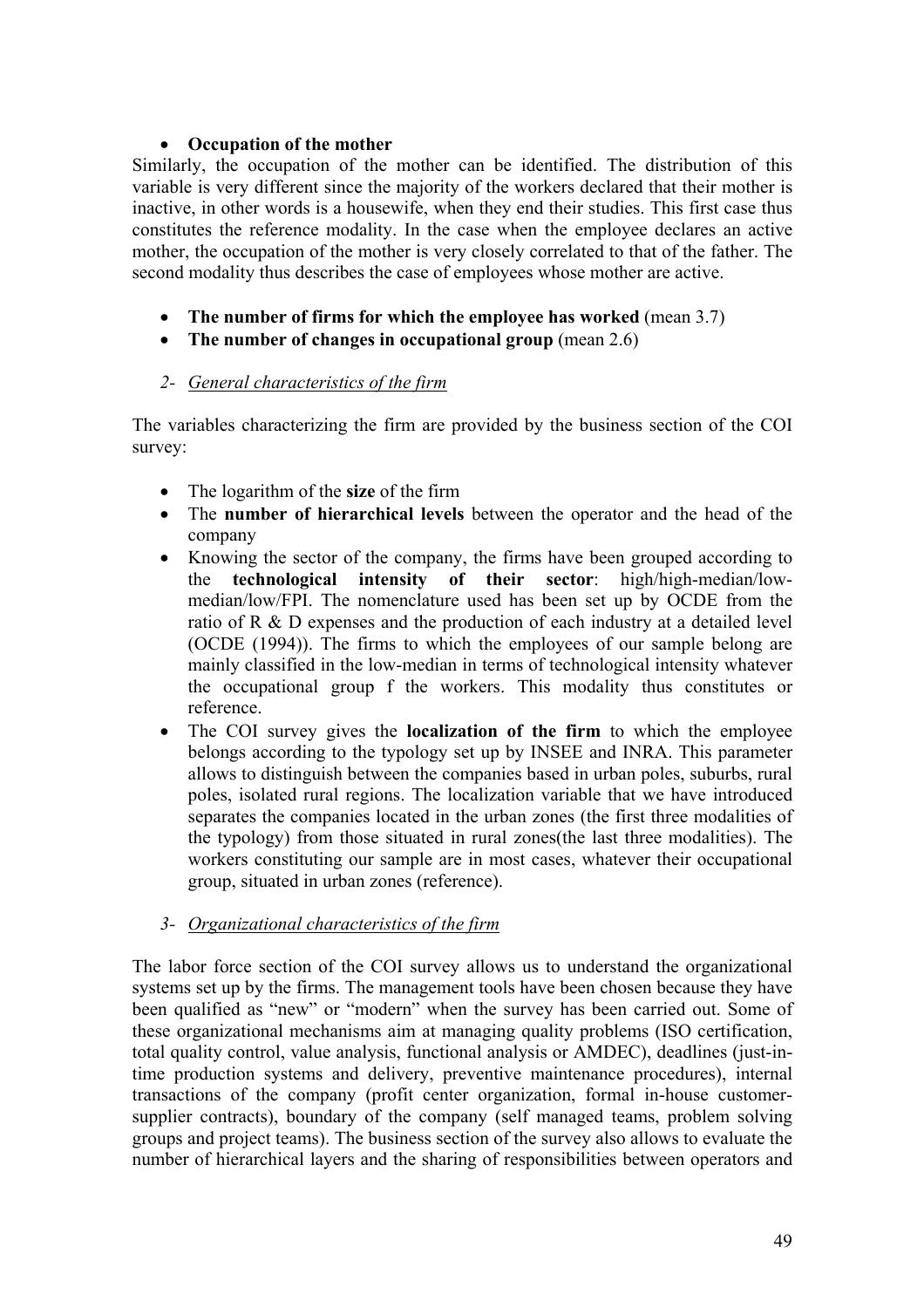their hierarchy. Gollac, Greenan and Hamon-Cholet (2000) have carried out a multiple correspondence analysis using this large set of questions.

The coordinates of the companies on the first four factorial axes, synthesizes the principle dimensions of organizational practices of firms in 1997:

- The first synthetic variable resulting from this analysis is the **intensity of use of the new organizational mechanisms**
- The second variable compares the orientation of organizational practices towards **work in group** to an industrial logic oriented towards the control of costs thanks to **just-in-time processes**. Since this variable is interpreted as an opposition between two polar forms, we have dichotomized it. The orientation towards just-in-time characterizes the majority of the firms to which the workers of our sample belong, whatever their occupational group. This variable is the thus the reference modality.
- The third variable opposes an industrial logic centered on quality of just-in-time production practices. We have also dichotomized this variable and we have chosen the orientation towards just-in-time as the reference modality.
- The fourth variable measures the intensity of recurring to the commercial logic, that is the formalization of in-house transactions of the firm, of externalization transactions and of outsourcing activities.

The business section of the COI survey also allows to understand the computerization and technological equipment strategy followed by the firm: the type of equipment used by the management and production departments of the firm, intensity of data transfer through a computer interface internally and externally, use of the Internet, the level of equipment of the blue collar and non blue collar labor force, the sharing of responsibilities between the IT department, the users, the project teams and the external providers for the systems architectural design, the choice of software and computer applications, maintenance and administration of the IT system, assistance and training to users. The two variables that are retained in our analysis result from a second multiple correspondence analysis that includes all these variables (Gollac, Greenan et Hamon-Cholet (2000)).

- The first indicator measures the **intensity of computerization** and conveys the accumulation of equipment at the level of the firm.
- The second indicator indicates if c the computerization is based on large systems (with or without interconnected PCs) or on a computer **network**. As it expresses the opposition between two polar forms of computerization, the variable has been dichotomized. In almost all cases, the firms to which the workers of our sample belong structure their IT systems on large systems (reference)

# *4- Diversity of the labor force*

The DADS shows the social composition of the labor force in the firme. Indeed, this data provides information on:

- The proportion of different occupational groups: executives/intermediate occupations/blue collars
- of man and woman
- of French and foreign workers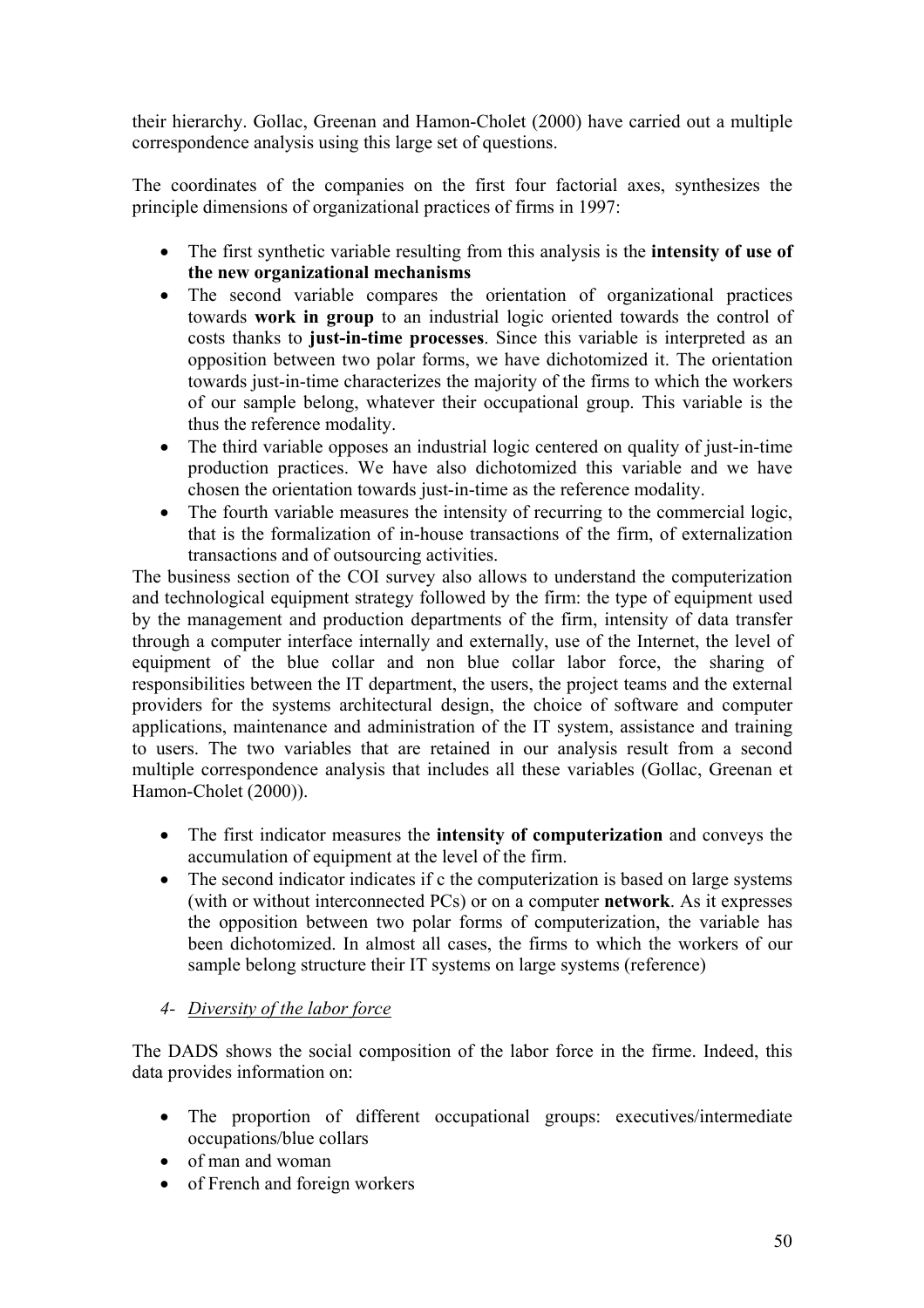• of different generations of workers: less than 26 years old/26 to 30 years old/30 to 38 years old/38 to 50 years old/more than 50 years old

For each of these criteria, we have set up a synthetic indicator of diversity *D* measuring the probability that two observations taken at random in the population belong to different modalities. If N represents the total number of workers in a firm, K the total number of modalities of the variable considered and  $n_k$ , the size of the modality k  $(k=1, \ldots, K)$ , then *D* can be expressed as:

$$
D = \frac{1 - \sum_{k=1}^{K} \left(\frac{n_k}{N}\right)^2}{D_{\text{max}}}
$$

The numerator measures the diversity but its value depends on the number of modalities K taken by the variable considered. The denominator,  $D_{\text{max}}$  neutralizes this effect, thus allowing the comparison of different diversity indicators.  $D_{\text{max}}$  measures the case of maximum diversity where the N workers are distributed with equal probabilities in the K modalities. In this case, we have N/K workers by modality, thus:

$$
D_{\text{max}} = 1 - K \left(\frac{N/K}{N}\right)^2 = \frac{K-1}{K}
$$

The diversity indicator varies between 0 and 1, illustrating a continuum of cases ranging from a perfect homogeneity of the labor force to the maximum possible diversity. The indicators set up allows to evaluate the diversity of the occupational groups, ages, genders and nationalities within the firm.

The distribution of these variables within the different samples used are given in table A32.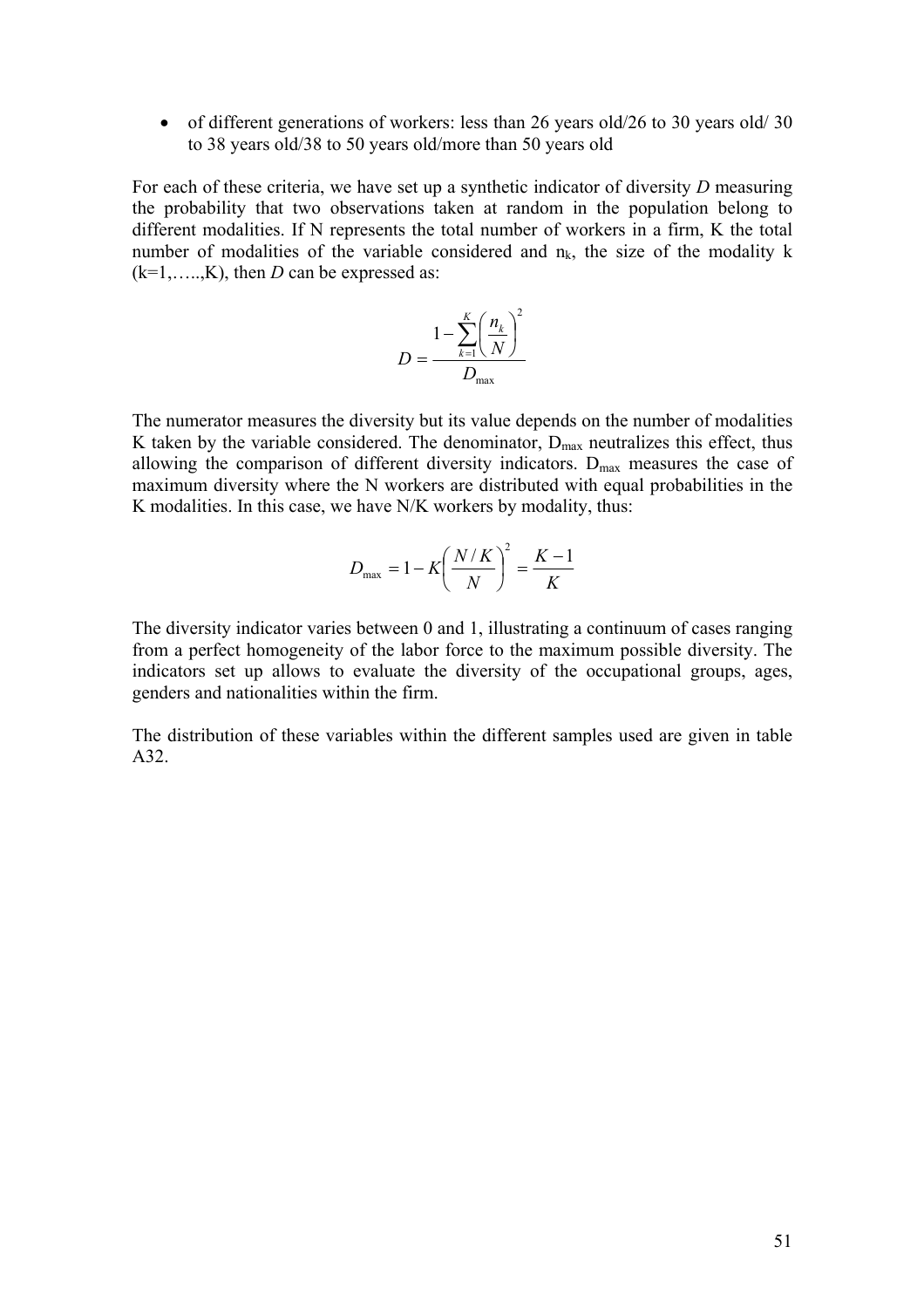|                                                                 | Total<br><b>Sample</b>       | Exec.           | <b>WC</b>        | <b>Directs</b><br>Workers | 10              | <b>SBC</b>      | <b>USBC</b>      |  |  |  |
|-----------------------------------------------------------------|------------------------------|-----------------|------------------|---------------------------|-----------------|-----------------|------------------|--|--|--|
| PERSONAL CHARACTERISTICS OF WORKER                              |                              |                 |                  |                           |                 |                 |                  |  |  |  |
| - Gender : man (versus woman)                                   | 71                           | 79              | 19               | 75                        | 80              | 80              | 54               |  |  |  |
| - Nationality French (versus foreign)                           | 91                           | 96              | 94               | 89                        | 94              | 87              | 86               |  |  |  |
| - Habitation <i>urban</i> (versus <i>rural</i> )                | 74                           | 88              | 75               | 72                        | 81              | 68              | 65               |  |  |  |
| - Age                                                           | 41,63                        | 43,95           | 41,73            | 41,15                     | 41,46           | 41,15           | 40,68            |  |  |  |
|                                                                 | (9,26)<br>16,69              | (9,52)<br>15,54 | (9, 46)<br>16,38 | (9,11)<br>16,95           | (9,04)<br>16.67 | (8,99)<br>17,40 | (9, 47)<br>16,39 |  |  |  |
| - Seniority                                                     | (9,63)                       | (10, 42)        | (9,96)           | (9, 41)                   | (9,76)          | (9,19)          | (9,31)           |  |  |  |
| - Age at the end of studies                                     | 18,23                        | 22,46           | 18,43            | 17,35                     | 19,23           | 16,64           | 15,95            |  |  |  |
| - Not be trained (/to be trained)                               | (3,70)<br>39                 | (3,60)<br>24    | (2, 81)<br>41    | (3,15)<br>42              | (3,02)<br>23    | (2,69)<br>46    | (2,92)<br>64     |  |  |  |
| - marital status : (ref) married to a salaried worker           | 61                           | 62              | 69               | 60                        | 61              | 62              | 56               |  |  |  |
| Married to an unemployed worker                                 | 23                           | 25              | 10               | 23                        | 22              | 24              | 23               |  |  |  |
| Single                                                          | 16                           | 13              | 21               | 17                        | 17              | 14              | 21               |  |  |  |
| - Occupation of the father: $(ref=)$ Unskilled                  | 61                           | 34              | 62               | 67                        | 59              | 71              | 72               |  |  |  |
| Farmer or craftsman                                             | 19                           | 19              | 20               | 19                        | 18              | 20              | 20               |  |  |  |
| Executive or intermediate occupation                            | 19                           | 46              | 18               | 14                        | 24              | 09              | 08               |  |  |  |
| - Mother: <i>inactive</i> (versus <i>active</i> )               | 59                           | 62              | 53               | 59                        | 57              | 59              | 59               |  |  |  |
| - Number of firms for which worker has worked                   | 3.69                         | 4,11            | 3,54             | 3,61                      | 3,79            | 3,62            | 3,31             |  |  |  |
|                                                                 | (2,67)<br>2,62               | (2, 83)<br>2,86 | (2,67)<br>2,39   | (2,62)<br>2,59            | (2,61)<br>2,83  | (2,70)<br>2,50  | (2, 46)<br>2,40  |  |  |  |
| - Number of changes of occupational groups                      | (1,00)                       | (1,09)          | (1,07)           | (0,96)                    | (1,01)          | (0, 91)         | (0, 94)          |  |  |  |
| <b>GENERAL CHARACTERISTICS OF THE FIRM</b>                      |                              |                 |                  |                           |                 |                 |                  |  |  |  |
| - Log (size)                                                    | 6,41                         | 6,79            | 6,14             | 6,36                      | 6,44            | 6,38            | 6,16             |  |  |  |
|                                                                 | (1,38)<br>4,16               | (1,22)<br>4,44  | (1,25)<br>4,11   | (1,41)<br>4,11            | (1,31)<br>4,24  | (1,50)<br>4,09  | (1,35)<br>3,96   |  |  |  |
| - Number of hierarchical levels                                 | (1, 48)                      | (1,39)          | (1, 43)          | (1,50)                    | (1, 43)         | (1, 53)         | (1,53)           |  |  |  |
| - Technological intensity of the sector (ref) <i>median-low</i> | 38                           | 37              | 32               | 39                        | 34              | 43              | 39               |  |  |  |
| <b>FPI</b>                                                      | 10                           | $\tau$          | 12               | 10                        | $\tau$          | 10              | 15               |  |  |  |
| Low                                                             | 23                           | 19              | 26               | 24                        | 18              | 26              | 28               |  |  |  |
| Median-High                                                     | 17                           | 19              | 16               | 17                        | 24              | 15              | 12               |  |  |  |
| High                                                            | 11                           | 17              | 14               | 10                        | 17              | 06              | 5                |  |  |  |
| - Firm localization : urban (vs rural)                          | 76                           | 86              | 79               | 74                        | 84              | 72              | 64               |  |  |  |
| ORGANIZATIONAL CHARACTERISTICS OF THE FIRM                      |                              |                 |                  |                           |                 |                 |                  |  |  |  |
| - Intensity of organizational change                            | 0.21<br>(0, 49)              | 0.31<br>(0, 49) | 0,10<br>(0, 47)  | 0,20<br>(0, 49)           | 0.25<br>(0, 46) | 0,20<br>(0,51)  | 0,14<br>(0, 48)  |  |  |  |
| - Orientation toward <i>JIT</i> (versus <i>work in group</i> )  | 54                           | 55              | 56               | 53                        | 51              | 54              | 55               |  |  |  |
| - Orientation toward JIT (versus quality)                       | 46                           | 42              | 46               | 46                        | $40\,$          | 50              | 48               |  |  |  |
| - Intensity of the commercial logic                             | 0,01                         | 0,04            | 0.03             | 0,01                      | 0,01            | 0,00            | 0.00             |  |  |  |
|                                                                 | (0, 24)<br>0,49              | (0,25)<br>0,78  | (0,25)<br>0,38   | (0, 24)<br>0,44           | (0,25)<br>0,55  | (0,23)<br>0,42  | (0,25)<br>0,30   |  |  |  |
| - Intensity of compterization                                   | (0,96)                       | (0, 83)         | (0,97)           | (0, 97)                   | (0, 89)         | (1,00)          | (1,01)           |  |  |  |
| - Large system (versus network of computers)                    | 52                           | 46              | 55               | 53                        | 52              | 53              | 57               |  |  |  |
|                                                                 | DIVERSITY OF THE LABOR FORCE |                 |                  |                           |                 |                 |                  |  |  |  |
| - occupational groups                                           | 0.69<br>(0,19)               | 0.75<br>(0,18)  | 0,74<br>(0,16)   | 0,67<br>(0,19)            | 0,74<br>(0,17)  | 0,65<br>(0,19)  | 0,60<br>(0,19)   |  |  |  |
|                                                                 | 0,76                         | 0,78            | 0,77             | 0,76                      | 0,77            | 0,76            | 0,74             |  |  |  |
| - Age                                                           | (0,09)                       | (0,07)          | (0,09)           | (0,09)                    | (0,09)          | (0,09)          | (0,10)           |  |  |  |
| - Gender                                                        | 0,66<br>(0,27)               | 0,69<br>(0,25)  | 0,70<br>(0,25)   | 0,65<br>(0,27)            | 0,65<br>(0,26)  | 0,61<br>(0,27)  | 0,74<br>(0,26)   |  |  |  |
| - Nationality                                                   | 0,18                         | 0,15            | 0,17             | 0,19                      | 0,16            | 0,19            | 0,21             |  |  |  |
|                                                                 | (0,19)                       | (0,16)          | (0,19)           | (0,20)                    | (0,18)          | (0,20)          | (0,22)           |  |  |  |
| Sample size                                                     | 4067                         | 529             | 325              | 3213                      | 1021            | 1478            | $714$            |  |  |  |

|  | Table A32 : Distribution of socio-organizational variables |  |
|--|------------------------------------------------------------|--|
|  |                                                            |  |

Lecture : Frequencies in % for qualitative variables, mean followed by standard deviation for quantitative variables. For dichotomous variable we only report the modality of reference. Abbreviations: WC for white collar, IO for intermediate occupation, SBC for skilled blue collar, USBC for unskilled blue collar.

**Source:** C.O.I survey 1997, « labor force » section (DARES) and « business » section (SESSI, SCEES) matched with DADS.

**Perimeter:** Stables employees (at least one year of seniority) of manufacturing industries of more than 50 employees.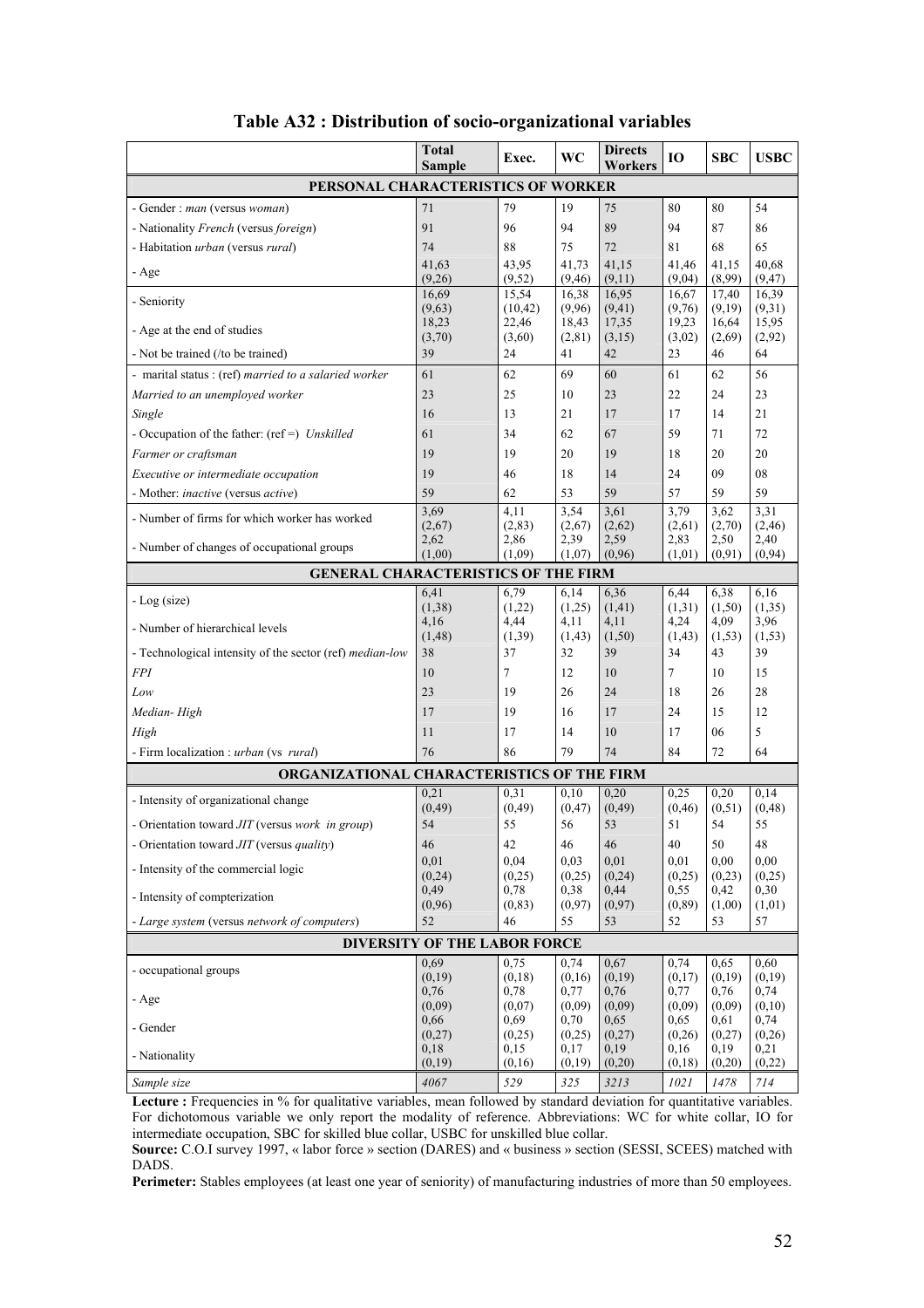#### **Appendix 4: the Rubin model**

In this appendix, we rely to a large extent on the presentation of selective matching models realized by (Brodaty, Crépon et Fougère (2002)). These models resulting the work of Rubin (1974), were originally used to study the effectiveness of medical treatments on non experimental samples. They have then been applied in economics.

When the impact of a treatment variable on individual performance is evaluated, the general performance of individuals receiving the treatment is compared to that of individuals receiving no treatment. The question is then the selectivity bias: individuals who choose to follow a treatment take a rational decision which is not independent from the state (the health) of the individual in the absence of treatment. Thus a direct comparison between treated and non treated individuals are likely to lead to biased estimations of the effect of the treatment. In other words, when the effects of a treatment are tested, comparing the health of treated and non treated individuals can lead to biased estimations. The selection bias lies in the fact that the individuals who have received the treatment are initially sick, whereas those who have received no treatment are healthy.

The causal framework of Rubin allowing to define the causal effect of a treatment is well adapted to discuss the question of selectivity bias. For each individual, two latent variables y0 and y1 exist, corresponding to potential results of the individual, depending on whether he has received the treatment  $(T=1)$  or not  $(T=0)$ . The result variable observed is:

$$
y = Ty1 + (1-T)y0
$$

Only the couple  $(y, T)$  is observed for each individual. The causal effect of the treatment is given by:

$$
C = y1 - y0
$$

This causal effect has two characteristics . First of all, it is not observable: for a given individual, it is not possible to know at the same time, the state of his health when he receives the treatment and when he does not receive any treatment. Secondly, the causal effect is individual. The individual character of this causal effect implies that it is heterogeneous within the population. But because it is not observable, this distribution cannot be identified.

Nevertheless, under certain hypothesis of a joint rule between performance and treatment, the causal mean effect within the population or on the population of individuals treated can be identified. Indeed, when the variables of latent results are independent of the assignment to treatment, this identification is possible:  $(y0,y1)\perp T$ . This means that the assignment to treatment is random. Namely, it does not depend on the state of health of the individual. This can for example be considered in the case of contraceptives.

When the condition for identification is met, the average causal effect can be identified in the population  $Cm = E(y1-y0)$ , or the average causal effect on the population of treated individuals Cm,  $t = E(y1-y0|T=1)$ .